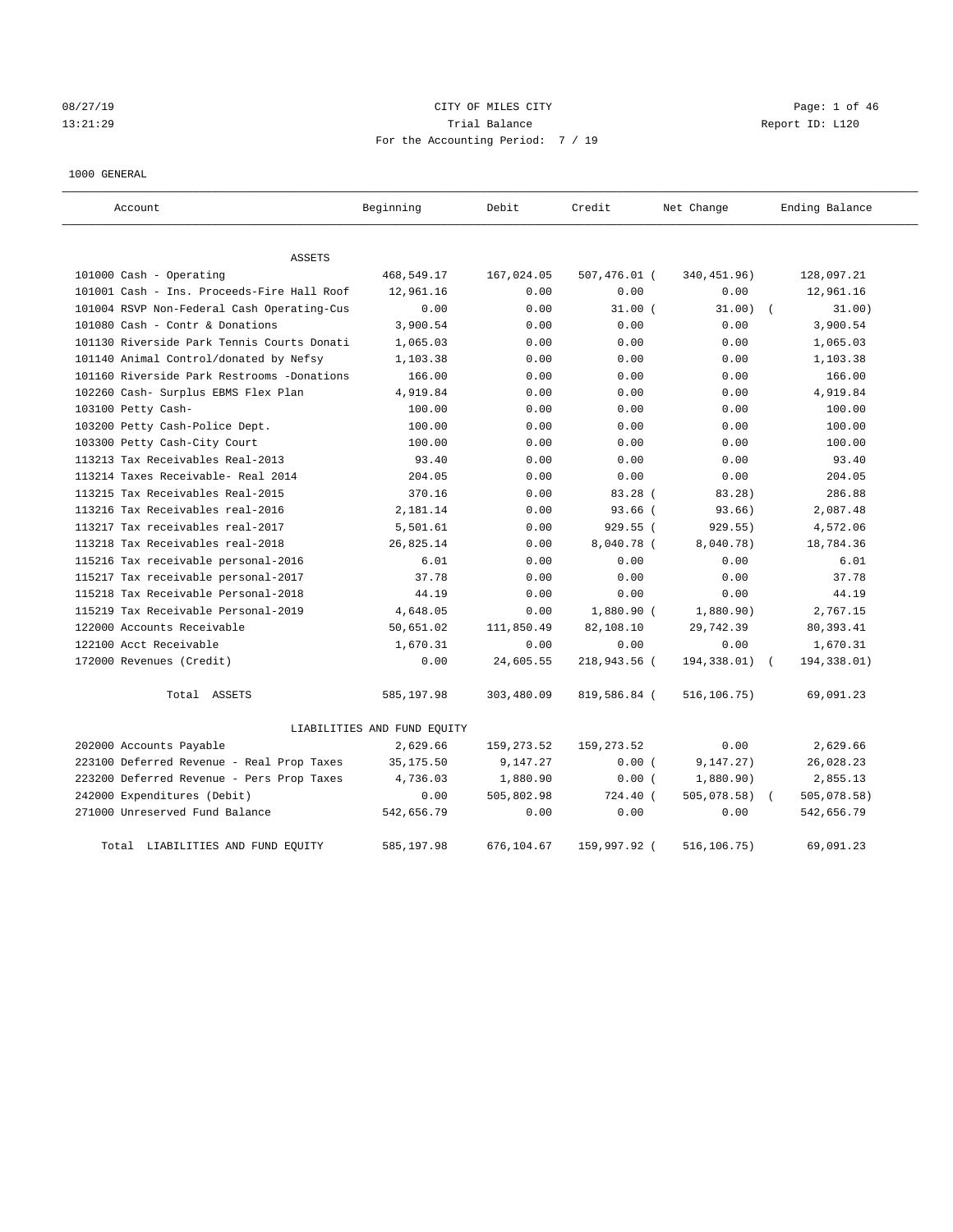# 08/27/19 Page: 2 of 46 13:21:29 **Trial Balance Trial Balance Report ID:** L120 For the Accounting Period: 7 / 19

#### 2220 LIBRARY

| Account                                    | Beginning                   | Debit      | Credit       | Net Change       | Ending Balance |
|--------------------------------------------|-----------------------------|------------|--------------|------------------|----------------|
|                                            |                             |            |              |                  |                |
|                                            |                             |            |              |                  |                |
| ASSETS                                     |                             |            |              |                  |                |
| 101000 Cash - Operating                    | 41,359.61                   | 25,617.85  | 30,274.33 (  | 4,656.48)        | 36,703.13      |
| 101021 Cash-One Time Endowments            | 0.00                        | 279.96     | 279.96       | 0.00             | 0.00           |
| 101032 Cash- Library Board of Trustees Mul | 137.00                      | 563.00     | 0.00         | 563.00           | 700.00         |
| 103000 Petty Cash                          | 75.00                       | 0.00       | 0.00         | 0.00             | 75.00          |
| 172000 Revenues (Credit)                   | 0.00                        | 279.96     | 26,460.81 (  | $26,180.85$ (    | 26, 180.85)    |
| Total ASSETS                               | 41,571.61                   | 26,740.77  | 57,015.10 (  | 30, 274. 33)     | 11,297.28      |
|                                            | LIABILITIES AND FUND EQUITY |            |              |                  |                |
| 202000 Accounts Payable                    | 0.00                        | 9,830.13   | 9,830.13     | 0.00             | 0.00           |
| 242000 Expenditures (Debit)                | 0.00                        | 30, 274.33 | 0.00(        | $30, 274.33$ ) ( | 30, 274.33)    |
| 271000 Unreserved Fund Balance             | 41,571.61                   | 0.00       | 0.00         | 0.00             | 41,571.61      |
| Total LIABILITIES AND FUND EQUITY          | 41,571.61                   | 40,104.46  | $9,830.13$ ( | 30, 274. 33)     | 11,297.28      |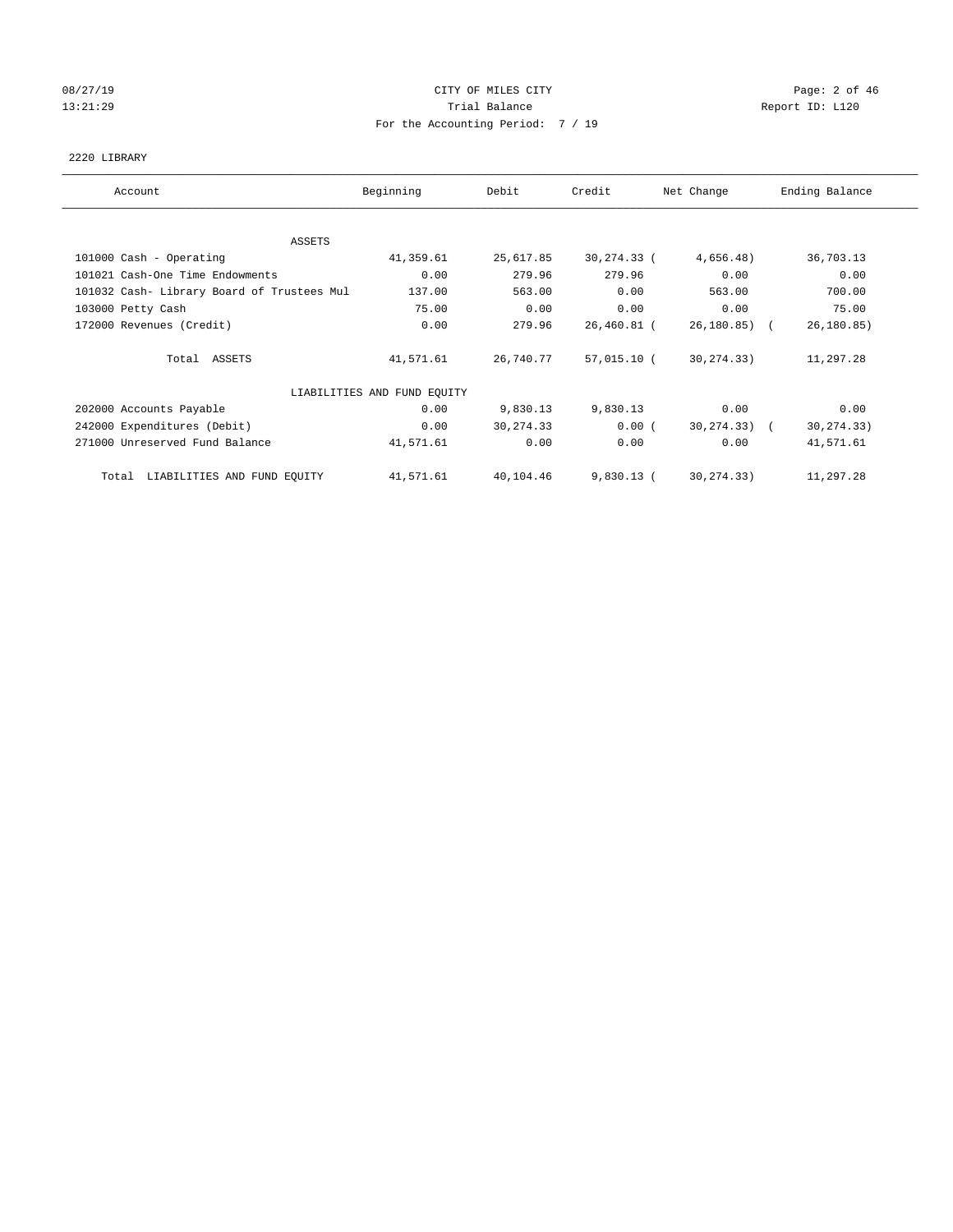# 08/27/19 Page: 3 of 46 13:21:29 **Trial Balance Trial Balance Report ID:** L120 For the Accounting Period: 7 / 19

#### 2260 EMERGENCY DISASTER

| Account                                   | Beginning                   | Debit  | Credit     | Net Change     | Ending Balance       |
|-------------------------------------------|-----------------------------|--------|------------|----------------|----------------------|
| <b>ASSETS</b>                             |                             |        |            |                |                      |
| 101000 Cash - Operating                   | 0.59)                       | 109.98 | 0.00       | 109.98         | 109.39               |
| 113218 Tax Receivables real-2018          | 0.59                        | 0.00   | 84.48 (    | 84.48)         | 83.89)<br>$\sqrt{2}$ |
| 115219 Tax Receivable Personal-2019       | 0.00                        | 0.00   | 19.75(     | $19.75)$ (     | 19.75)               |
| 172000 Revenues (Credit)                  | 0.00                        | 0.00   | 109.98 (   | $109.98)$ (    | 109.98)              |
| Total ASSETS                              | 0.00                        | 109.98 | $214.21$ ( | $104.23$ ) (   | 104.23)              |
|                                           | LIABILITIES AND FUND EQUITY |        |            |                |                      |
| 223100 Deferred Revenue - Real Prop Taxes | 0.59                        | 84.48  | 0.00(      | 84.48) (       | 83.89)               |
| 223200 Deferred Revenue - Pers Prop Taxes | 0.00                        | 19.75  | 0.00(      | $19.75)$ (     | 19.75)               |
| 271000 Unreserved Fund Balance            | 0.59)                       | 0.00   | 0.00       | 0.00           | 0.59)                |
| LIABILITIES AND FUND EQUITY<br>Total      | 0.00                        | 104.23 | 0.00(      | $104.23$ ) $($ | 104.23)              |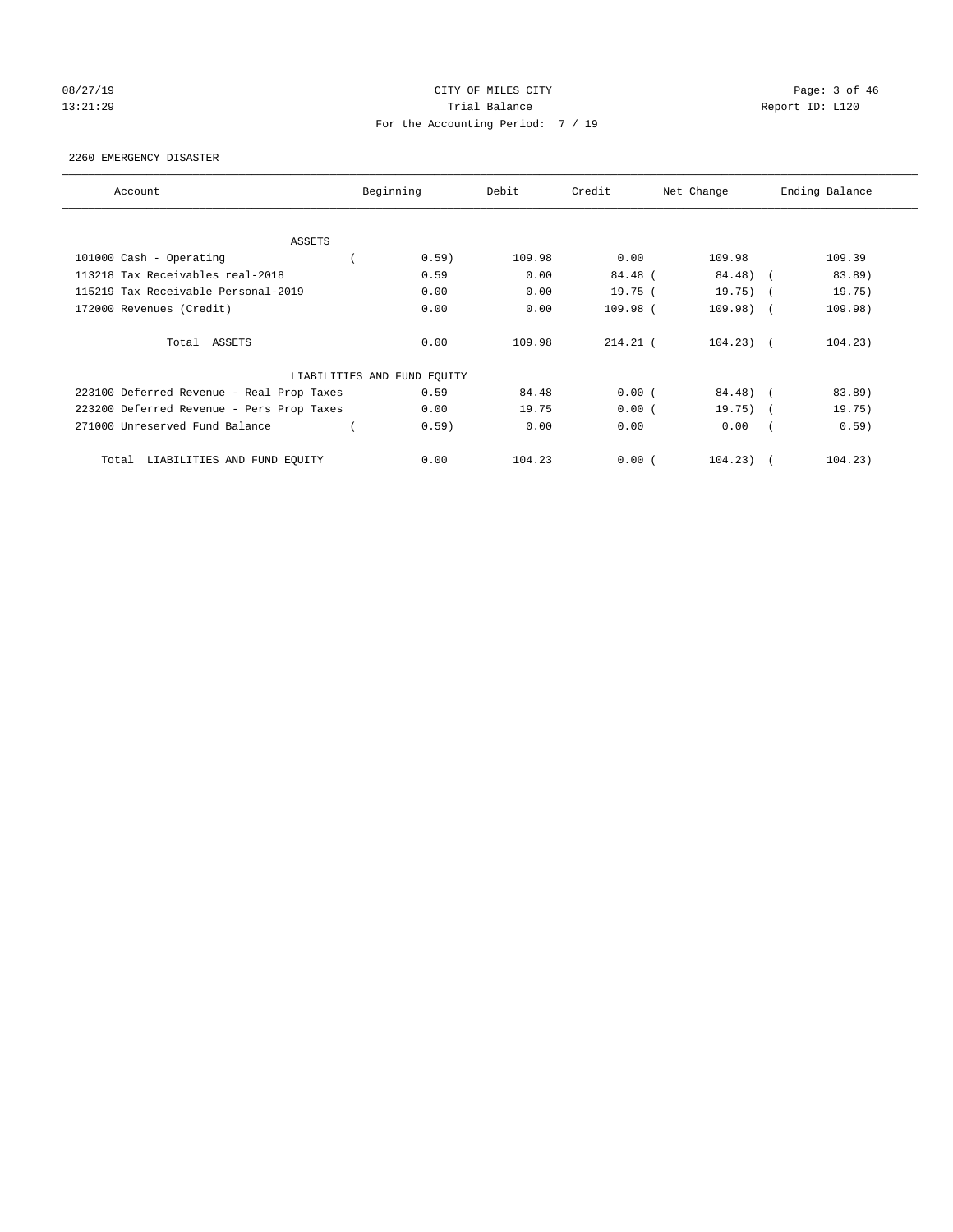| 08/27/19 |  |
|----------|--|
| 3:21:29  |  |

#### CITY OF MILES CITY CONTROL CONTROL CONTROL CITY 13:21:29 Trial Balance Report ID: L120 For the Accounting Period: 7 / 19

#### 2270 Health

| Account                              | Beginning                   | Debit | Credit | Net Change | Ending Balance |
|--------------------------------------|-----------------------------|-------|--------|------------|----------------|
| ASSETS                               |                             |       |        |            |                |
| 101000 Cash - Operating              | 9,171.88                    | 0.00  | 0.00   | 0.00       | 9,171.88       |
| Total ASSETS                         | 9,171.88                    | 0.00  | 0.00   | 0.00       | 9,171.88       |
|                                      | LIABILITIES AND FUND EQUITY |       |        |            |                |
| 271000 Unreserved Fund Balance       | 9,171.88                    | 0.00  | 0.00   | 0.00       | 9,171.88       |
| LIABILITIES AND FUND EQUITY<br>Total | 9,171.88                    | 0.00  | 0.00   | 0.00       | 9,171.88       |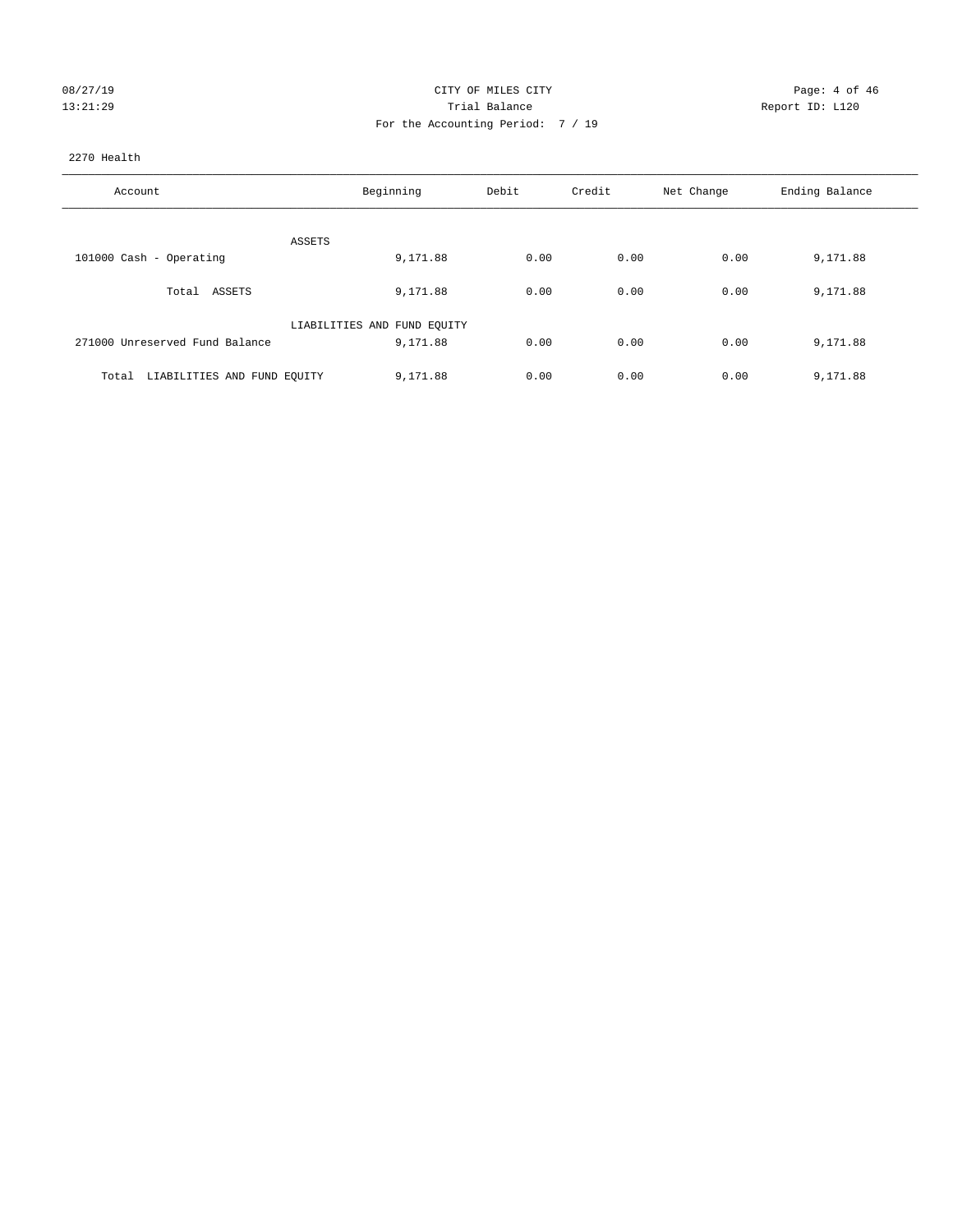# 08/27/19 Page: 5 of 46 13:21:29 **Trial Balance Trial Balance Report ID:** L120 For the Accounting Period: 7 / 19

#### 2310 TIFD-Downtown

| Account                                   | Beginning                   | Debit  | Credit     | Net Change | Ending Balance |
|-------------------------------------------|-----------------------------|--------|------------|------------|----------------|
| <b>ASSETS</b>                             |                             |        |            |            |                |
| 101000 Cash - Operating                   | 63,290.45                   | 334.74 | 256.06     | 78.68      | 63, 369. 13    |
| 113170 Deferred revenue                   | 165.24                      | 0.00   | 0.00       | 0.00       | 165.24         |
| 113218 Tax Receivables real-2018          | 915.34                      | 0.00   | 0.00       | 0.00       | 915.34         |
| 115180 Deferred revenue-audit             | 1.46                        | 0.00   | 0.00       | 0.00       | 1.46           |
| 115219 Tax Receivable Personal-2019       | 209.86                      | 0.00   | 0.00       | 0.00       | 209.86         |
| 172000 Revenues (Credit)                  | 0.00                        | 0.00   | 334.74 (   | 334.74) (  | 334.74)        |
| Total ASSETS                              | 64,582.35                   | 334.74 | $590.80$ ( | 256.06)    | 64,326.29      |
|                                           | LIABILITIES AND FUND EQUITY |        |            |            |                |
| 202000 Accounts Payable                   | 0.00                        | 249.98 | 249.98     | 0.00       | 0.00           |
| 223100 Deferred Revenue - Real Prop Taxes | 1,080.58                    | 0.00   | 0.00       | 0.00       | 1,080.58       |
| 223200 Deferred Revenue - Pers Prop Taxes | 211.32                      | 0.00   | 0.00       | 0.00       | 211.32         |
| 242000 Expenditures (Debit)               | 0.00                        | 256.06 | 0.00(      | 256.06)    | 256.06)        |
| 271000 Unreserved Fund Balance            | 63,290.45                   | 0.00   | 0.00       | 0.00       | 63,290.45      |
| LIABILITIES AND FUND EQUITY<br>Total      | 64,582.35                   | 506.04 | 249.98 (   | 256.06)    | 64,326.29      |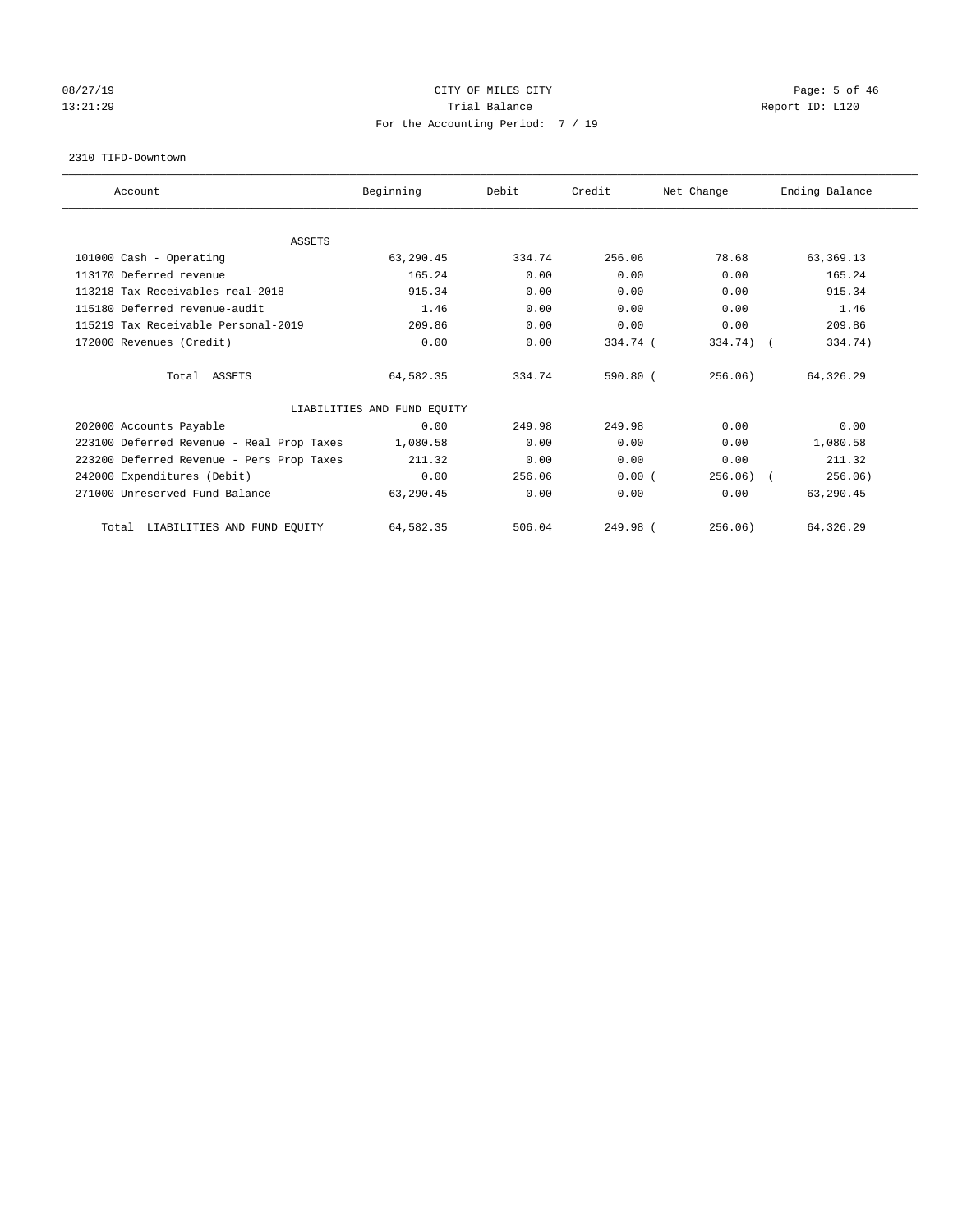# 08/27/19 Page: 6 of 46 13:21:29 Trial Balance Report ID: L120 For the Accounting Period: 7 / 19

#### 2350 Local Government/Study Commission

| Account                                   | Beginning                   | Debit | Credit   | Net Change | Ending Balance |
|-------------------------------------------|-----------------------------|-------|----------|------------|----------------|
| <b>ASSETS</b>                             |                             |       |          |            |                |
| 101000 Cash - Operating                   | 0.00                        | 0.47  | 0.00     | 0.47       | 0.47           |
| 113214 Taxes Receivable- Real 2014        | 0.97                        | 0.00  | 0.00     | 0.00       | 0.97           |
| 113215 Tax Receivables Real-2015          | 2.09                        | 0.00  | $0.47$ ( | 0.47)      | 1.62           |
| 115216 Tax receivable personal-2016       | 0.02                        | 0.00  | 0.00     | 0.00       | 0.02           |
| 172000 Revenues (Credit)                  | 0.00                        | 0.00  | $0.47$ ( | $0.47)$ (  | 0.47)          |
| Total ASSETS                              | 3.08                        | 0.47  | $0.94$ ( | 0.47)      | 2.61           |
|                                           | LIABILITIES AND FUND EQUITY |       |          |            |                |
| 223100 Deferred Revenue - Real Prop Taxes | 3.06                        | 0.47  | 0.00(    | 0.47)      | 2.59           |
| 223200 Deferred Revenue - Pers Prop Taxes | 0.02                        | 0.00  | 0.00     | 0.00       | 0.02           |
| LIABILITIES AND FUND EQUITY<br>Total      | 3.08                        | 0.47  | 0.00(    | 0.47)      | 2.61           |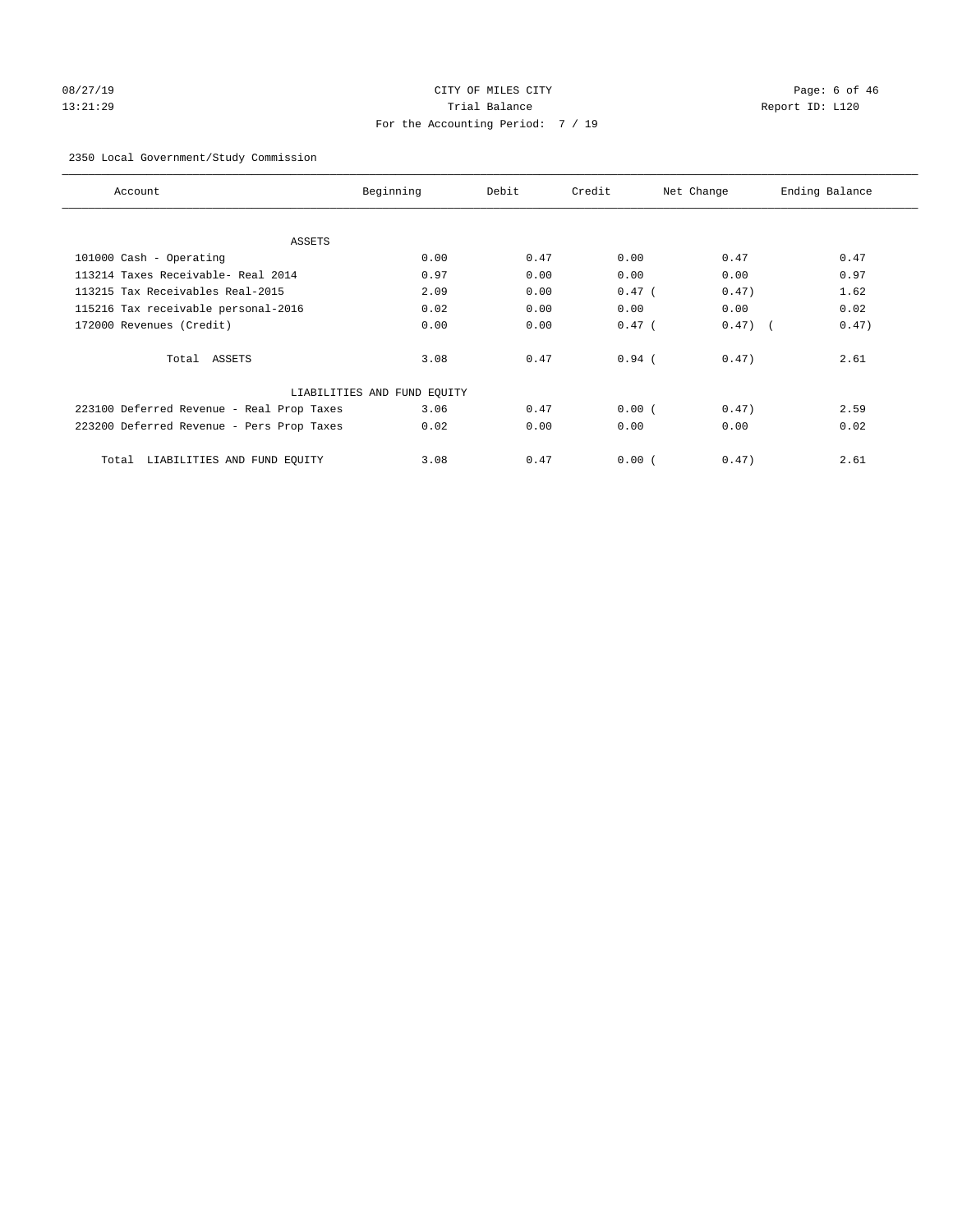# 08/27/19 CITY OF MILES CITY CHANNEL CITY CONTROL Page: 7 of 46 13:21:29 **Trial Balance Trial Balance Report ID:** L120 For the Accounting Period: 7 / 19

2372 Permissive Medical Levy

| Account                                   | Beginning                   | Debit    | Credit       | Net Change | Ending Balance |
|-------------------------------------------|-----------------------------|----------|--------------|------------|----------------|
|                                           |                             |          |              |            |                |
| <b>ASSETS</b>                             |                             |          |              |            |                |
| 101000 Cash - Operating                   | 0.38)                       | 1,398.63 | 0.00         | 1,398.63   | 1,398.25       |
| 113211 Taxes Receivable - Real 2011       | 0.14                        | 0.00     | 0.00         | 0.00       | 0.14           |
| 113213 Tax Receivables Real-2013          | 9.28                        | 0.00     | 0.00         | 0.00       | 9.28           |
| 113214 Taxes Receivable- Real 2014        | 22.40                       | 0.00     | 0.00         | 0.00       | 22.40          |
| 113215 Tax Receivables Real-2015          | 40.67                       | 0.00     | 9.15(        | 9.15)      | 31.52          |
| 113216 Tax Receivables real-2016          | 247.85                      | 0.00     | $10.64$ (    | 10.64)     | 237.21         |
| 113217 Tax receivables real-2017          | 644.52                      | 0.00     | $108.90$ (   | 108.90)    | 535.62         |
| 113218 Tax Receivables real-2018          | 3,879.03                    | 0.00     | 1,012.86 (   | 1,012.86)  | 2,866.17       |
| 115216 Tax receivable personal-2016       | 0.64                        | 0.00     | 0.00         | 0.00       | 0.64           |
| 115217 Tax receivable personal-2017       | 4.27                        | 0.00     | 0.00         | 0.00       | 4.27           |
| 115218 Tax Receivable Personal-2018       | 5.18                        | 0.00     | 0.00         | 0.00       | 5.18           |
| 115219 Tax Receivable Personal-2019       | 585.49                      | 0.00     | 236.93(      | 236.93)    | 348.56         |
| 172000 Revenues (Credit)                  | 0.00                        | 0.00     | $1,398.63$ ( | 1,398.63)  | 1,398.63)      |
| Total ASSETS                              | 5,439.09                    | 1,398.63 | 2,777.11 (   | 1,378.48)  | 4,060.61       |
|                                           | LIABILITIES AND FUND EQUITY |          |              |            |                |
| 223100 Deferred Revenue - Real Prop Taxes | 4,843.89                    | 1,141.55 | 0.00(        | 1, 141.55) | 3,702.34       |
| 223200 Deferred Revenue - Pers Prop Taxes | 595.58                      | 236.93   | 0.00(        | 236.93)    | 358.65         |
| 271000 Unreserved Fund Balance            | 0.38)                       | 0.00     | 0.00         | 0.00       | 0.38)          |
| Total LIABILITIES AND FUND EQUITY         | 5,439.09                    | 1,378.48 | 0.00(        | 1,378.48)  | 4,060.61       |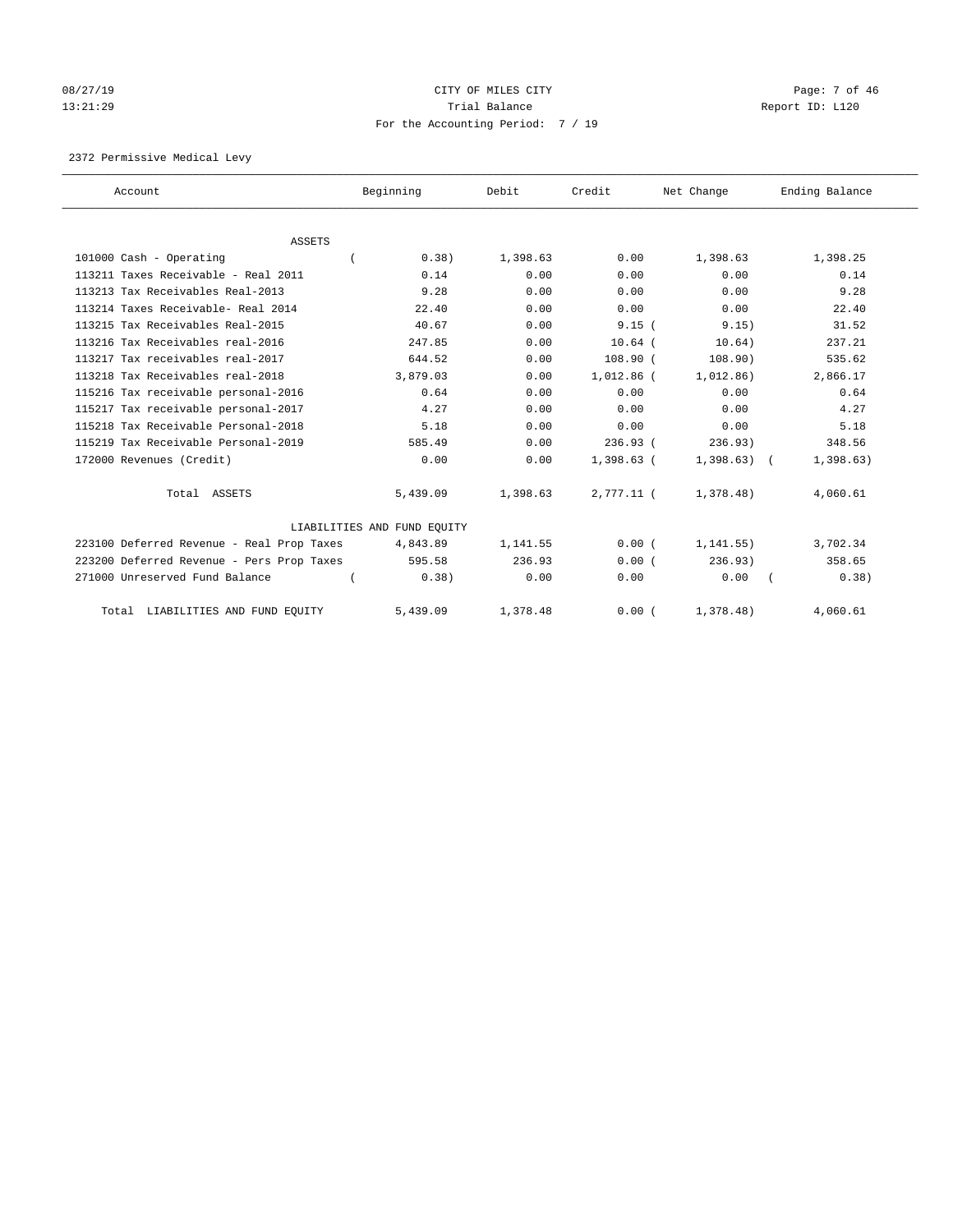# 08/27/19 CITY OF MILES CITY CHANNEL CONTROL Page: 8 of 46 13:21:29 **Trial Balance Trial Balance Report ID:** L120 For the Accounting Period: 7 / 19

2390 DRUG FORFEITURE

| Account                              | Beginning                   | Debit | Credit | Net Change | Ending Balance |
|--------------------------------------|-----------------------------|-------|--------|------------|----------------|
| ASSETS                               |                             |       |        |            |                |
| 101000 Cash - Operating              | 1,600.00                    | 0.00  | 0.00   | 0.00       | 1,600.00       |
| ASSETS<br>Total                      | 1,600.00                    | 0.00  | 0.00   | 0.00       | 1,600.00       |
|                                      | LIABILITIES AND FUND EQUITY |       |        |            |                |
| 271000 Unreserved Fund Balance       | 1,600.00                    | 0.00  | 0.00   | 0.00       | 1,600.00       |
| LIABILITIES AND FUND EQUITY<br>Total | 1,600.00                    | 0.00  | 0.00   | 0.00       | 1,600.00       |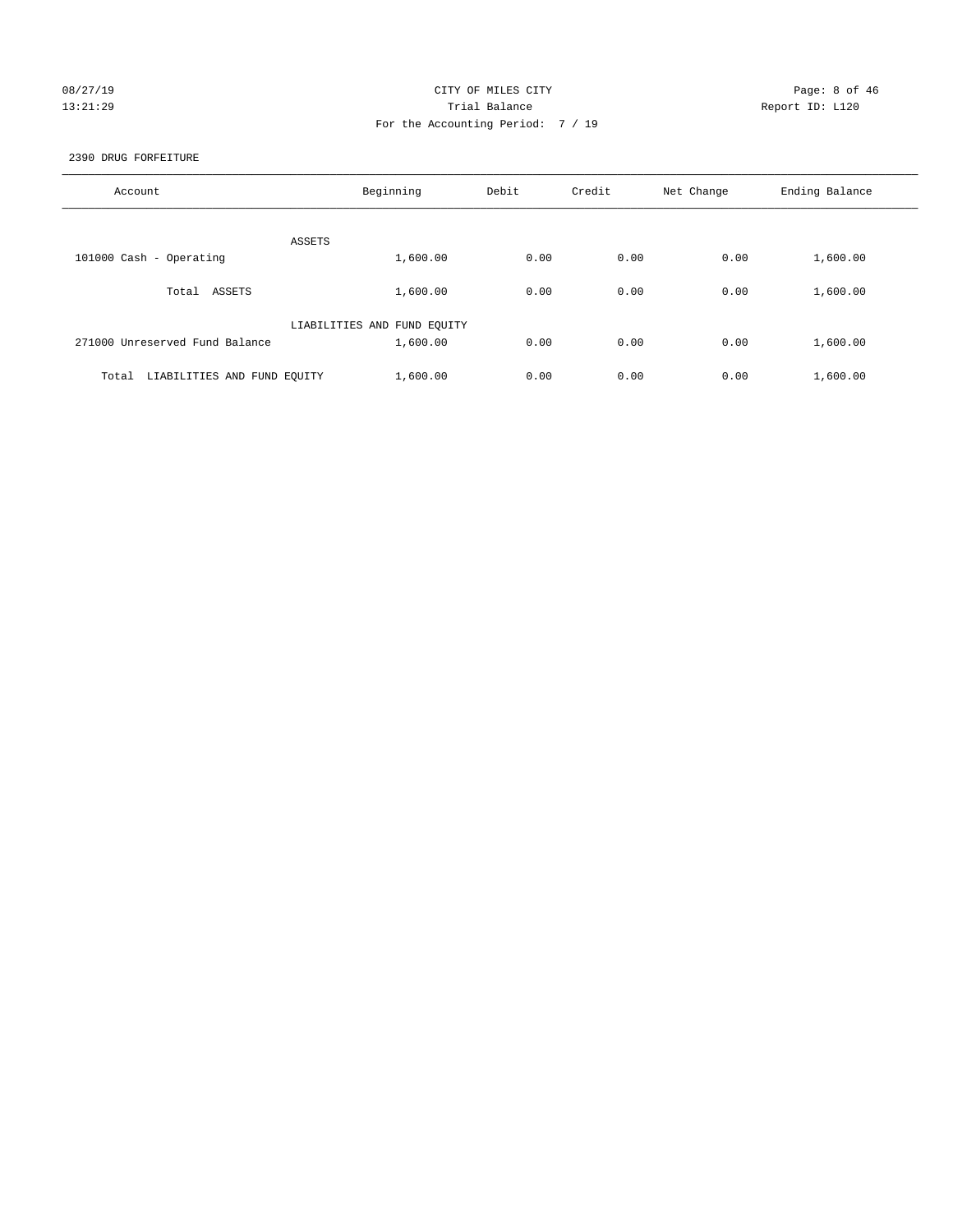# 08/27/19 Page: 9 of 46 13:21:29 **Trial Balance Trial Balance Report ID:** L120 For the Accounting Period: 7 / 19

#### 2394 BUILDING CODE ENFORCEMENT

| Account                              | Beginning                   | Debit     | Credit      | Net Change    | Ending Balance |
|--------------------------------------|-----------------------------|-----------|-------------|---------------|----------------|
|                                      |                             |           |             |               |                |
|                                      | ASSETS                      |           |             |               |                |
| 101000 Cash - Operating              | 99,271.50                   | 17,105.40 | 21,095.73 ( | 3,990.33)     | 95,281.17      |
| 172000 Revenues (Credit)             | 0.00                        | 150.00    | 17,105.40 ( | $16,955.40$ ( | 16, 955.40)    |
| Total ASSETS                         | 99,271.50                   | 17,255.40 | 38,201.13 ( | 20,945.73)    | 78,325.77      |
|                                      | LIABILITIES AND FUND EQUITY |           |             |               |                |
| 202000 Accounts Payable              | 0.00                        | 18,599.23 | 18,599.23   | 0.00          | 0.00           |
| 242000 Expenditures (Debit)          | 0.00                        | 20,945.73 | 0.00(       | 20,945.73) (  | 20,945.73)     |
| 271000 Unreserved Fund Balance       | 99,271.50                   | 0.00      | 0.00        | 0.00          | 99,271.50      |
| LIABILITIES AND FUND EQUITY<br>Total | 99,271.50                   | 39,544.96 | 18,599.23 ( | 20,945.73)    | 78,325.77      |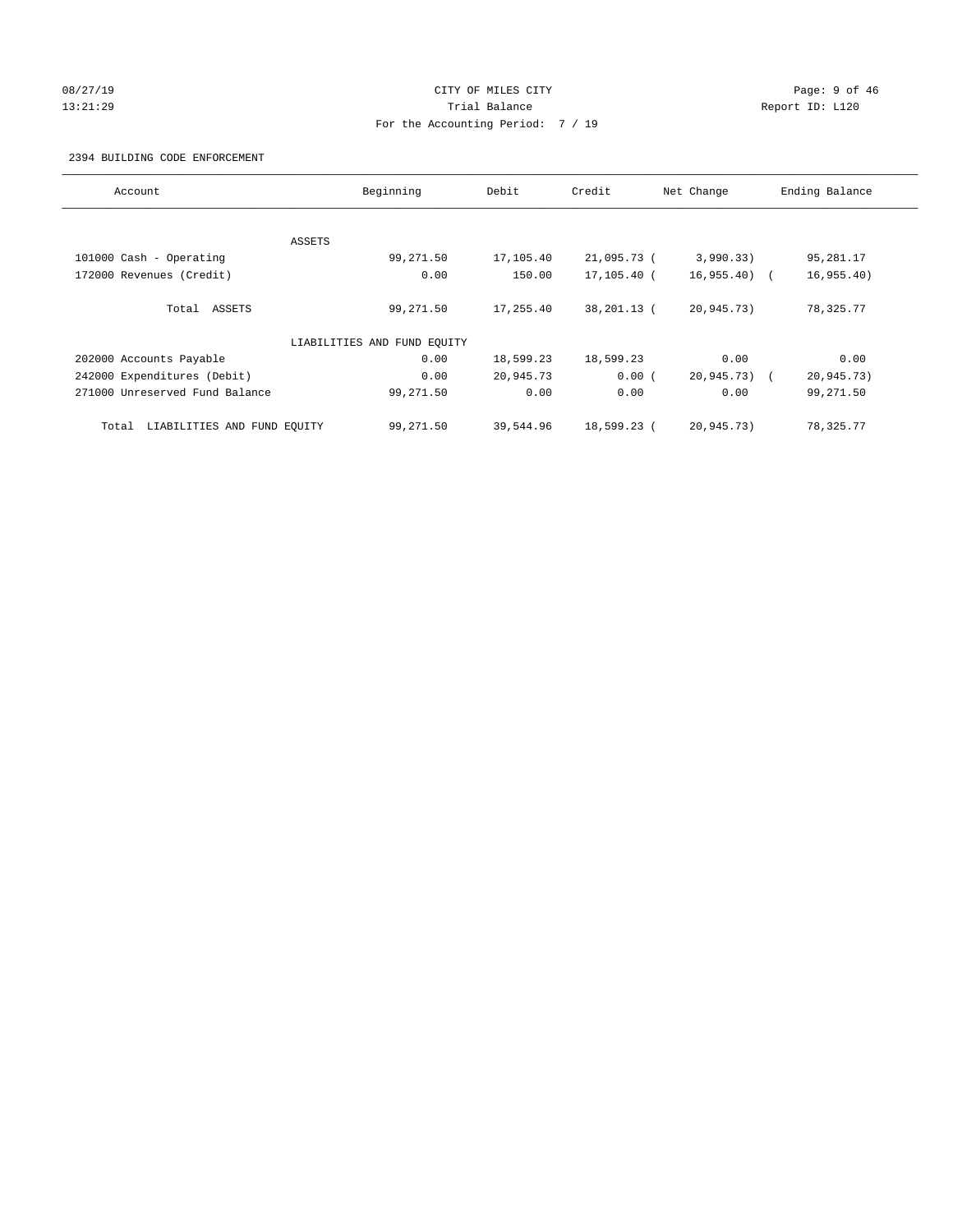# 08/27/19 Page: 10 of 46 13:21:29 **Trial Balance Trial Balance Report ID:** L120 For the Accounting Period: 7 / 19

2400 LTG M D#165-(Gen City)

| Account                                    | Beginning                   | Debit     | Credit        | Net Change   | Ending Balance |
|--------------------------------------------|-----------------------------|-----------|---------------|--------------|----------------|
|                                            |                             |           |               |              |                |
| <b>ASSETS</b>                              |                             |           |               |              |                |
| 101000 Cash - Operating                    | 72,602.99                   | 2,569.88  | 17,702.13 (   | 15, 132. 25) | 57,470.74      |
| 118140 Special Assessments Receivables-201 | 39.03                       | 0.00      | 0.00          | 0.00         | 39.03          |
| 118150 Special Assessments Receivables-201 | 77.78                       | 0.00      | $37.04$ (     | 37.04)       | 40.74          |
| 118160 Special Assessments Receivables-201 | 352.87                      | 0.00      | $37.88$ (     | 37.88)       | 314.99         |
| 118170 Special Assessments Receivables-201 | 1,332.41                    | 0.00      | 142.10 (      | 142.10)      | 1,190.31       |
| 118180 Special Assessments Received-2018   | 5,779.14                    | 0.00      | 2,046.93 (    | 2,046.93)    | 3,732.21       |
| 172000 Revenues (Credit)                   | 0.00                        | 0.00      | 2,569.88 (    | $2,569.88$ ( | 2,569.88)      |
| Total ASSETS                               | 80,184.22                   | 2,569.88  | 22,535.96 (   | 19,966.08)   | 60,218.14      |
|                                            | LIABILITIES AND FUND EQUITY |           |               |              |                |
| 202000 Accounts Payable                    | 0.00                        | 16,702.13 | 16,702.13     | 0.00         | 0.00           |
| 223000 Deferred Revenue/Uncollected Taxes  | 7,581.23                    | 2,263.95  | 0.00(         | 2, 263.95)   | 5, 317.28      |
| 242000 Expenditures (Debit)                | 0.00                        | 17,702.13 | 0.00(         | 17,702.13) ( | 17,702.13)     |
| 271000 Unreserved Fund Balance             | 72,602.99                   | 0.00      | 0.00          | 0.00         | 72,602.99      |
| Total LIABILITIES AND FUND EQUITY          | 80,184.22                   | 36,668.21 | $16,702.13$ ( | 19,966.08)   | 60,218.14      |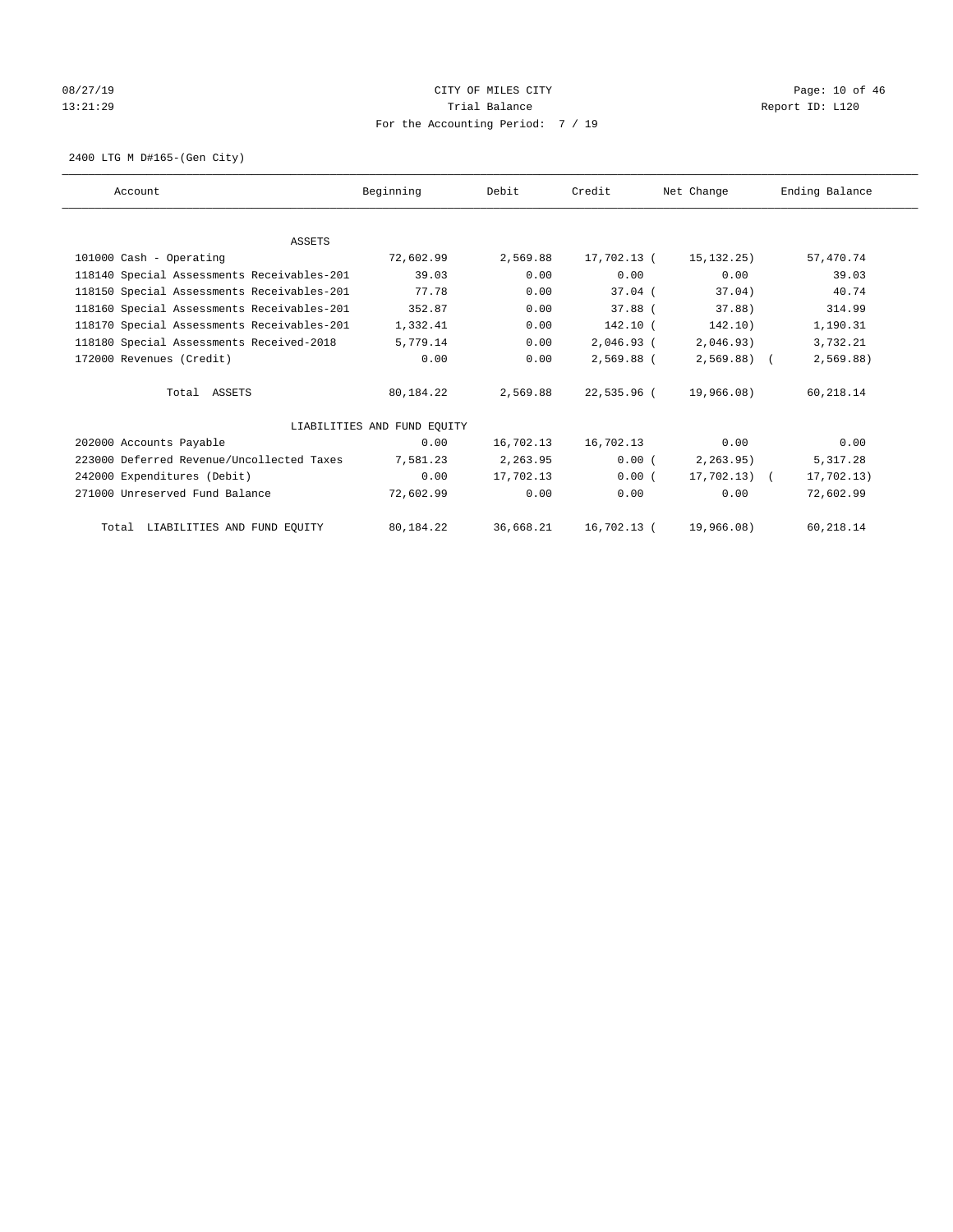# 08/27/19 Page: 11 of 46 13:21:29 **Trial Balance Trial Balance Report ID:** L120 For the Accounting Period: 7 / 19

#### 2420 LTG M D#167-(MilesAddn Etc)

| Account                                    | Beginning                   | Debit    | Credit       | Net Change   | Ending Balance |
|--------------------------------------------|-----------------------------|----------|--------------|--------------|----------------|
|                                            |                             |          |              |              |                |
| <b>ASSETS</b>                              | 16,799.80                   | 206.75   | $3,093.65$ ( | 2,886.90)    | 13,912.90      |
| 101000 Cash - Operating                    |                             |          |              |              |                |
| 118160 Special Assessments Receivables-201 | 75.00                       | 0.00     | 0.00         | 0.00         | 75.00          |
| 118170 Special Assessments Receivables-201 | 112.95                      | 0.00     | 0.00         | 0.00         | 112.95         |
| 118180 Special Assessments Received-2018   | 747.09                      | 0.00     | 159.60 (     | 159.60)      | 587.49         |
| 172000 Revenues (Credit)                   | 0.00                        | 0.00     | $206.75$ (   | $206.75$ ) ( | 206.75)        |
| Total ASSETS                               | 17,734.84                   | 206.75   | $3,460.00$ ( | 3, 253, 25)  | 14,481.59      |
|                                            | LIABILITIES AND FUND EQUITY |          |              |              |                |
| 202000 Accounts Payable                    | 0.00                        | 2,093.65 | 2,093.65     | 0.00         | 0.00           |
| 223000 Deferred Revenue/Uncollected Taxes  | 935.04                      | 159.60   | 0.00(        | 159.60)      | 775.44         |
| 242000 Expenditures (Debit)                | 0.00                        | 3,093.65 | 0.00(        | $3,093.65$ ( | 3,093.65)      |
| 271000 Unreserved Fund Balance             | 16,799.80                   | 0.00     | 0.00         | 0.00         | 16,799.80      |
| Total LIABILITIES AND FUND EQUITY          | 17,734.84                   | 5,346.90 | $2,093.65$ ( | 3, 253, 25)  | 14,481.59      |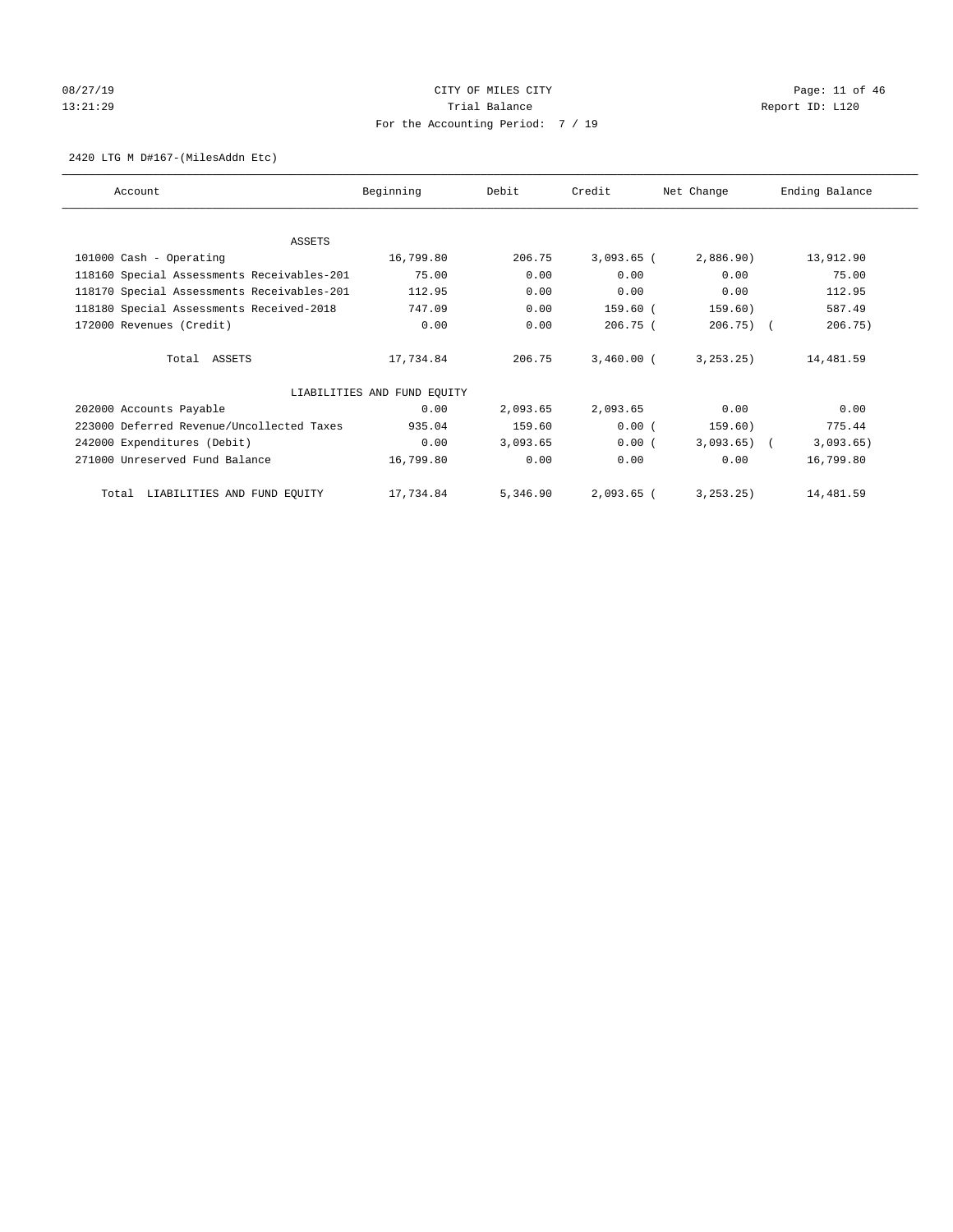# 08/27/19 Page: 12 of 46 13:21:29 **Trial Balance Trial Balance Report ID:** L120 For the Accounting Period: 7 / 19

2430 LTG M D#171-(Balsam Est)

| Account                                   | Beginning                   | Debit    | Credit       | Net Change  | Ending Balance |
|-------------------------------------------|-----------------------------|----------|--------------|-------------|----------------|
| ASSETS                                    |                             |          |              |             |                |
| 101000 Cash - Operating                   | 2,909.17                    | 7.00     | $1,176.80$ ( | 1, 169.80)  | 1,739.37       |
| 118180 Special Assessments Received-2018  | 106.53                      | 0.00     | 0.00         | 0.00        | 106.53         |
| 172000 Revenues (Credit)                  | 0.00                        | 0.00     | 7.00(        | $7.00)$ (   | 7.00)          |
| Total ASSETS                              | 3,015.70                    | 7.00     | 1,183.80 (   | 1,176.80)   | 1,838.90       |
|                                           | LIABILITIES AND FUND EQUITY |          |              |             |                |
| 202000 Accounts Payable                   | 0.00                        | 176.80   | 176.80       | 0.00        | 0.00           |
| 223000 Deferred Revenue/Uncollected Taxes | 106.53                      | 0.00     | 0.00         | 0.00        | 106.53         |
| 242000 Expenditures (Debit)               | 0.00                        | 1,176.80 | 0.00(        | 1,176.80) ( | 1, 176.80)     |
| 271000 Unreserved Fund Balance            | 2,909.17                    | 0.00     | 0.00         | 0.00        | 2,909.17       |
| LIABILITIES AND FUND EQUITY<br>Total      | 3,015.70                    | 1,353.60 | $176.80$ (   | 1, 176.80)  | 1,838.90       |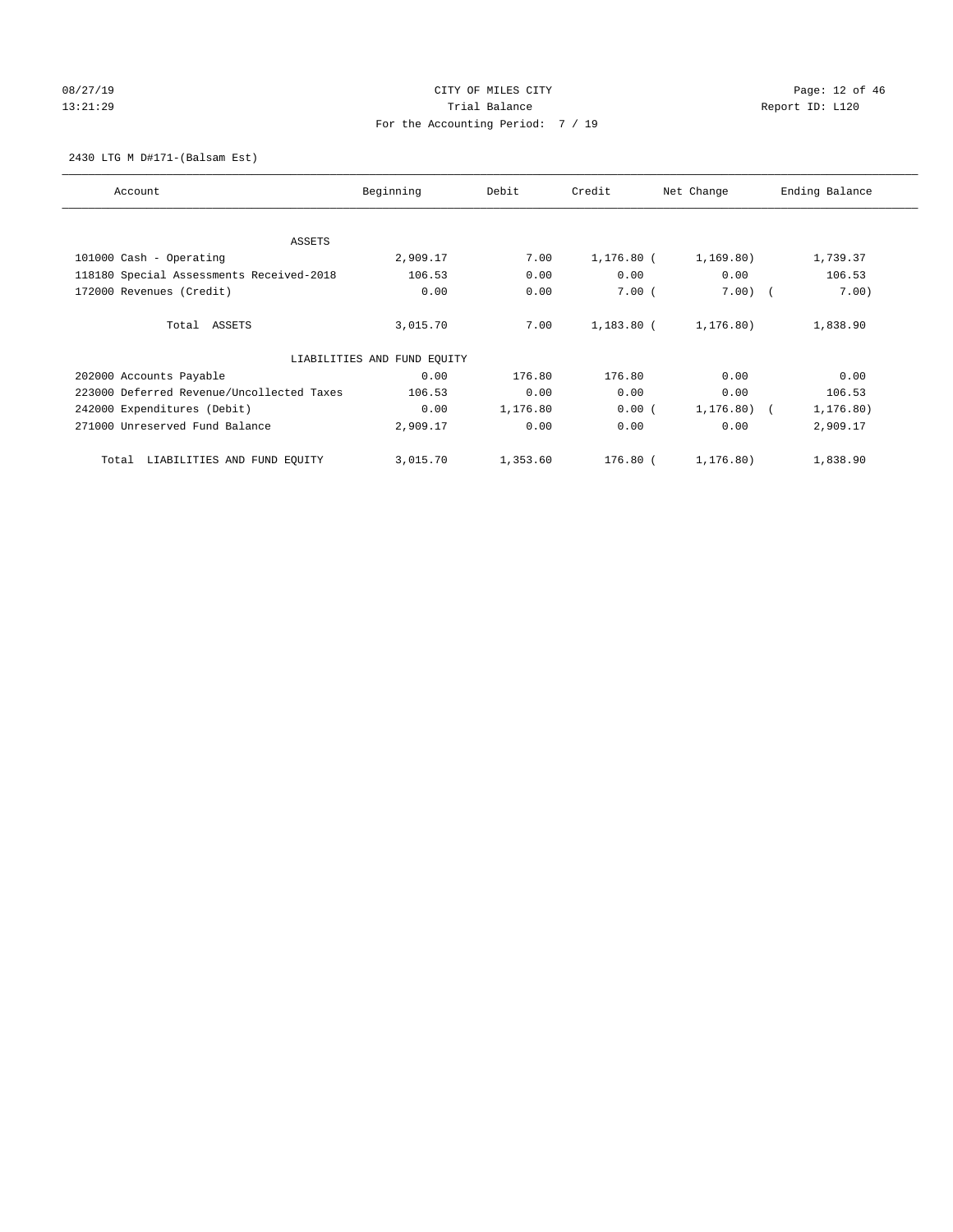# 08/27/19 Page: 13 of 46 13:21:29 **Trial Balance Trial Balance Report ID:** L120 For the Accounting Period: 7 / 19

2440 LTG M D#172-(Main Str)

| Account                                   | Beginning                   | Debit    | Credit       | Net Change    | Ending Balance |
|-------------------------------------------|-----------------------------|----------|--------------|---------------|----------------|
| ASSETS                                    |                             |          |              |               |                |
| 101000 Cash - Operating                   | 3,349.31                    | 8.06     | $2,601.05$ ( | 2,592.99      | 756.32         |
| 118180 Special Assessments Received-2018  | 365.36                      | 0.00     | 0.00         | 0.00          | 365.36         |
| 172000 Revenues (Credit)                  | 0.00                        | 0.00     | $8.06$ (     | 8.06)         | 8.06)          |
| Total ASSETS                              | 3,714.67                    | 8.06     | $2,609.11$ ( | 2,601.05)     | 1,113.62       |
|                                           | LIABILITIES AND FUND EQUITY |          |              |               |                |
| 202000 Accounts Payable                   | 0.00                        | 1,601.05 | 1,601.05     | 0.00          | 0.00           |
| 223000 Deferred Revenue/Uncollected Taxes | 365.36                      | 0.00     | 0.00         | 0.00          | 365.36         |
| 242000 Expenditures (Debit)               | 0.00                        | 2,601.05 | 0.00(        | $2,601.05)$ ( | 2,601.05)      |
| 271000 Unreserved Fund Balance            | 3,349.31                    | 0.00     | 0.00         | 0.00          | 3,349.31       |
| LIABILITIES AND FUND EQUITY<br>Total      | 3,714.67                    | 4,202.10 | 1,601.05 (   | 2,601.05)     | 1,113.62       |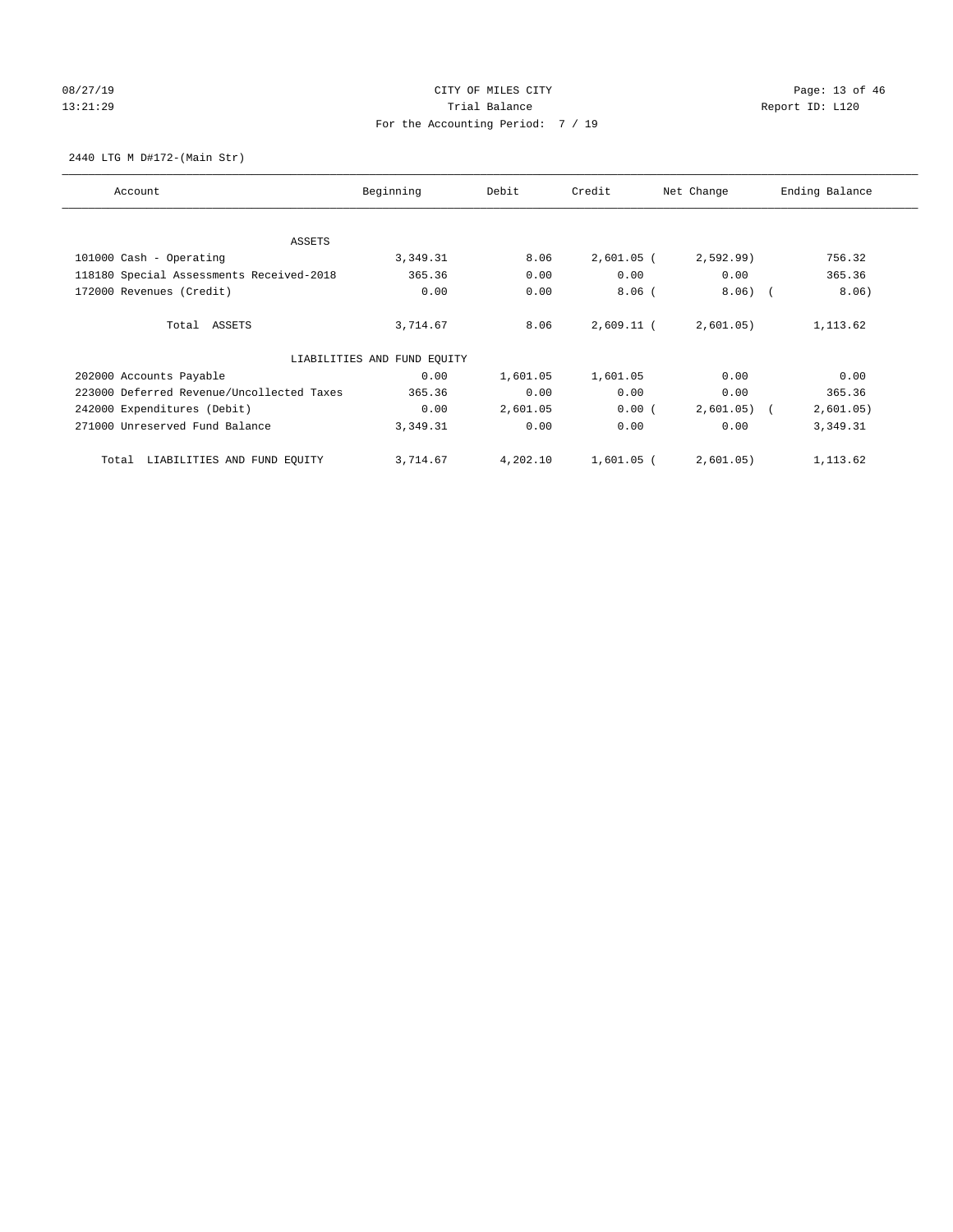# 08/27/19 Page: 14 of 46 13:21:29 **Trial Balance Trial Balance Report ID:** L120 For the Accounting Period: 7 / 19

2450 LTG M D#195-(SG-Trico)

| Account                                   | Beginning                   | Debit    | Credit     | Net Change     | Ending Balance |
|-------------------------------------------|-----------------------------|----------|------------|----------------|----------------|
| ASSETS                                    |                             |          |            |                |                |
| 101000 Cash - Operating                   | 4,322.80                    | 35.01    | 1,401.84 ( | 1,366.83)      | 2,955.97       |
| 118180 Special Assessments Received-2018  | 23.61                       | 0.00     | $23.61$ (  | 23.61)         | 0.00           |
| 172000 Revenues (Credit)                  | 0.00                        | 0.00     | $35.01$ (  | $35.01)$ (     | 35.01)         |
| Total ASSETS                              | 4,346.41                    | 35.01    | 1,460.46 ( | 1,425.45)      | 2,920.96       |
|                                           | LIABILITIES AND FUND EQUITY |          |            |                |                |
| 202000 Accounts Payable                   | 0.00                        | 401.84   | 401.84     | 0.00           | 0.00           |
| 223000 Deferred Revenue/Uncollected Taxes | 23.61                       | 23.61    | 0.00(      | 23.61)         | 0.00           |
| 242000 Expenditures (Debit)               | 0.00                        | 1,401.84 | 0.00(      | $1,401.84$ ) ( | 1,401.84)      |
| 271000 Unreserved Fund Balance            | 4,322.80                    | 0.00     | 0.00       | 0.00           | 4,322.80       |
| LIABILITIES AND FUND EQUITY<br>Total      | 4,346.41                    | 1,827.29 | 401.84 (   | 1,425.45)      | 2,920.96       |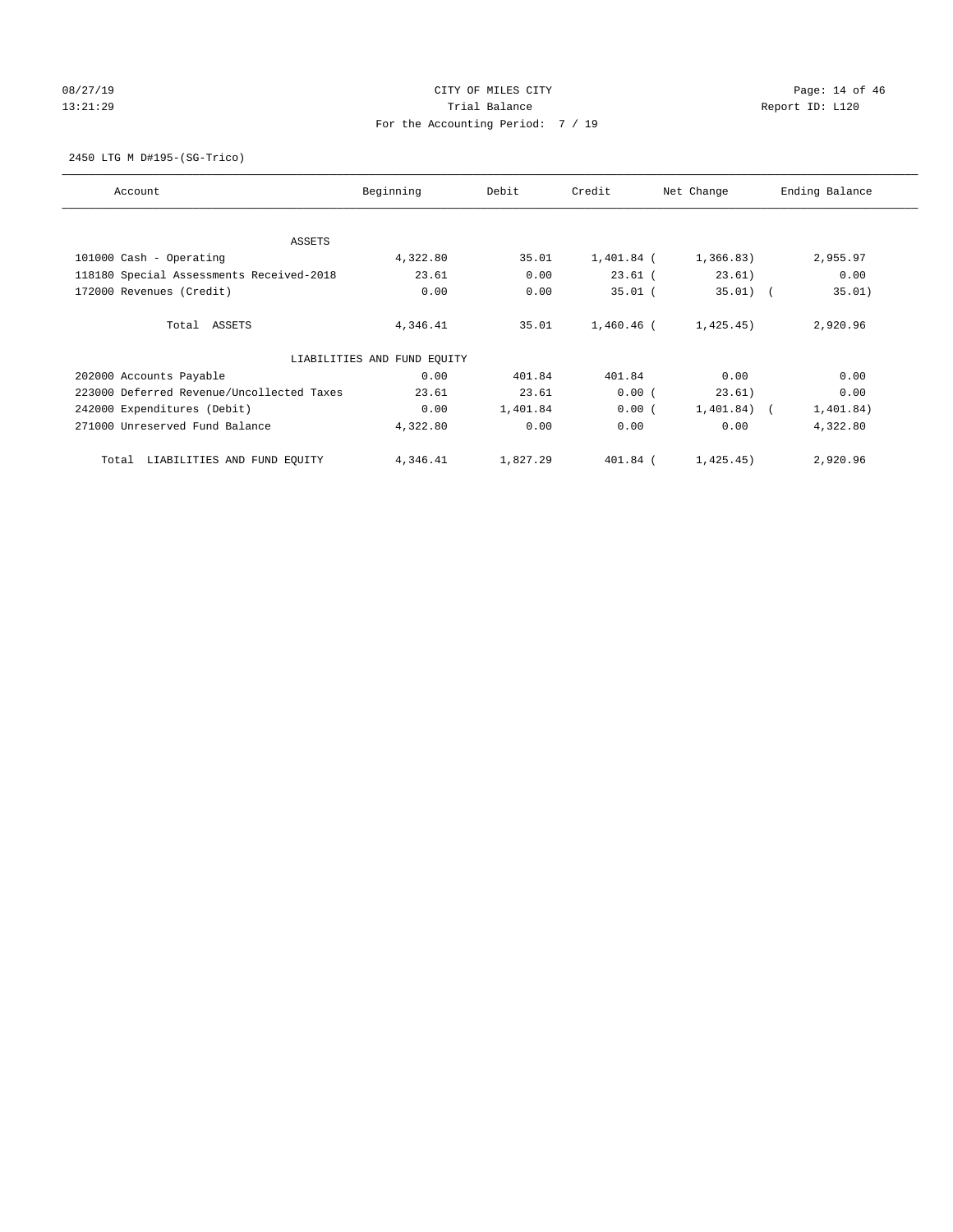# 08/27/19 Page: 15 of 46 13:21:29 **Trial Balance Trial Balance Report ID:** L120 For the Accounting Period: 7 / 19

2470 LTG M D#202-(SG-MDU&NV)

| Account                                    | Beginning                   | Debit    | Credit     | Net Change  | Ending Balance |
|--------------------------------------------|-----------------------------|----------|------------|-------------|----------------|
|                                            |                             |          |            |             |                |
| ASSETS                                     |                             |          |            |             |                |
| 101000 Cash - Operating                    | 2,503.20                    | 40.17    | 1,589.60 ( | 1,549.43)   | 953.77         |
| 118160 Special Assessments Receivables-201 | 58.35                       | 0.00     | 0.00       | 0.00        | 58.35          |
| 118170 Special Assessments Receivables-201 | 53.08                       | 0.00     | 0.00       | 0.00        | 53.08          |
| 118180 Special Assessments Received-2018   | 422.57                      | 0.00     | $32.76$ (  | 32.76)      | 389.81         |
| 172000 Revenues (Credit)                   | 0.00                        | 0.00     | $40.17$ (  | $40.17)$ (  | 40.17)         |
| Total ASSETS                               | 3,037.20                    | 40.17    | 1,662.53 ( | 1,622.36)   | 1,414.84       |
|                                            | LIABILITIES AND FUND EQUITY |          |            |             |                |
| 202000 Accounts Payable                    | 0.00                        | 589.60   | 589.60     | 0.00        | 0.00           |
| 223000 Deferred Revenue/Uncollected Taxes  | 534.00                      | 32.76    | 0.00(      | 32.76)      | 501.24         |
| 242000 Expenditures (Debit)                | 0.00                        | 1,589.60 | 0.00(      | 1,589.60) ( | 1,589.60)      |
| 271000 Unreserved Fund Balance             | 2,503.20                    | 0.00     | 0.00       | 0.00        | 2,503.20       |
| LIABILITIES AND FUND EQUITY<br>Total       | 3,037.20                    | 2,211.96 | 589.60 (   | 1,622.36)   | 1,414.84       |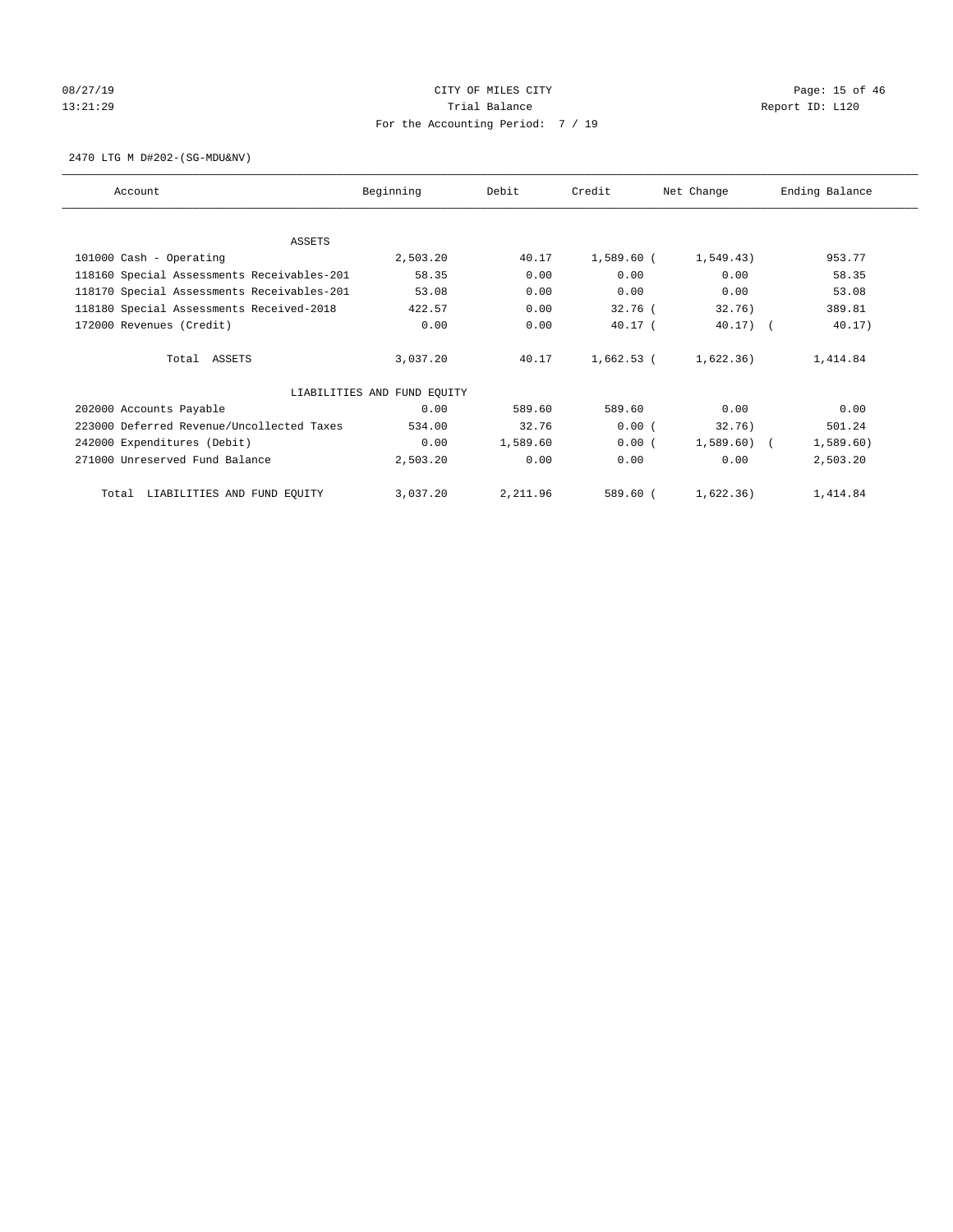# 08/27/19 Page: 16 of 46 13:21:29 Trial Balance Report ID: L120 For the Accounting Period: 7 / 19

#### 2480 LTG M M#173-(Milestown Estates)

| Account                              | Beginning                   | Debit  | Credit   | Net Change | Ending Balance |
|--------------------------------------|-----------------------------|--------|----------|------------|----------------|
|                                      |                             |        |          |            |                |
|                                      | ASSETS                      |        |          |            |                |
| 101000 Cash - Operating              | 1,168.46                    | 2.81   | 387.47 ( | 384.66)    | 783.80         |
| 172000 Revenues (Credit)             | 0.00                        | 0.00   | $2.81$ ( | $2.81)$ (  | 2.81)          |
| Total ASSETS                         | 1,168.46                    | 2.81   | 390.28 ( | 387.47)    | 780.99         |
|                                      | LIABILITIES AND FUND EQUITY |        |          |            |                |
| 202000 Accounts Payable              | 0.00                        | 137.47 | 137.47   | 0.00       | 0.00           |
| 242000 Expenditures (Debit)          | 0.00                        | 387.47 | 0.00(    | 387.47) (  | 387.47)        |
| 271000 Unreserved Fund Balance       | 1,168.46                    | 0.00   | 0.00     | 0.00       | 1,168.46       |
| LIABILITIES AND FUND EQUITY<br>Total | 1,168.46                    | 524.94 | 137.47 ( | 387.47)    | 780.99         |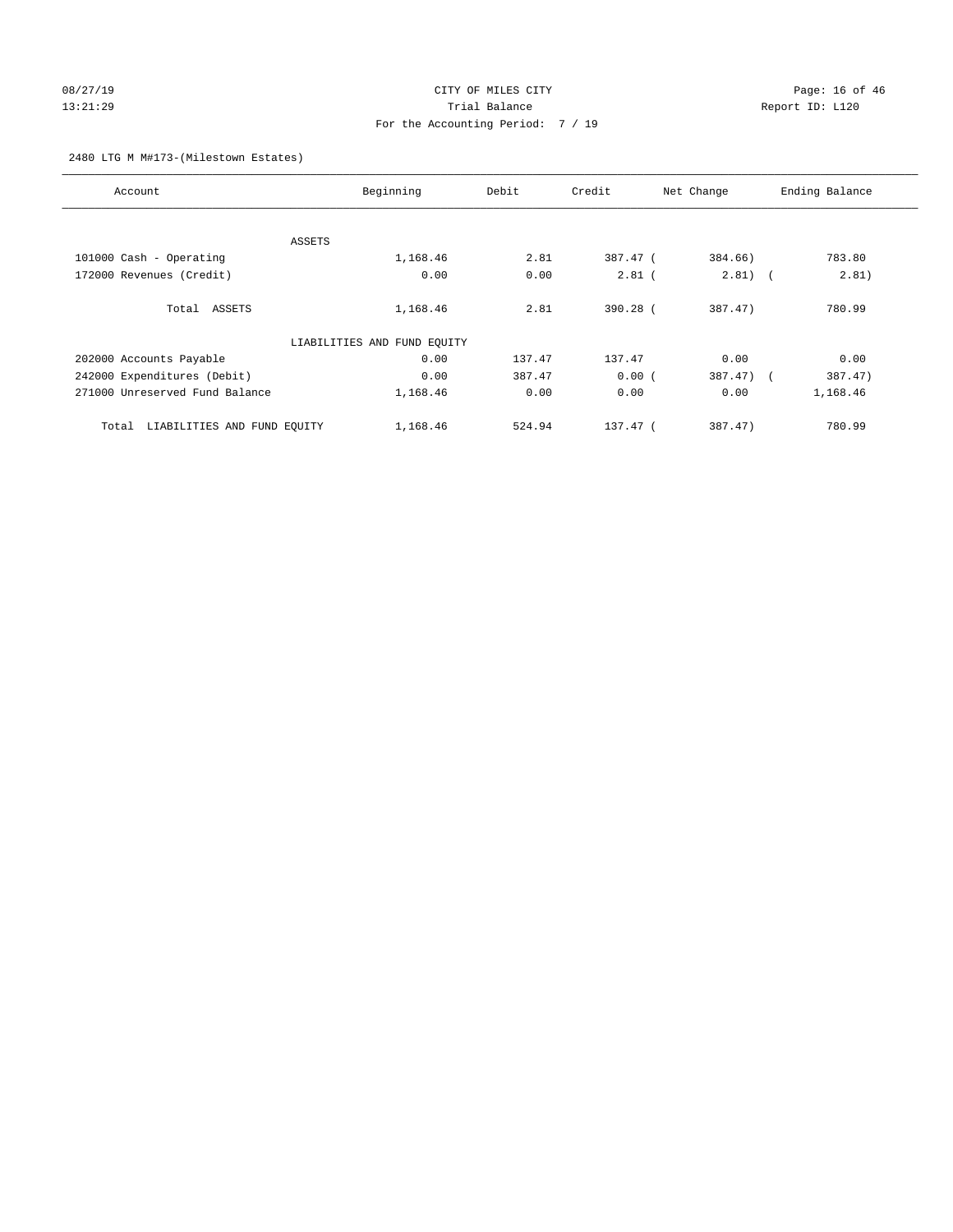# 08/27/19 Page: 17 of 46 13:21:29 **Trial Balance Trial Balance Report ID:** L120 For the Accounting Period: 7 / 19

2510 STR MAINT DIST #204

| Account                                    | Beginning                   | Debit      | Credit       | Net Change    | Ending Balance |
|--------------------------------------------|-----------------------------|------------|--------------|---------------|----------------|
|                                            |                             |            |              |               |                |
| <b>ASSETS</b>                              |                             |            |              |               |                |
| 101000 Cash - Operating                    | 811,895.59                  | 15,462.49  | 95,677.17 (  | 80, 214.68)   | 731,680.91     |
| 118130 Special Assessments Receivable 2013 | 32.59                       | 0.00       | 0.00         | 0.00          | 32.59          |
| 118140 Special Assessments Receivables-201 | 31.99                       | 0.00       | 0.00         | 0.00          | 31.99          |
| 118150 Special Assessments Receivables-201 | 250.46                      | 0.00       | $215.94$ (   | 215.94)       | 34.52          |
| 118160 Special Assessments Receivables-201 | 2,098.71                    | 0.00       | $243.50$ (   | 243.50        | 1,855.21       |
| 118170 Special Assessments Receivables-201 | 4,573.41                    | 0.00       | 820.93(      | 820.93)       | 3,752.48       |
| 118180 Special Assessments Received-2018   | 33, 317.48                  | 0.00       | 11,477.69 (  | 11,477.69)    | 21,839.79      |
| 172000 Revenues (Credit)                   | 0.00                        | 0.00       | 15,462.49 (  | $15,462.49$ ( | 15, 462.49)    |
| Total ASSETS                               | 852,200.23                  | 15,462.49  | 123,897.72 ( | 108, 435, 23) | 743,765.00     |
|                                            | LIABILITIES AND FUND EQUITY |            |              |               |                |
| 202000 Accounts Payable                    | 0.00                        | 61,492.49  | 61,492.49    | 0.00          | 0.00           |
| 223000 Deferred Revenue/Uncollected Taxes  | 40,304.65                   | 12,758.06  | 0.00(        | 12,758.06)    | 27,546.59      |
| 242000 Expenditures (Debit)                | 0.00                        | 95,677.17  | 0.00(        | 95,677.17) (  | 95,677.17)     |
| 271000 Unreserved Fund Balance             | 811,895.58                  | 0.00       | 0.00         | 0.00          | 811,895.58     |
| Total LIABILITIES AND FUND EQUITY          | 852,200.23                  | 169,927.72 | 61,492.49 (  | 108, 435.23)  | 743,765.00     |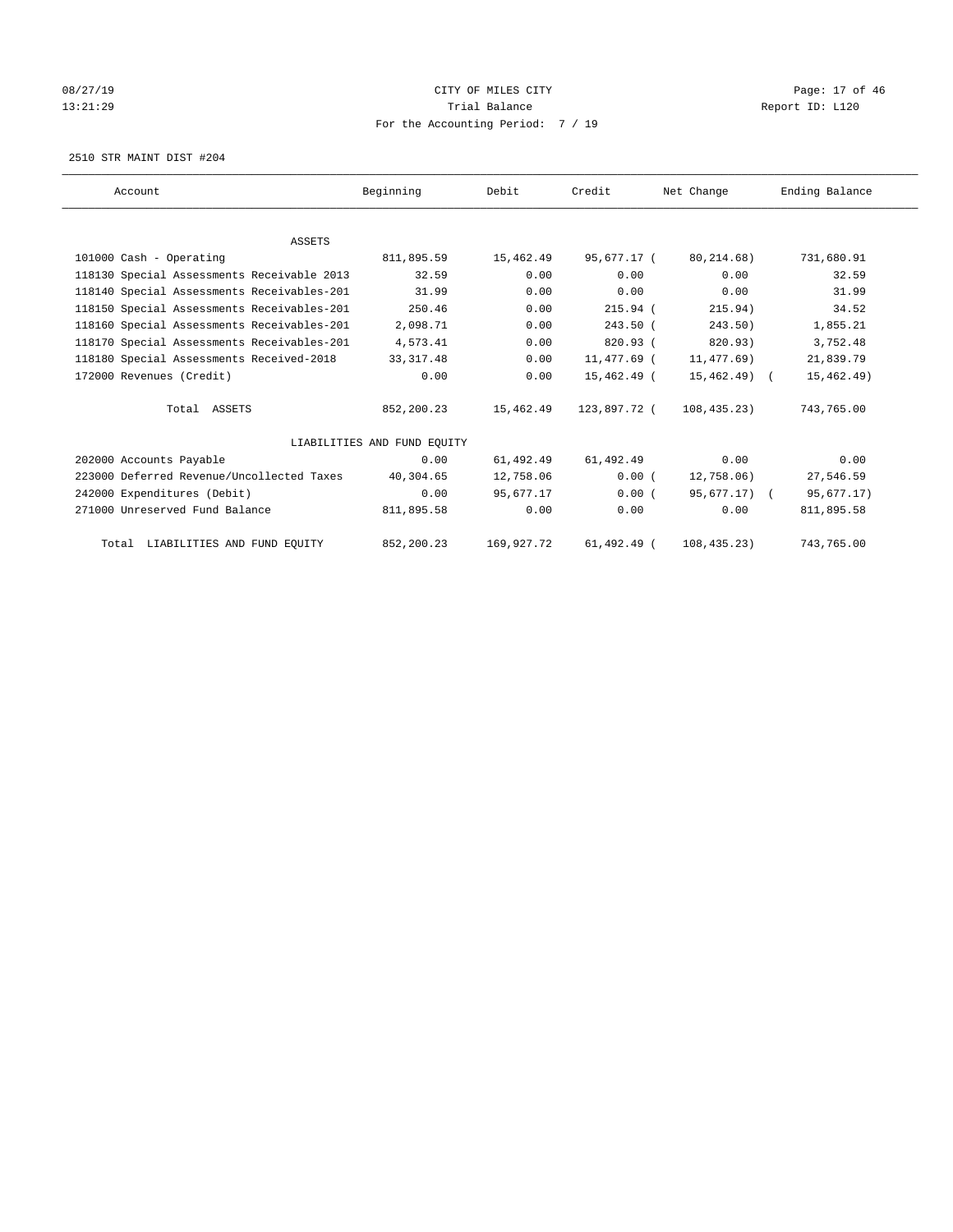# 08/27/19 Page: 18 of 46 13:21:29 **Trial Balance Trial Balance Report ID:** L120 For the Accounting Period: 7 / 19

2520 STR MAINT DIST #205

| Account                                    | Beginning                   | Debit     | Credit       | Net Change    | Ending Balance |
|--------------------------------------------|-----------------------------|-----------|--------------|---------------|----------------|
|                                            |                             |           |              |               |                |
| <b>ASSETS</b>                              |                             |           |              |               |                |
| 101000 Cash - Operating                    | 285,596.99                  | 3,576.74  | 17,886.58 (  | 14,309.84)    | 271, 287.15    |
| 118140 Special Assessments Receivables-201 | 214.50                      | 0.00      | 0.00         | 0.00          | 214.50         |
| 118150 Special Assessments Receivables-201 | 210.08                      | 0.00      | 0.00         | 0.00          | 210.08         |
| 118160 Special Assessments Receivables-201 | 1,220.60                    | 0.00      | 0.00         | 0.00          | 1,220.60       |
| 118170 Special Assessments Receivables-201 | 2,670.12                    | 0.00      | 0.00         | 0.00          | 2,670.12       |
| 118180 Special Assessments Received-2018   | 11,468.27                   | 0.00      | 2,772.65 (   | 2,772.65)     | 8,695.62       |
| 172000 Revenues (Credit)                   | 0.00                        | 0.00      | $3,576.74$ ( | $3,576.74$ (  | 3, 576.74)     |
| Total ASSETS                               | 301,380.56                  | 3,576.74  | 24,235.97 (  | 20,659.23)    | 280,721.33     |
|                                            | LIABILITIES AND FUND EQUITY |           |              |               |                |
| 202000 Accounts Payable                    | 0.00                        | 7,173.67  | 7,173.67     | 0.00          | 0.00           |
| 223000 Deferred Revenue/Uncollected Taxes  | 15,783.41                   | 2,772.65  | 0.00(        | 2,772.65)     | 13,010.76      |
| 242000 Expenditures (Debit)                | 0.00                        | 17,886.58 | 0.00(        | $17,886.58$ ( | 17,886.58)     |
| 271000 Unreserved Fund Balance             | 285,597.15                  | 0.00      | 0.00         | 0.00          | 285,597.15     |
| Total LIABILITIES AND FUND EQUITY          | 301,380.56                  | 27,832.90 | 7,173.67 (   | 20,659.23)    | 280,721.33     |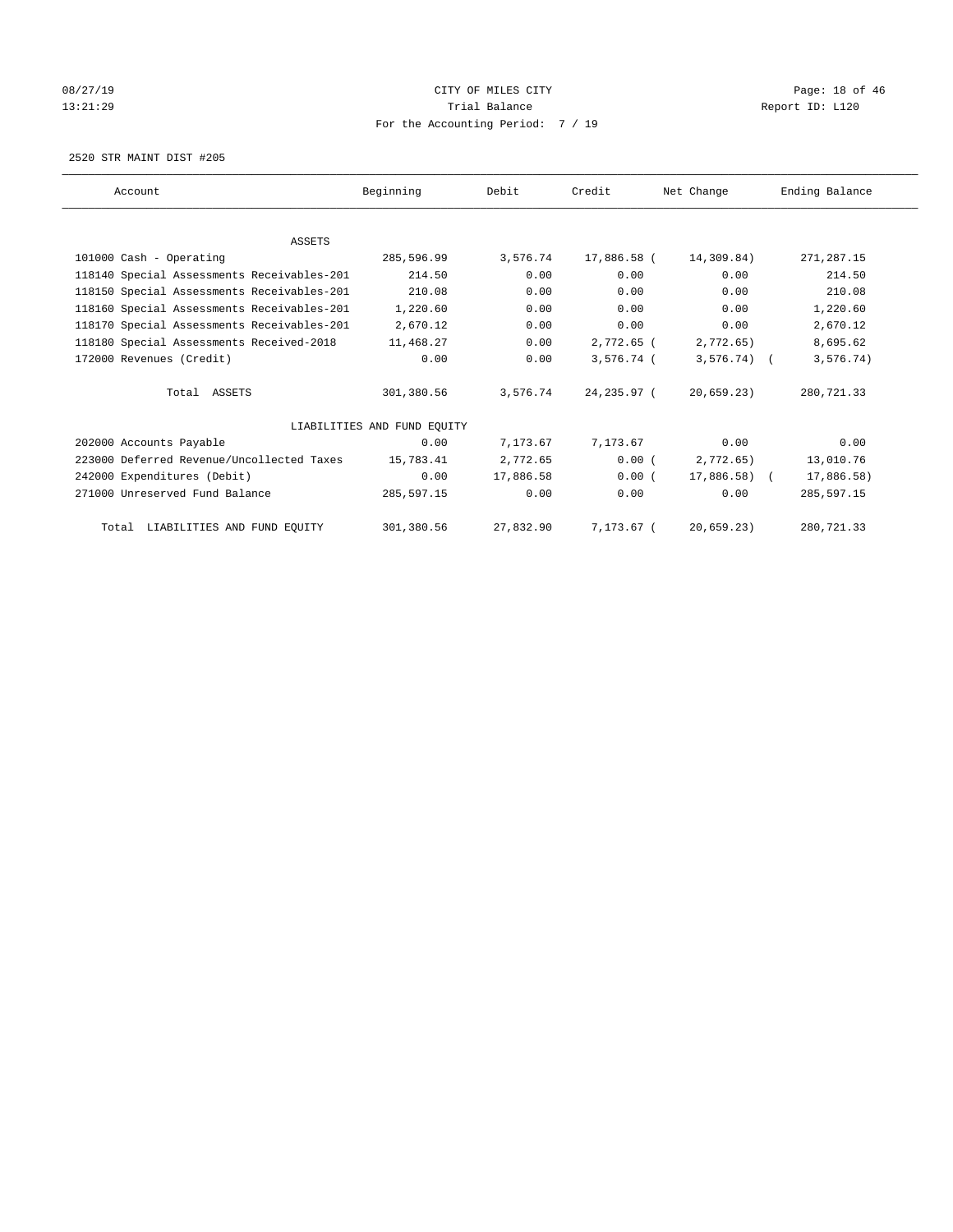# 08/27/19 Page: 19 of 46 13:21:29 **Trial Balance Trial Balance Report ID:** L120 For the Accounting Period: 7 / 19

#### 2540 STR MAINT DIST#207-(MILESTOWN ESTATES)

| Account                              | Beginning                   | Debit  | Credit     | Net Change | Ending Balance |
|--------------------------------------|-----------------------------|--------|------------|------------|----------------|
|                                      |                             |        |            |            |                |
| ASSETS                               |                             |        |            |            |                |
| 101000 Cash - Operating              | 3,956.14                    | 9.52   | 482.77 (   | 473.25)    | 3,482.89       |
| 172000 Revenues (Credit)             | 0.00                        | 0.00   | 9.52(      | $9.52$ ) ( | 9.52)          |
| Total ASSETS                         | 3,956.14                    | 9.52   | $492.29$ ( | 482.77)    | 3,473.37       |
|                                      | LIABILITIES AND FUND EQUITY |        |            |            |                |
| 202000 Accounts Payable              | 0.00                        | 62.00  | 62.00      | 0.00       | 0.00           |
| 242000 Expenditures (Debit)          | 0.00                        | 482.77 | 0.00(      | 482.77) (  | 482.77)        |
| 271000 Unreserved Fund Balance       | 3,956.14                    | 0.00   | 0.00       | 0.00       | 3,956.14       |
| LIABILITIES AND FUND EQUITY<br>Total | 3,956.14                    | 544.77 | 62.00(     | 482.77)    | 3,473.37       |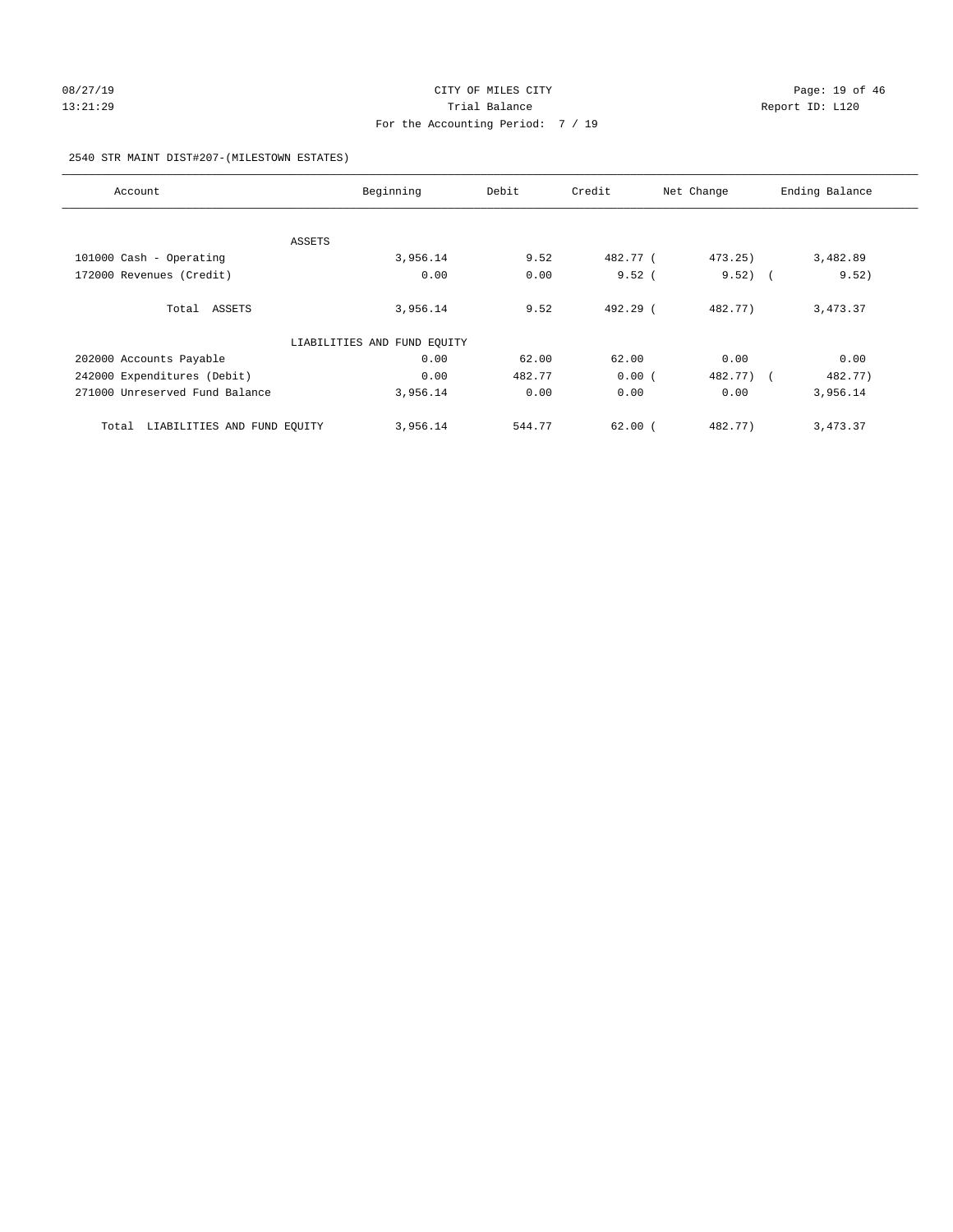| 08/27/1 | 9        |
|---------|----------|
|         | 13:21:29 |

#### CITY OF MILES CITY Page: 20 of 46<br>Trial Balance Report ID: L120 13:21:29 Trial Balance Report ID: L120 For the Accounting Period: 7 / 19

#### 2701 Fire Grants

| Account                              | Beginning                   | Debit | Credit | Net Change | Ending Balance |
|--------------------------------------|-----------------------------|-------|--------|------------|----------------|
|                                      |                             |       |        |            |                |
|                                      | ASSETS                      |       |        |            |                |
| 101000 Cash - Operating              | 5,519.15                    | 0.00  | 0.00   | 0.00       | 5,519.15       |
| Total ASSETS                         | 5,519.15                    | 0.00  | 0.00   | 0.00       | 5,519.15       |
|                                      | LIABILITIES AND FUND EQUITY |       |        |            |                |
| 271000 Unreserved Fund Balance       | 5,519.15                    | 0.00  | 0.00   | 0.00       | 5,519.15       |
|                                      |                             |       |        |            |                |
| LIABILITIES AND FUND EQUITY<br>Total | 5,519.15                    | 0.00  | 0.00   | 0.00       | 5,519.15       |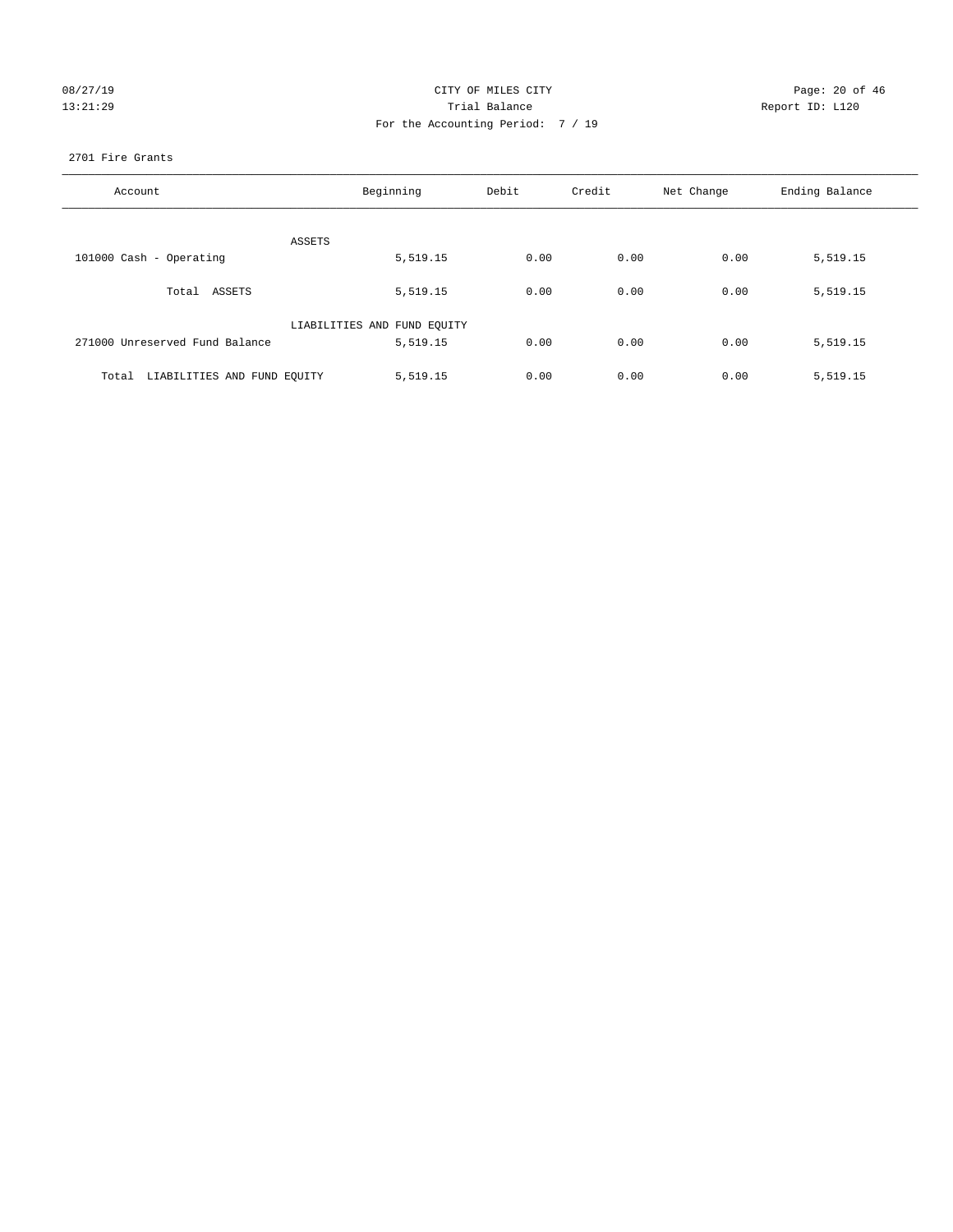# 08/27/19 Page: 21 of 46 13:21:29 **Trial Balance Trial Balance Report ID:** L120 For the Accounting Period: 7 / 19

# 2820 GAS TAX

| Account                              | Beginning                   | Debit     | Credit      | Net Change   | Ending Balance |
|--------------------------------------|-----------------------------|-----------|-------------|--------------|----------------|
|                                      |                             |           |             |              |                |
| ASSETS                               |                             |           |             |              |                |
| 101000 Cash - Operating              | 0.00                        | 14,376.18 | 321.00      | 14,055.18    | 14,055.18      |
| 172000 Revenues (Credit)             | 0.00                        | 0.00      | 14,376.18 ( | 14,376.18) ( | 14,376.18)     |
|                                      |                             |           |             |              |                |
| Total ASSETS                         | 0.00                        | 14,376.18 | 14,697.18 ( | $321.00$ ) ( | 321.00)        |
|                                      |                             |           |             |              |                |
|                                      | LIABILITIES AND FUND EQUITY |           |             |              |                |
| 242000 Expenditures (Debit)          | 0.00                        | 321.00    | 0.00(       | $321.00$ ) ( | 321.00)        |
|                                      |                             |           |             |              |                |
| LIABILITIES AND FUND EQUITY<br>Total | 0.00                        | 321.00    | 0.00(       | 321.00)      | 321.00)        |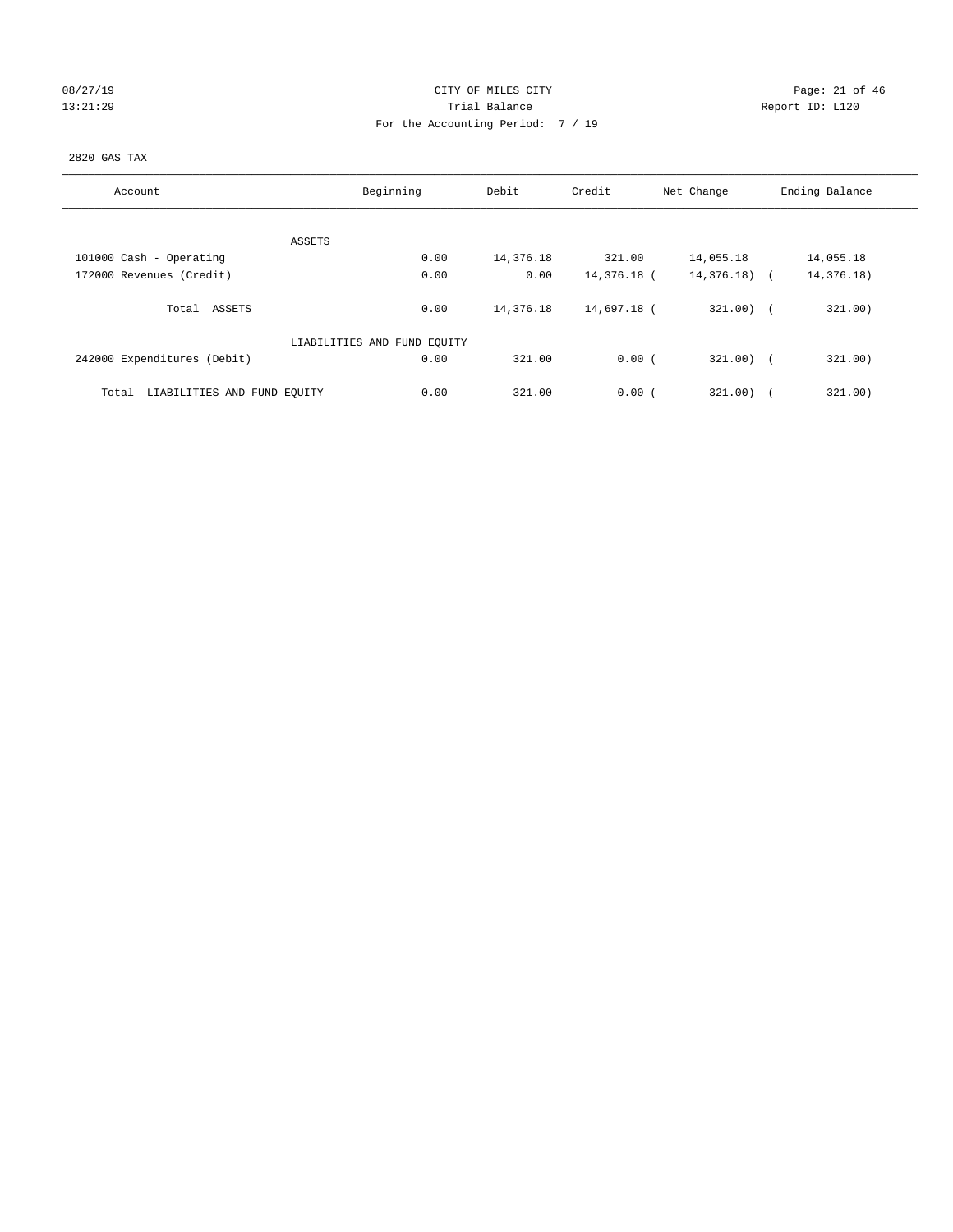# 08/27/19 Page: 22 of 46 13:21:29 **Trial Balance Trial Balance Report ID:** L120 For the Accounting Period: 7 / 19

2821 HB473- Fuel Tax

| Account                              | Beginning                   | Debit | Credit | Net Change | Ending Balance |
|--------------------------------------|-----------------------------|-------|--------|------------|----------------|
| ASSETS                               |                             |       |        |            |                |
| 102131 Restricted Cash- HB473        | 148,980.79                  | 0.00  | 0.00   | 0.00       | 148,980.79     |
| Total ASSETS                         | 148,980.79                  | 0.00  | 0.00   | 0.00       | 148,980.79     |
|                                      | LIABILITIES AND FUND EQUITY |       |        |            |                |
| 271000 Unreserved Fund Balance       | 148,980.79                  | 0.00  | 0.00   | 0.00       | 148,980.79     |
| LIABILITIES AND FUND EQUITY<br>Total | 148,980.79                  | 0.00  | 0.00   | 0.00       | 148,980.79     |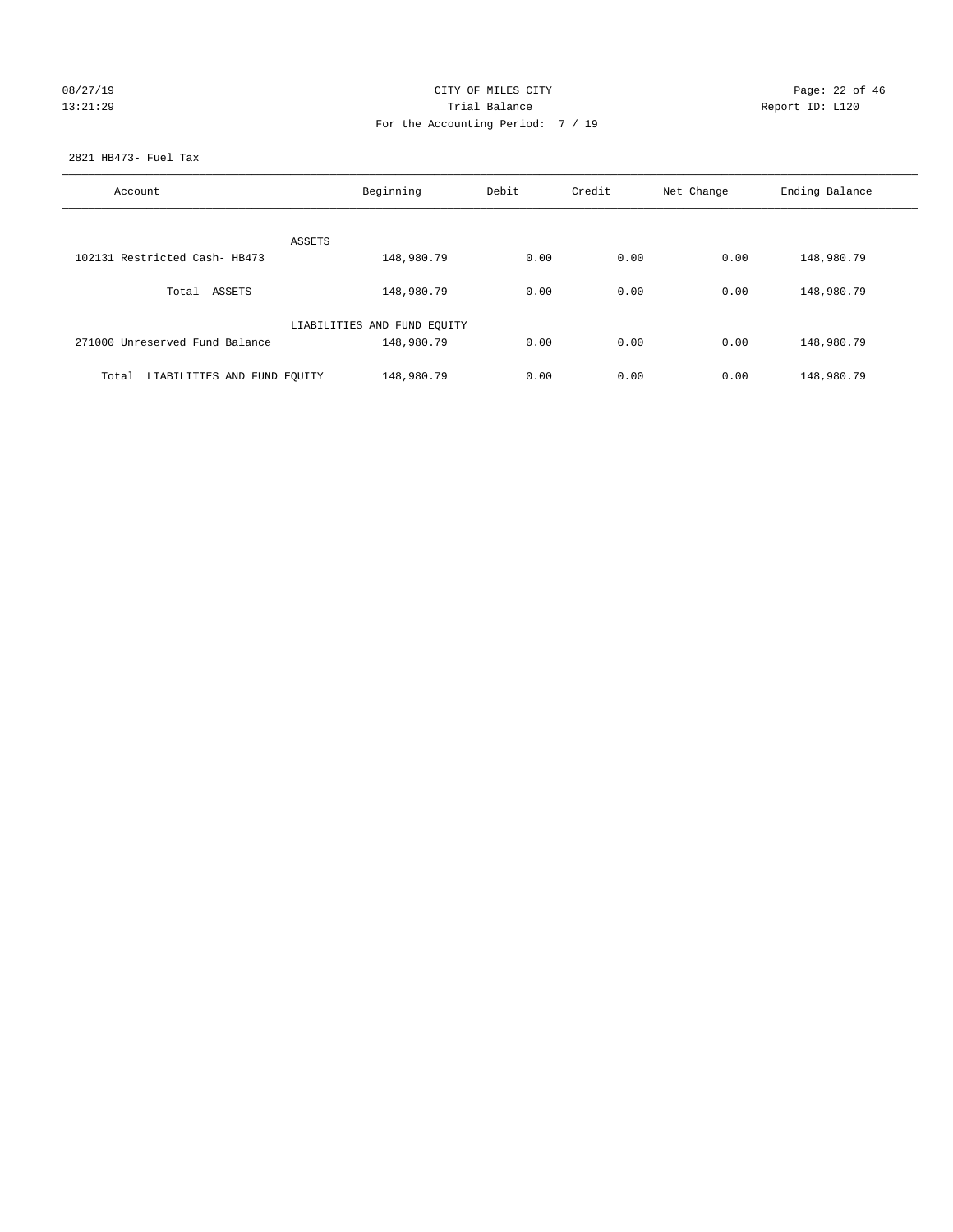# 08/27/19 Page: 23 of 46 13:21:29 **Trial Balance Trial Balance Report ID:** L120 For the Accounting Period: 7 / 19

#### 2850 911 EMERGENCY

| Account                              | Beginning                   | Debit    | Credit     | Net Change | Ending Balance        |
|--------------------------------------|-----------------------------|----------|------------|------------|-----------------------|
|                                      |                             |          |            |            |                       |
| ASSETS<br>101000 Cash - Operating    | 371,208.38                  | 893.55   | 1,485.96 ( | 592.41)    | 370,615.97            |
| 101200 Enhanced 911 Cash             | 87.51                       | 0.00     | 0.00       | 0.00       | 87.51                 |
| 141000 Prepaid Expense               | 10,830.00)                  | 0.00     | 0.00       | 0.00       | 10,830.00)            |
| 172000 Revenues (Credit)             | 0.00                        | 0.00     | 893.55 (   | 893.55)    | 893.55)<br>$\sqrt{2}$ |
| Total ASSETS                         | 360,465.89                  | 893.55   | 2,379.51 ( | 1,485.96)  | 358,979.93            |
|                                      | LIABILITIES AND FUND EQUITY |          |            |            |                       |
| 202000 Accounts Payable              | 0.00                        | 1,485.96 | 1,485.96   | 0.00       | 0.00                  |
| 242000 Expenditures (Debit)          | 0.00                        | 1,485.96 | 0.00(      | 1,485.96)  | 1,485.96)             |
| 271000 Unreserved Fund Balance       | 360,465.89                  | 0.00     | 0.00       | 0.00       | 360,465.89            |
| LIABILITIES AND FUND EQUITY<br>Total | 360,465.89                  | 2,971.92 | 1,485.96 ( | 1,485.96)  | 358,979.93            |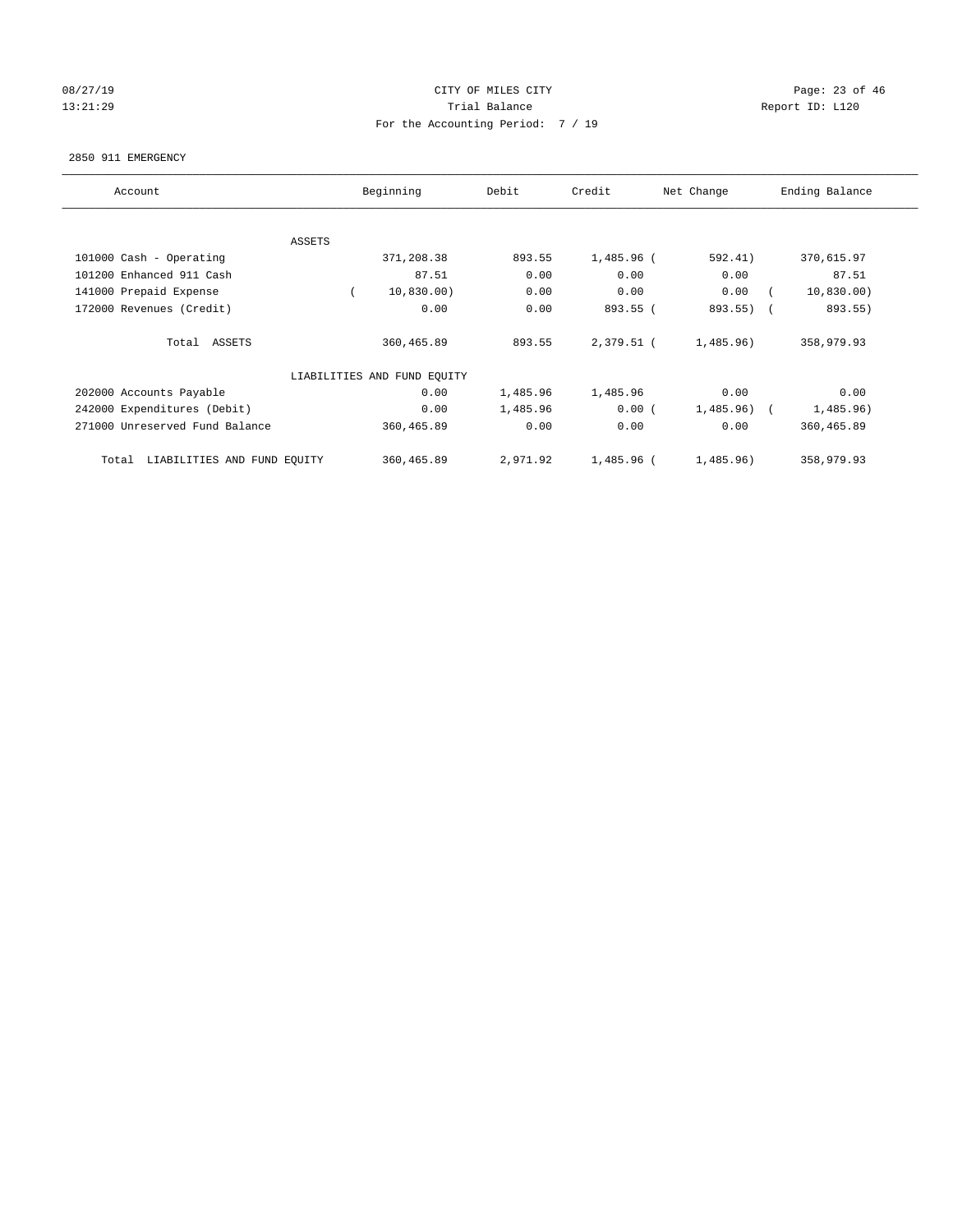# 08/27/19 Page: 24 of 46 13:21:29 **Trial Balance Trial Balance Report ID:** L120 For the Accounting Period: 7 / 19

#### 2880 LIBRARY GRANTS

| Account                                    | Beginning                   | Debit  | Credit     | Net Change   | Ending Balance |
|--------------------------------------------|-----------------------------|--------|------------|--------------|----------------|
|                                            |                             |        |            |              |                |
| ASSETS                                     |                             |        |            |              |                |
| 101000 Cash - Operating                    | 6,732.00)                   | 0.00   | 247.50 (   | $247.50$ ) ( | 6,979.50)      |
| 101003 Cash - per capita                   | 15,884.42                   | 0.00   | 0.00       | 0.00         | 15,884.42      |
| 101020 Cash - Partners Program             | 35,182.70                   | 0.00   | 0.00       | 0.00         | 35, 182. 70    |
| 101021 Cash-One Time Endowments            | 3,500.00                    | 0.00   | 279.96 (   | 279.96)      | 3,220.04       |
| 101030 Cash - Sagebrush Fed/Base Grant     | 18,002.14                   | 0.00   | 0.00       | 0.00         | 18,002.14      |
| 101032 Cash- Library Board of Trustees Mul | 84,050.97                   | 0.00   | 0.00       | 0.00         | 84,050.97      |
| Total ASSETS                               | 149,888.23                  | 0.00   | $527.46$ ( | 527.46)      | 149,360.77     |
|                                            | LIABILITIES AND FUND EQUITY |        |            |              |                |
| 202000 Accounts Payable                    | 0.00                        | 247.50 | 247.50     | 0.00         | 0.00           |
| 242000 Expenditures (Debit)                | 0.00                        | 527.46 | 0.00(      | 527.46)      | 527.46)        |
| 271000 Unreserved Fund Balance             | 149,888.23                  | 0.00   | 0.00       | 0.00         | 149,888.23     |
| LIABILITIES AND FUND EQUITY<br>Total       | 149,888.23                  | 774.96 | 247.50 (   | 527.46)      | 149,360.77     |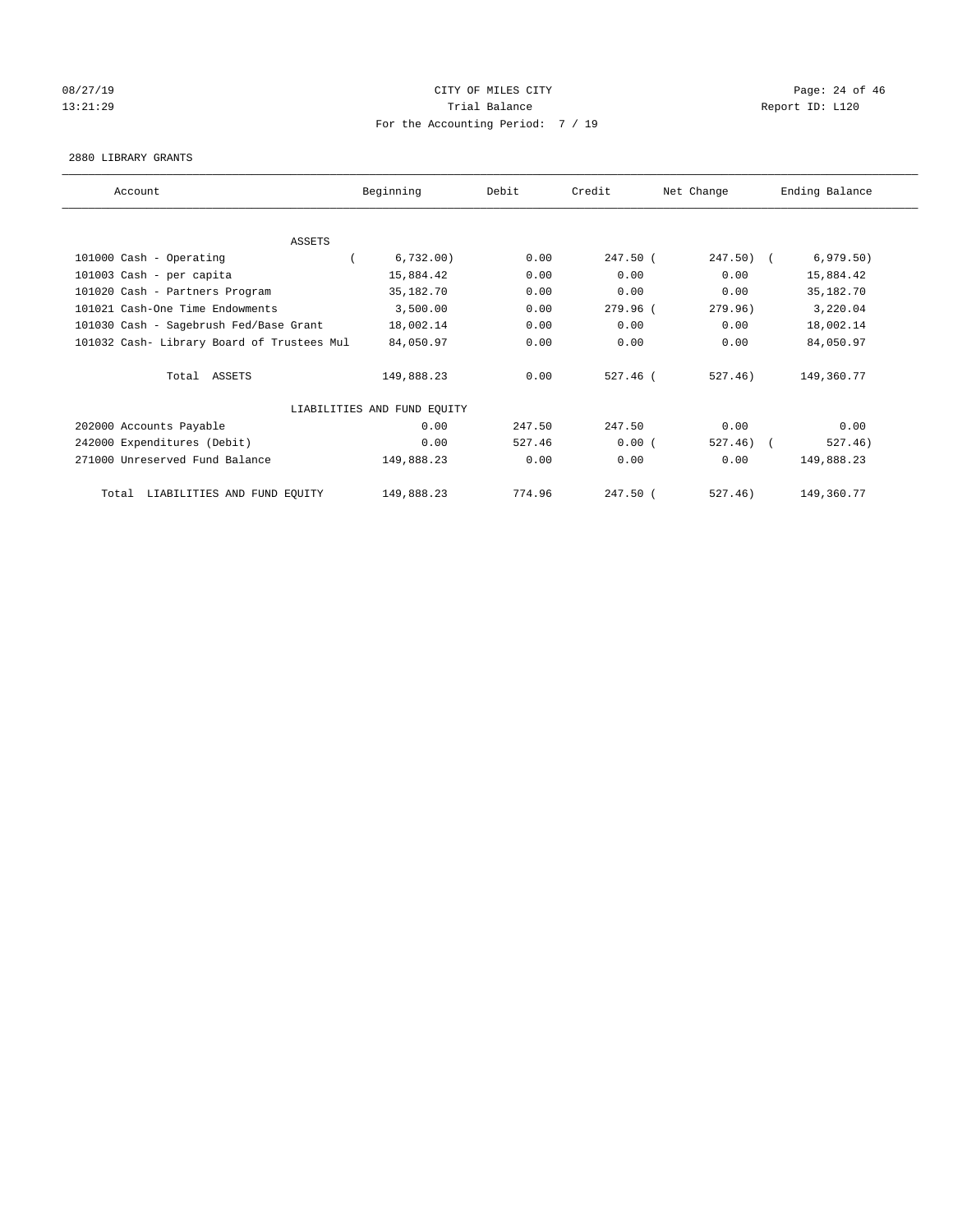# 08/27/19 Page: 25 of 46 13:21:29 **Trial Balance Trial Balance Report ID:** L120 For the Accounting Period: 7 / 19

#### 2935 Historic Preservation

| Account                              | Beginning                   | Debit | Credit    | Net Change | Ending Balance |
|--------------------------------------|-----------------------------|-------|-----------|------------|----------------|
|                                      |                             |       |           |            |                |
| ASSETS                               |                             |       |           |            |                |
| 101000 Cash - Operating              | 16,368.84                   | 0.00  | $13.40$ ( | 13.40)     | 16,355.44      |
|                                      |                             |       |           |            |                |
| Total ASSETS                         | 16,368.84                   | 0.00  | $13.40$ ( | 13.40)     | 16,355.44      |
|                                      |                             |       |           |            |                |
|                                      | LIABILITIES AND FUND EQUITY |       |           |            |                |
| 202000 Accounts Payable              | 0.00                        | 12.98 | 12.98     | 0.00       | 0.00           |
| 242000 Expenditures (Debit)          | 0.00                        | 13.40 | 0.00(     | $13.40$ (  | 13.40)         |
| 271000 Unreserved Fund Balance       | 16,368.84                   | 0.00  | 0.00      | 0.00       | 16,368.84      |
|                                      |                             |       |           |            |                |
| LIABILITIES AND FUND EQUITY<br>Total | 16,368.84                   | 26.38 | $12.98$ ( | 13.40)     | 16,355.44      |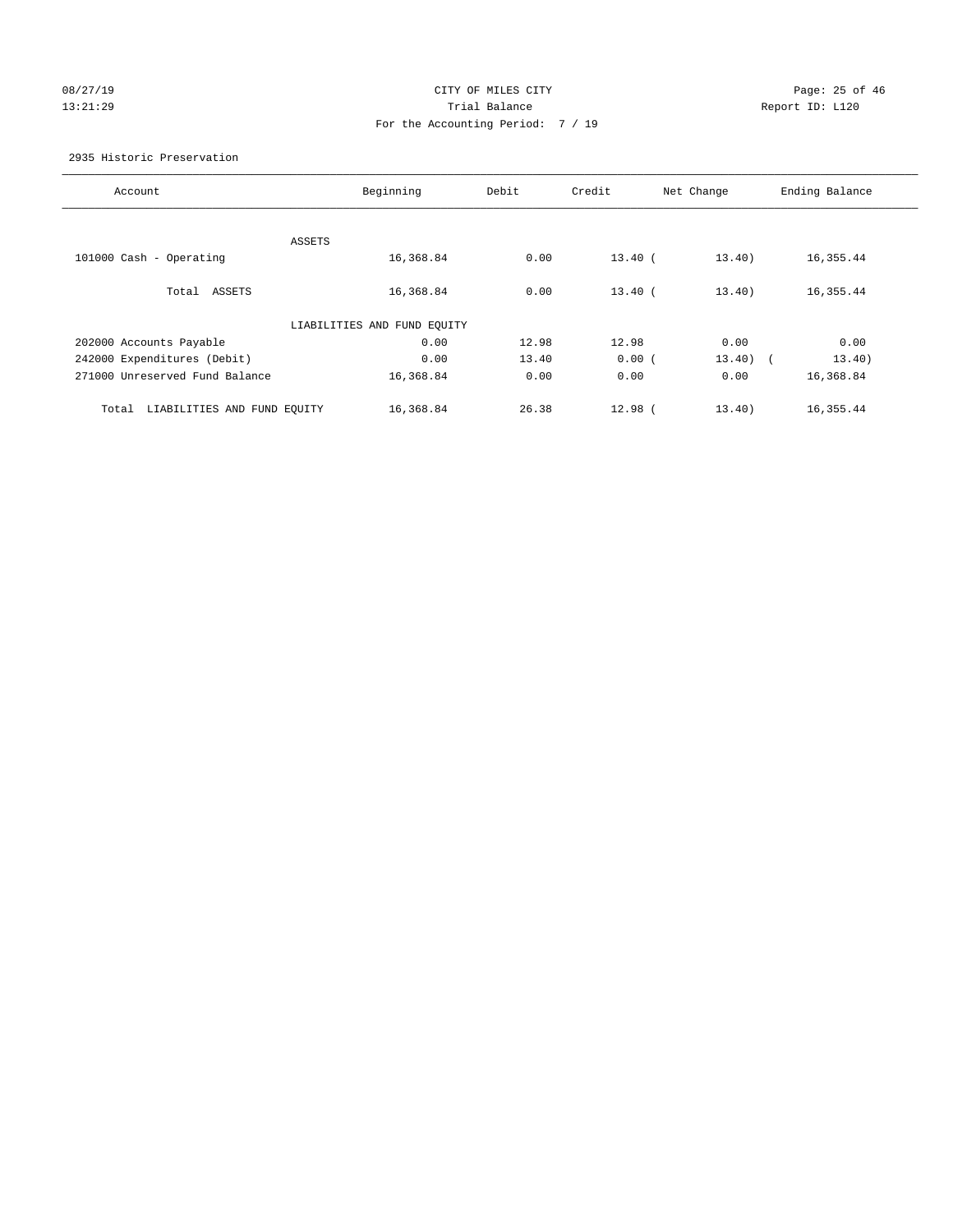## 08/27/19 Page: 26 of 46 13:21:29 **Trial Balance Trial Balance Report ID:** L120 For the Accounting Period: 7 / 19

#### 2985 RETIRED SENIOR VOLUNTEER PROG (RSVP)

| Account                                    | Beginning                   | Debit     | Credit       | Net Change    | Ending Balance |
|--------------------------------------------|-----------------------------|-----------|--------------|---------------|----------------|
|                                            |                             |           |              |               |                |
| ASSETS                                     | 0.00                        | 14.44     | 8,637.78 (   |               |                |
| 101000 Cash - Operating                    |                             |           |              | $8,623.34)$ ( | 8,623.34)      |
| 101004 RSVP Non-Federal Cash Operating-Cus | 6,000.00                    | 26.00     | 185.72 (     | 159.72)       | 5,840.28       |
| 101008 RSVP- Custer Excess                 | 14,164.08                   | 0.00      | 0.00         | 0.00          | 14, 164.08     |
| 103100 Petty Cash-                         | 200.00                      | 0.00      | 0.00         | 0.00          | 200.00         |
| 172000 Revenues (Credit)                   | 0.00                        | 0.00      | $40.44$ (    | $40.44$ ) (   | 40.44)         |
| Total ASSETS                               | 20,364.08                   | 40.44     | 8,863.94 (   | 8,823.50)     | 11,540.58      |
|                                            | LIABILITIES AND FUND EQUITY |           |              |               |                |
| 202000 Accounts Payable                    | 0.00                        | 3,110.73  | 3,110.73     | 0.00          | 0.00           |
| 242000 Expenditures (Debit)                | 0.00                        | 8,851.36  | $27.86$ (    | $8,823.50$ (  | 8,823.50)      |
| 271000 Unreserved Fund Balance             | 20,364.08                   | 0.00      | 0.00         | 0.00          | 20,364.08      |
| LIABILITIES AND FUND EQUITY<br>Total       | 20,364.08                   | 11,962.09 | $3,138.59$ ( | 8,823.50)     | 11,540.58      |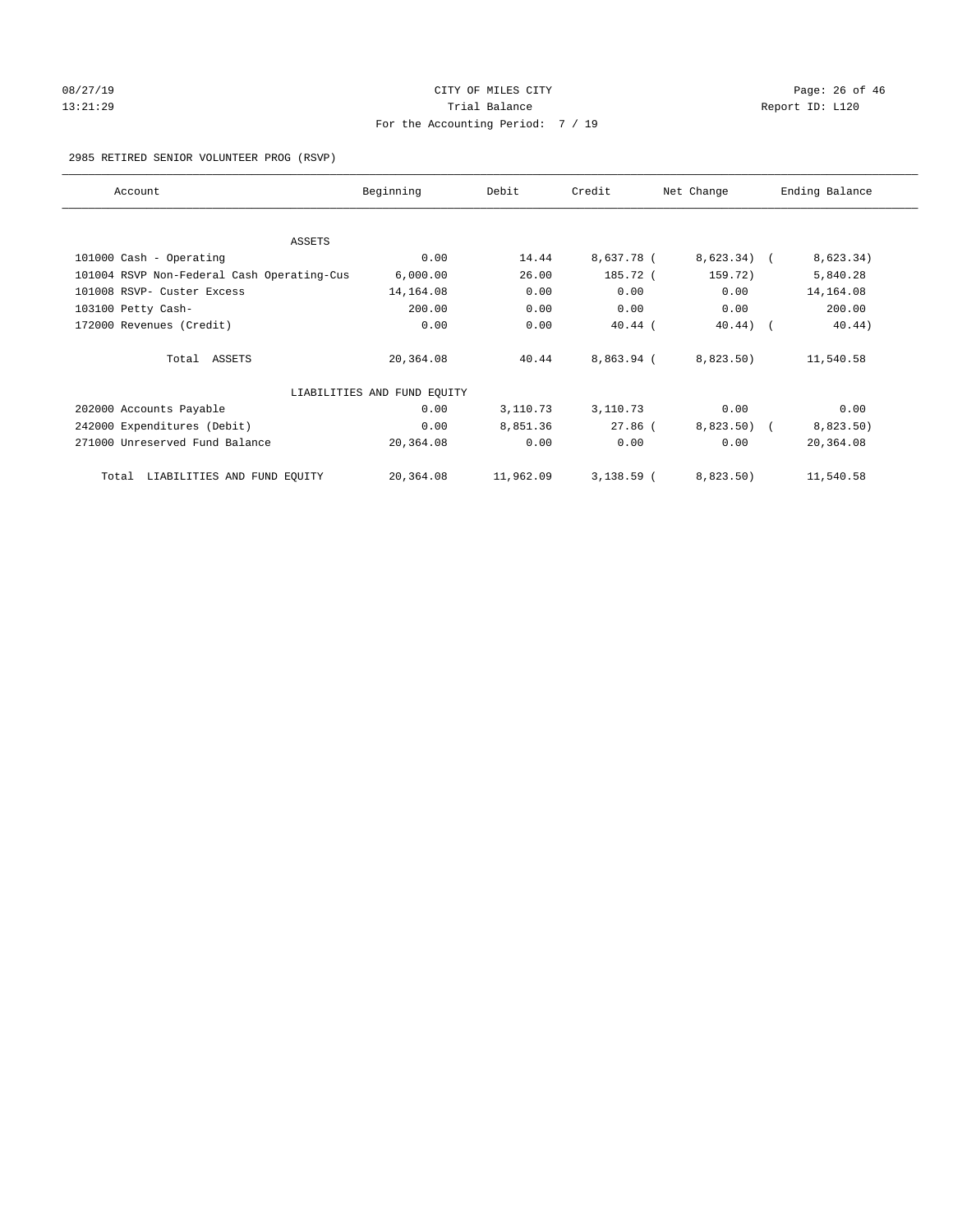# 08/27/19 Page: 27 of 46 13:21:29 Trial Balance Report ID: L120 For the Accounting Period: 7 / 19

3400 SID REVOLVING FUND

| Account                              | Beginning                   | Debit | Credit | Net Change | Ending Balance |
|--------------------------------------|-----------------------------|-------|--------|------------|----------------|
| ASSETS                               |                             |       |        |            |                |
| 101000 Cash - Operating              | 2,985.00                    | 0.00  | 0.00   | 0.00       | 2,985.00       |
| Total ASSETS                         | 2,985.00                    | 0.00  | 0.00   | 0.00       | 2,985.00       |
|                                      | LIABILITIES AND FUND EQUITY |       |        |            |                |
| 271000 Unreserved Fund Balance       | 2,985.00                    | 0.00  | 0.00   | 0.00       | 2,985.00       |
| LIABILITIES AND FUND EQUITY<br>Total | 2,985.00                    | 0.00  | 0.00   | 0.00       | 2,985.00       |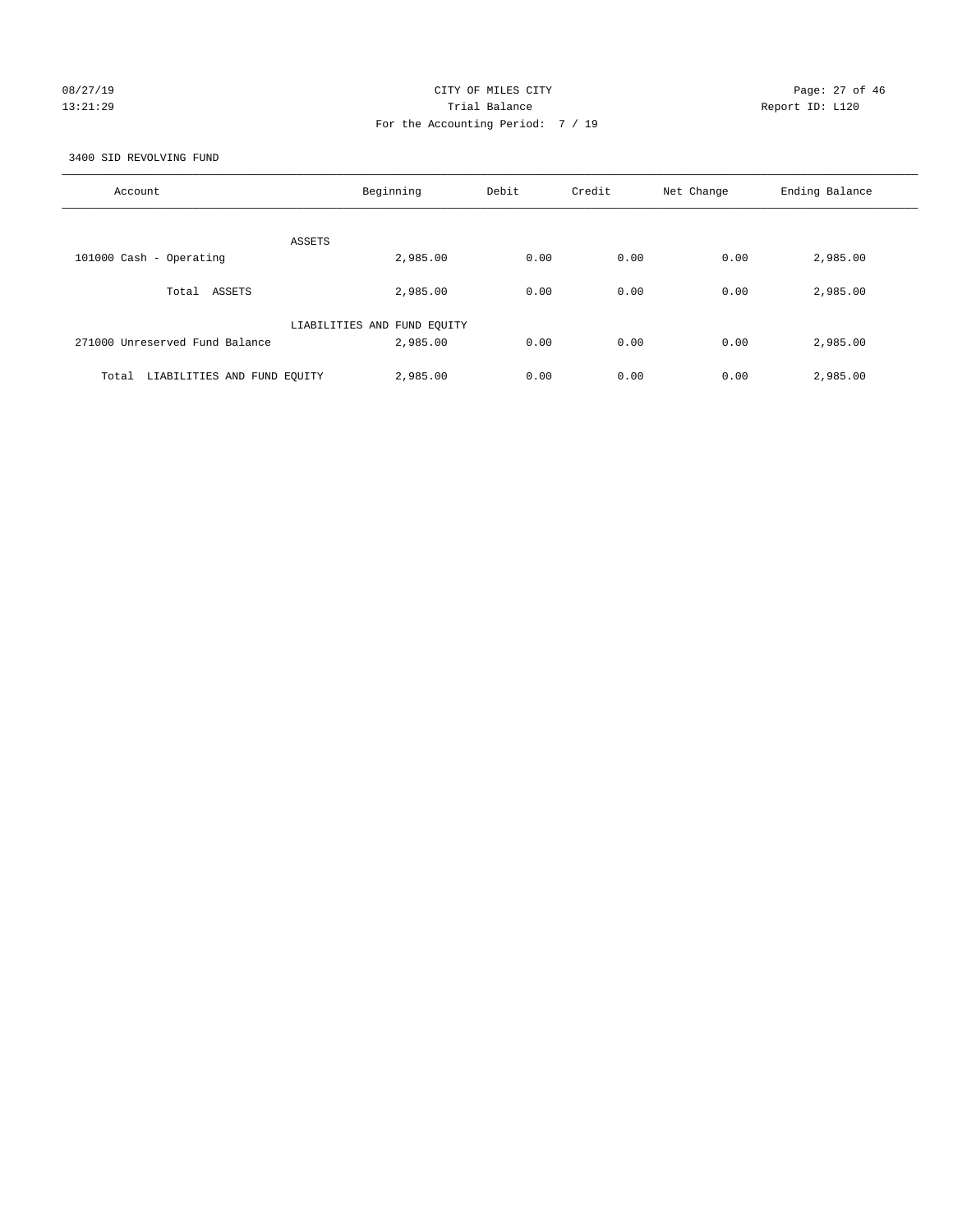# 08/27/19 Page: 28 of 46 13:21:29 **Trial Balance Trial Balance Report ID:** L120 For the Accounting Period: 7 / 19

#### 3670 SID 211

| Account                                   | Beginning                   | Debit | Credit | Net Change | Ending Balance |
|-------------------------------------------|-----------------------------|-------|--------|------------|----------------|
| ASSETS                                    |                             |       |        |            |                |
| 101000 Cash - Operating                   | 11,323.35                   | 0.00  | 0.00   | 0.00       | 11,323.35      |
| 119000 Special Assmt Recbl - Deferred     | 34,587.36                   | 0.00  | 0.00   | 0.00       | 34,587.36      |
|                                           |                             |       |        |            |                |
| Total ASSETS                              | 45,910.71                   | 0.00  | 0.00   | 0.00       | 45,910.71      |
|                                           | LIABILITIES AND FUND EQUITY |       |        |            |                |
| 223000 Deferred Revenue/Uncollected Taxes | 34,587.36                   | 0.00  | 0.00   | 0.00       | 34,587.36      |
| 271000 Unreserved Fund Balance            | 11,323.35                   | 0.00  | 0.00   | 0.00       | 11,323.35      |
| LIABILITIES AND FUND EQUITY<br>Total      | 45,910.71                   | 0.00  | 0.00   | 0.00       | 45,910.71      |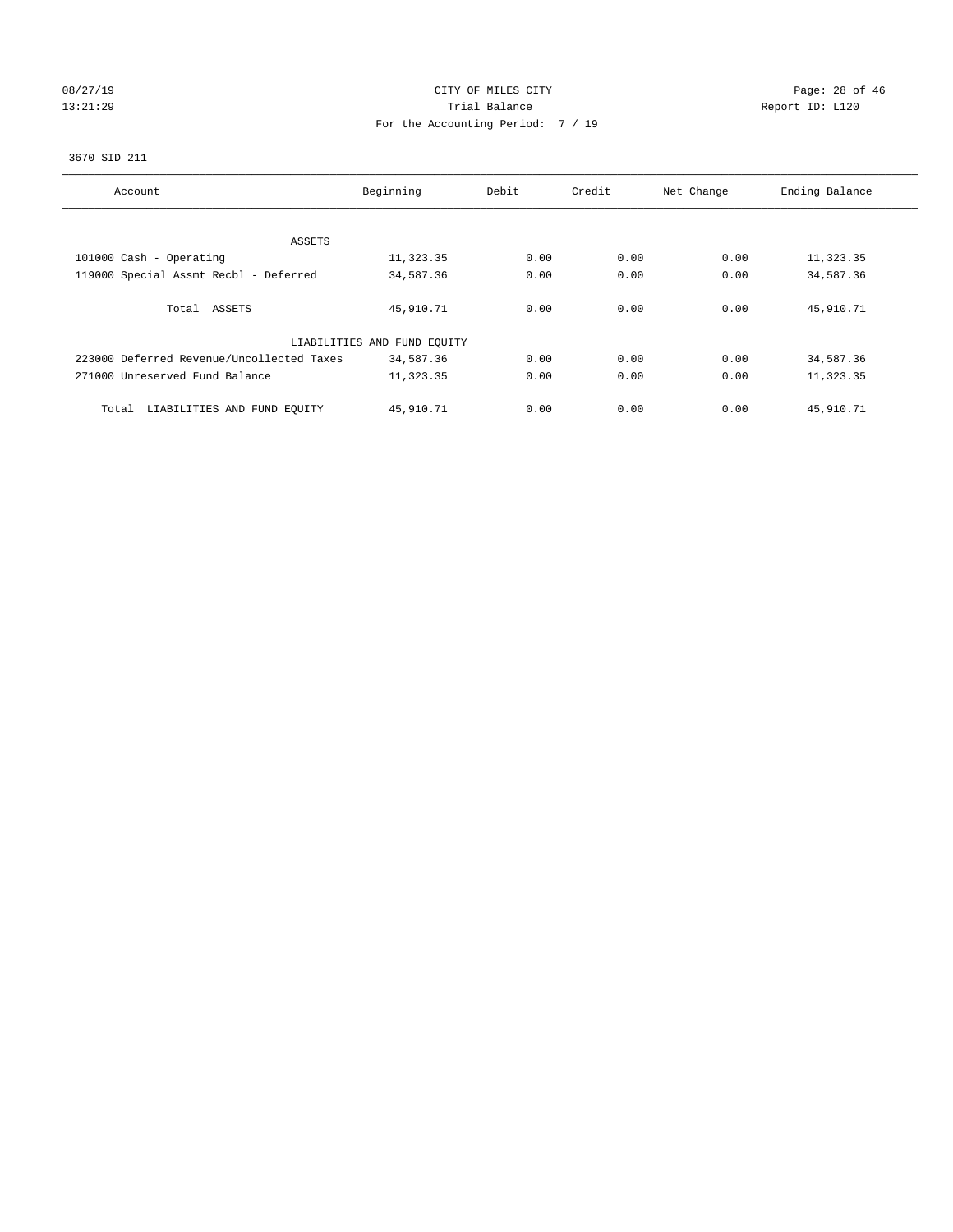# 08/27/19 Page: 29 of 46 13:21:29 Trial Balance Report ID: L120 For the Accounting Period: 7 / 19

4000 General Fund Capitol Improvement Fund

| Account                              | Beginning                   | Debit     | Credit      | Net Change    | Ending Balance |
|--------------------------------------|-----------------------------|-----------|-------------|---------------|----------------|
|                                      |                             |           |             |               |                |
|                                      | ASSETS                      |           |             |               |                |
| 101000 Cash - Operating              | 82,322.53                   | 569.13    | 14,839.97 ( | 14,270.84)    | 68,051.69      |
| 172000 Revenues (Credit)             | 0.00                        | 0.00      | 198.16 (    | $198.16)$ (   | 198.16)        |
| Total ASSETS                         | 82,322.53                   | 569.13    | 15,038.13 ( | 14,469.00)    | 67,853.53      |
|                                      | LIABILITIES AND FUND EQUITY |           |             |               |                |
| 202000 Accounts Payable              | 0.00                        | 14,839.97 | 14,839.97   | 0.00          | 0.00           |
| 242000 Expenditures (Debit)          | 0.00                        | 14,839.97 | 370.97 (    | $14,469.00$ ( | 14,469.00)     |
| 271000 Unreserved Fund Balance       | 82,322.53                   | 0.00      | 0.00        | 0.00          | 82,322.53      |
| LIABILITIES AND FUND EQUITY<br>Total | 82,322.53                   | 29,679.94 | 15,210.94 ( | 14,469.00)    | 67,853.53      |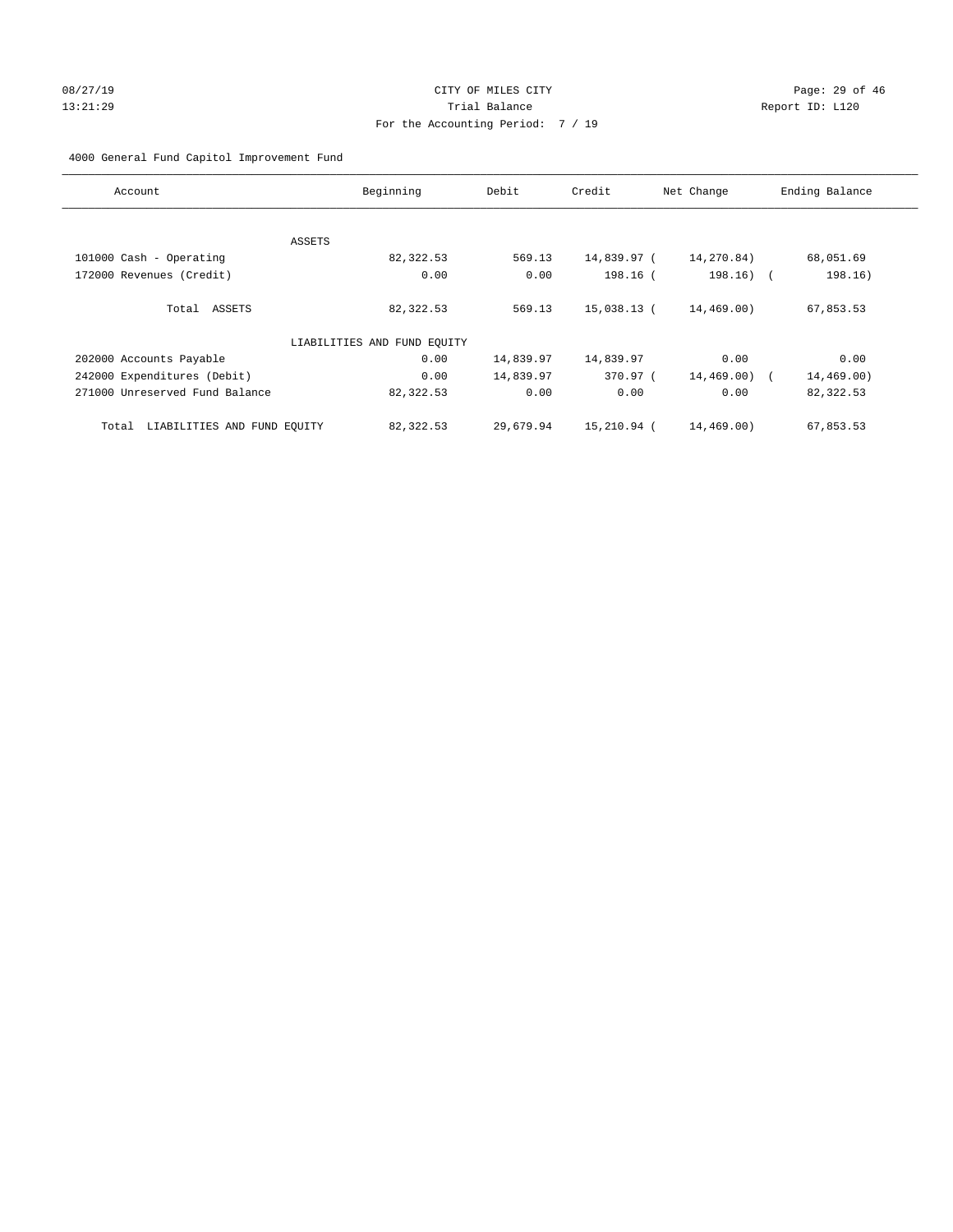# 08/27/19 Page: 30 of 46 13:21:29 Trial Balance Report ID: L120 For the Accounting Period: 7 / 19

4050 Ambulance Capital Improvement Fund

| Account                              | Beginning                   | Debit | Credit | Net Change | Ending Balance |
|--------------------------------------|-----------------------------|-------|--------|------------|----------------|
| ASSETS                               |                             |       |        |            |                |
| 101000 Cash - Operating              | 13,779.06                   | 0.00  | 0.00   | 0.00       | 13,779.06      |
| Total ASSETS                         | 13,779.06                   | 0.00  | 0.00   | 0.00       | 13,779.06      |
|                                      | LIABILITIES AND FUND EQUITY |       |        |            |                |
| 271000 Unreserved Fund Balance       | 13,779.06                   | 0.00  | 0.00   | 0.00       | 13,779.06      |
| LIABILITIES AND FUND EQUITY<br>Total | 13,779.06                   | 0.00  | 0.00   | 0.00       | 13,779.06      |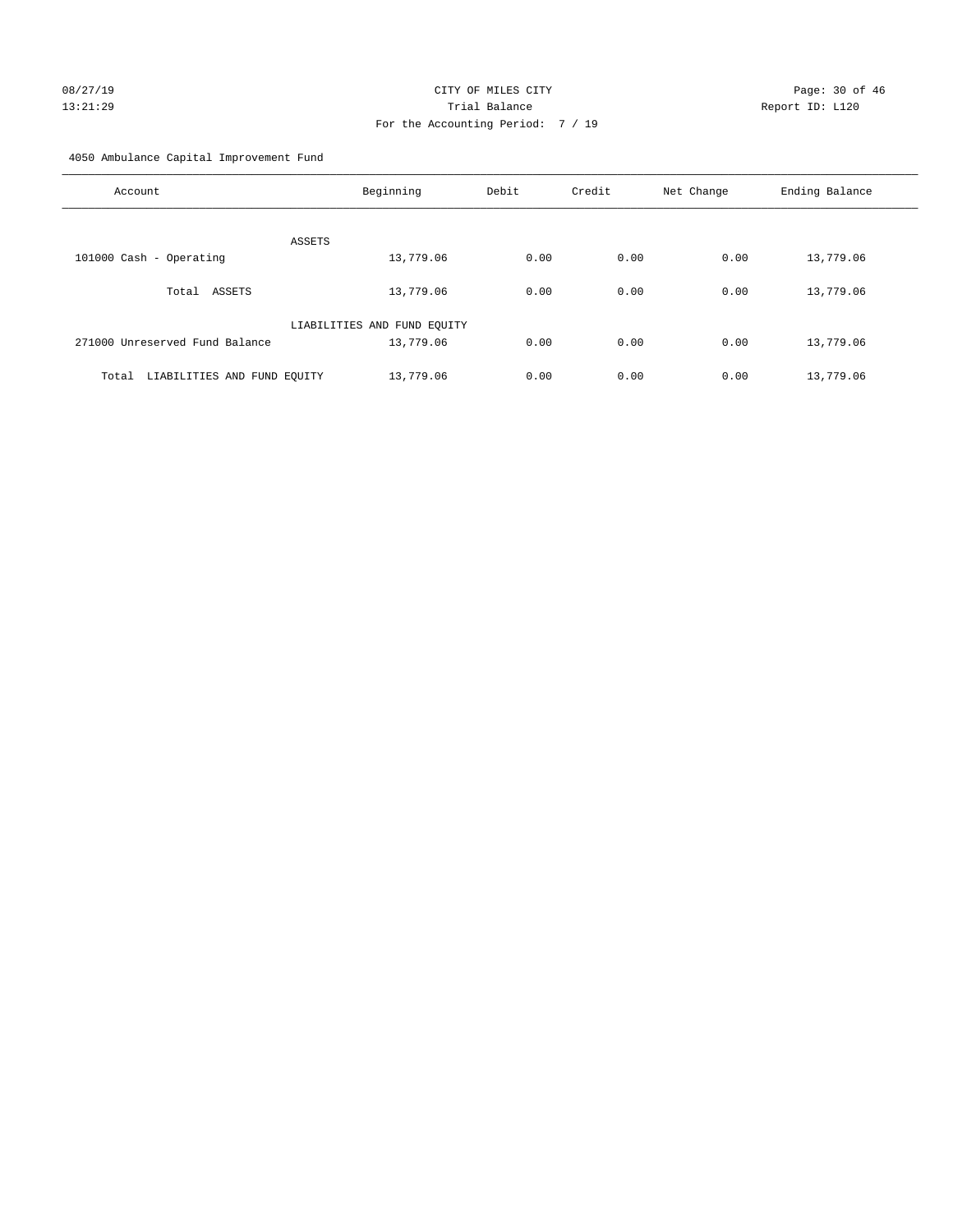# 08/27/19 Page: 31 of 46 13:21:29 Trial Balance Report ID: L120 For the Accounting Period: 7 / 19

4060 CAPITAL IMPROV-PUBLIC WORKS

| Account                              | Beginning                   | Debit    | Credit     | Net Change   | Ending Balance |
|--------------------------------------|-----------------------------|----------|------------|--------------|----------------|
|                                      |                             |          |            |              |                |
|                                      | ASSETS                      |          |            |              |                |
| 101000 Cash - Operating              | 569,955.65                  | 2,271.97 | 0.00       | 2,271.97     | 572, 227.62    |
| 122000 Accounts Receivable           | 0.00                        | 450.00   | 450.00     | 0.00         | 0.00           |
| 172000 Revenues (Credit)             | 0.00                        | 0.00     | 2,271.97 ( | $2,271.97$ ( | 2,271.97)      |
| Total ASSETS                         | 569,955.65                  | 2,721.97 | 2,721.97   | 0.00         | 569,955.65     |
|                                      | LIABILITIES AND FUND EQUITY |          |            |              |                |
| 271000 Unreserved Fund Balance       | 569,955.65                  | 0.00     | 0.00       | 0.00         | 569,955.65     |
| LIABILITIES AND FUND EQUITY<br>Total | 569,955.65                  | 0.00     | 0.00       | 0.00         | 569,955.65     |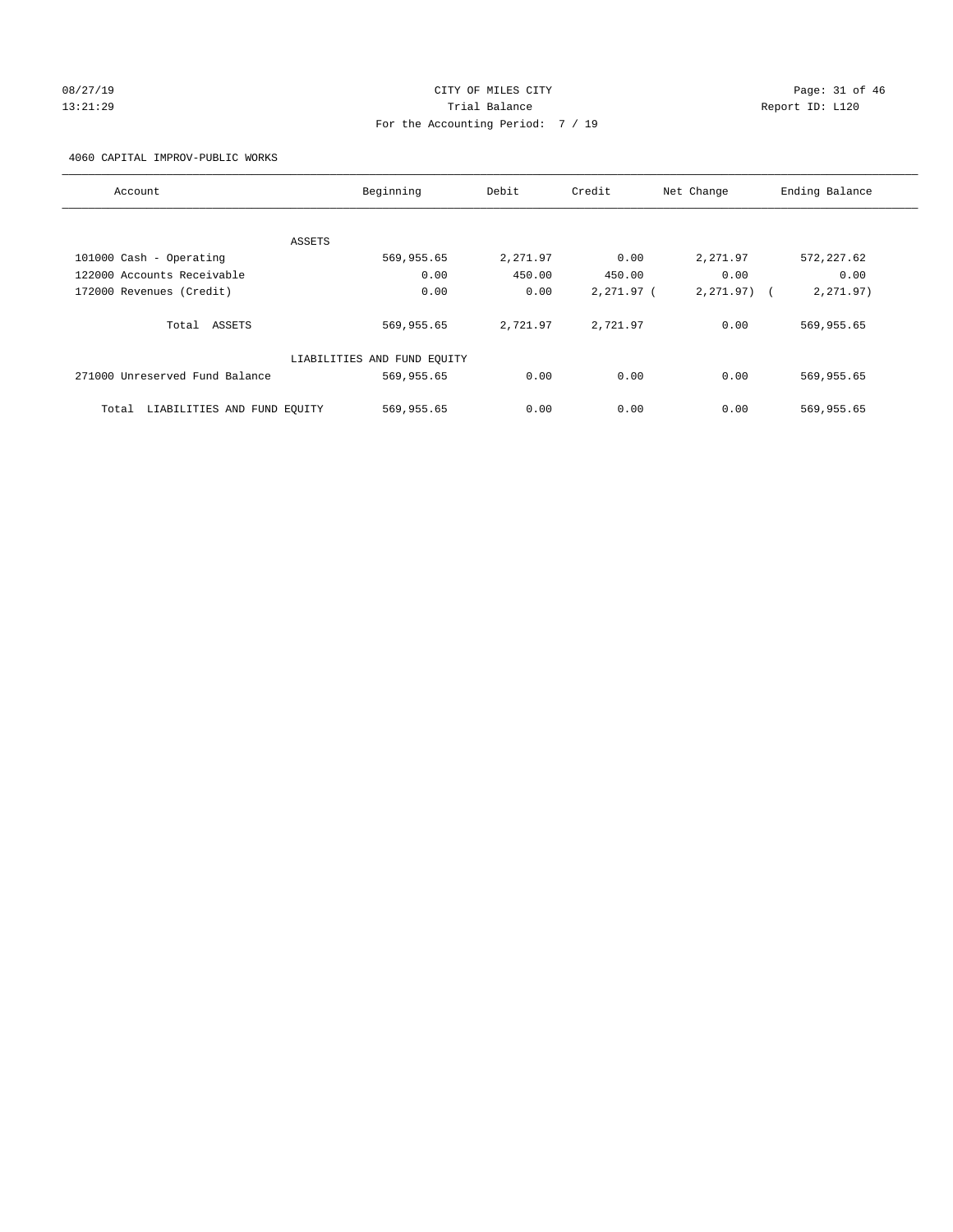#### 08/27/19 Page: 32 of 46 13:21:29 Trial Balance Report ID: L120 For the Accounting Period: 7 / 19

#### 5210 WATER UTILITY

| Account                                     | Beginning                   | Debit        | Credit       | Net Change    | Ending Balance                    |
|---------------------------------------------|-----------------------------|--------------|--------------|---------------|-----------------------------------|
| ASSETS                                      |                             |              |              |               |                                   |
| 101000 Cash - Operating                     | 2,982,499.16                | 461, 482.54  | 184,540.49   | 276,942.05    | 3, 259, 441.21                    |
| 101010 Deposit Cash                         | 95,400.00                   | 3,600.00     | 3,600.00     | 0.00          | 95,400.00                         |
| 102240 Cash - Replacement & Depreciation    | 1,489,589.35                | 0.00         | 0.00         | 0.00          | 1,489,589.35                      |
| 102250 Cash - System Devlopment Fees        | 311,589.92                  | 70.00        | 0.00         | 70.00         | 311,659.92                        |
| 102270 Cash - Curb Stop Replacement Fee     | 357,701.29                  | 3,716.95     | 1,423.64     | 2,293.31      | 359,994.60                        |
| 102312 RevBnd/CurYearDebt-DNRC/CarbonTank   | 0.00                        | 11,534.27    | 0.00         | 11,534.27     | 11,534.27                         |
| 102313 RevBnd/CurYearDebt-DNRC/NE WtrLine   | 0.00                        | 11,725.10    | 0.00         | 11,725.10     | 11,725.10                         |
| 102315 RevBnd/CurYearDebt-ARRA/NE Water Li  | 0.00                        | 1,525.73     | 0.00         | 1,525.73      | 1,525.73                          |
| 102322 RevBnd/Reserve-DNRC/CarbonTank       | 153,009.00                  | 0.00         | 0.00         | 0.00          | 153,009.00                        |
| 102323 RevBnd/Reserve-DNRC/NE WtrLine       | 128,653.00                  | 0.00         | 0.00         | 0.00          | 128,653.00                        |
| 102325 RevBnd/Reserve-ARRA B-NE Waterline   | 18,245.00                   | 0.00         | 0.00         | 0.00          | 18,245.00                         |
| 103000 Petty Cash                           | 330.00                      | 0.00         | 0.00         | 0.00          | 330.00                            |
| 122000 Accounts Receivable                  | 219,246.16                  | 243,809.13   | 201,420.82   | 42,388.31     | 261,634.47                        |
| 122020 Accounts Receivable-\$2.00 State Ass | 6.00                        | 0.00         | 6.00(        | 6.00)         | 0.00                              |
| 131000 Interfund Receivable (Short Term)    | 253,405.08                  | 0.00         | 253,405.08 ( | 253,405.08)   | 0.00                              |
| 162000 Deferred outflows-GASB68             | 182,751.00                  | 0.00         | 0.00         | 0.00          | 182,751.00                        |
| 172000 Revenues (Credit)                    | 0.00                        | 3,493.61     | 249,872.92 ( | 246, 379. 31) | 246, 379. 31)<br>$\sqrt{2}$       |
| 181000 Land                                 | 41,844.00                   | 0.00         | 0.00         | 0.00          | 41,844.00                         |
| 182000 Buildings                            | 22,997.00                   | 0.00         | 0.00         | 0.00          | 22,997.00                         |
| 182100 Allowance for Depr - Buildings (Cre( | 22,997.00)                  | 0.00         | 0.00         | 0.00          | 22,997.00)                        |
| 186000 Machinery and Equipment              | 510,641.42                  | 0.00         | 0.00         | 0.00          | 510,641.42                        |
| 186100 Allowance for Depr - Machinery & Eq( | 300,684.00)                 | 0.00         | 0.00         | 0.00          | 300,684.00)                       |
| 188000 Const. Work in Progress-NE Wtr Line( | 0.26)                       | 0.00         | 0.00         | 0.00          | 0.26)                             |
| 189100 Source of Supply                     | 3,542,842.49                | 0.00         | 0.00         | 0.00          | 3,542,842.49                      |
| 189110 Allowance for Depreciation - Source( | 775, 265.00)                | 0.00         | 0.00         | 0.00          | 775, 265.00)<br>$\left($          |
| 189300 Treatment Plant                      | 3,740,287.07                | 0.00         | 0.00         | 0.00          | 3,740,287.07                      |
| 189310 Allowance for Depr - Treatment Plan( | 2,068,019.00)               |              | 0.00         |               | $\left($                          |
| 189400 Transmission & Distribution          | 14, 260, 517.26             | 0.00         |              | 0.00<br>0.00  | 2,068,019.00)<br>14, 260, 517. 26 |
| 189410 Allowance for Depr - Trans & Distri( | 4,481,092.00)               | 0.00<br>0.00 | 0.00<br>0.00 | 0.00          | (4, 481, 092.00)                  |
| 199901 OPEB Deferred Outflow                | 38,356.00                   | 0.00         | 0.00         | 0.00          | 38,356.00                         |
| Total ASSETS                                | 20,701,852.94               | 740,957.33   | 894,268.95 ( | 153, 311.62)  | 20,548,541.32                     |
|                                             | LIABILITIES AND FUND EQUITY |              |              |               |                                   |
| 202000 Accounts Payable                     | 2,629.67                    | 91,819.26    | 91,819.26    | 0.00          | 2,629.67                          |
| 214000 Deposits Payable                     | 95,400.00                   | 3,600.00     | 3,600.00     | 0.00          | 95,400.00                         |
| 214010 Refunds Payable<br>$\left($          | 356.36)                     | 975.93       | 975.93       | 0.00          | 356.36)                           |
| 223899 Deferred inflows-GASB 68             | 11,388.00                   | 0.00         | 0.00         | 0.00          | 11,388.00                         |
| 231000 BONDS PAYABLE                        | 4,150,000.00                | 0.00         | 0.00         | 0.00          | 4,150,000.00                      |
| 237000 Net Pension liability-GASB 68        | 733,295.00                  | 0.00         | 0.00         | 0.00          | 733,295.00                        |
| 238000 Other Post Employment Benefits       | 117,406.00                  | 0.00         | 0.00         | 0.00          | 117,406.00                        |
| 239000 Compensated Absences Payable         | 89,758.00                   | 0.00         | 0.00         | 0.00          | 89,758.00                         |
| 242000 Expenditures (Debit)                 | 0.00                        | 153,711.69   | 400.07 (     | 153, 311.62)  | 153, 311.62)                      |
| 250300 Reserve Revenue Bond - Current Debt  | 323, 303.85                 | 0.00         | 0.00         | 0.00          | 323, 303.85                       |
| 250500 Reserve - System Dev Fees            | 171,098.25                  | 0.00         | 0.00         | 0.00          | 171,098.25                        |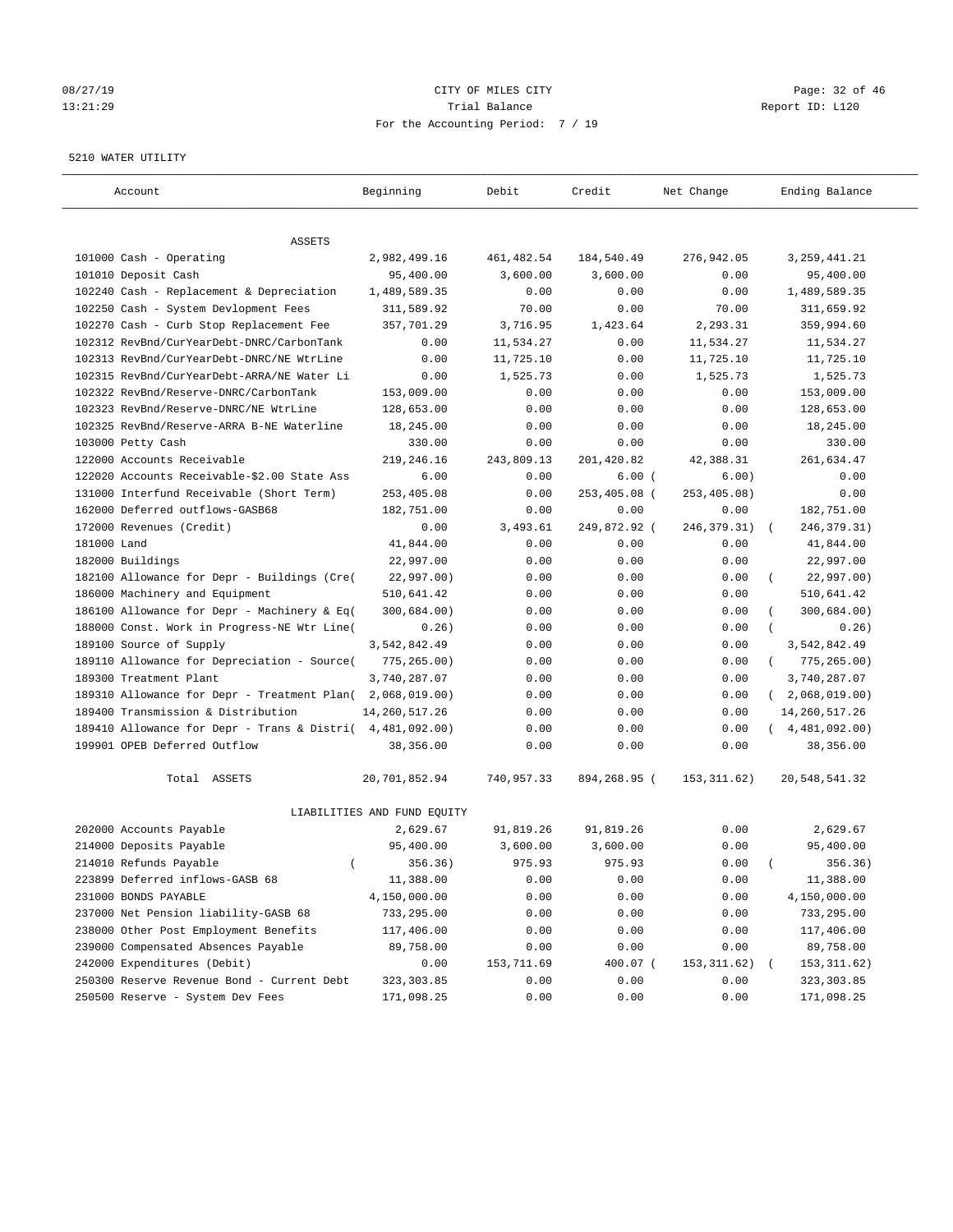| 08/27/19 |  |
|----------|--|
| 3:21:2   |  |

## CITY OF MILES CITY CONTROL CONTROL CONTROL CONTROL CITY 13:21:29 Trial Balance Trial Balance Report ID: L120 For the Accounting Period: 7 / 19

5210 WATER UTILITY

| Account                                    | Beginning        | Debit      | Credit    | Net Change  | Ending Balance   |
|--------------------------------------------|------------------|------------|-----------|-------------|------------------|
| 250600 Reserve for Replacement & Depreciat | 1,351,889.30     | 0.00       | 0.00      | 0.00        | 1,351,889.30     |
| 271000 Unreserved Fund Balance             | 518,467.93)      | 0.00       | 0.00      | 0.00        | 518, 467, 93)    |
| 272000 Unreserved Retained Earnings        | 14, 174, 509, 16 | 0.00       | 0.00      | 0.00        | 14, 174, 509. 16 |
| LIABILITIES AND FUND EOUITY<br>Total       | 20,701,852.94    | 250,106.88 | 96,795.26 | 153.311.62) | 20,548,541.32    |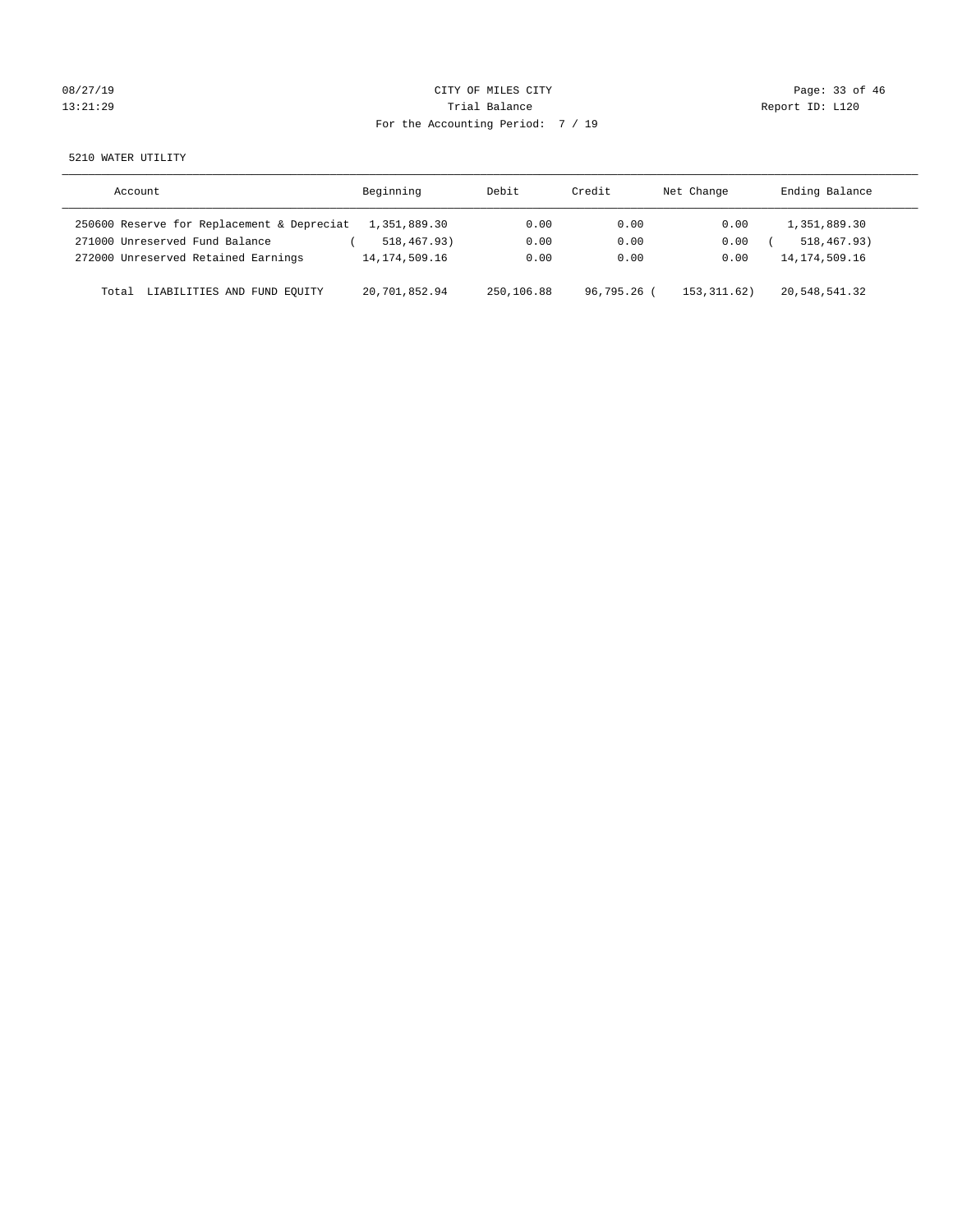# 08/27/19 Page: 34 of 46 13:21:29 Trial Balance Report ID: L120 For the Accounting Period: 7 / 19

#### 5310 SEWER UTILITY

| Account                                                   | Beginning                   | Debit       | Credit        | Net Change   | Ending Balance |
|-----------------------------------------------------------|-----------------------------|-------------|---------------|--------------|----------------|
| <b>ASSETS</b>                                             |                             |             |               |              |                |
| 101000 Cash - Operating                                   | 2,798,296.05                | 187,348.01  | 127,968.73    | 59, 379. 28  | 2,857,675.33   |
| 102240 Cash - Replacement & Depreciation                  | 195,098.39                  | 0.00        | 0.00          | 0.00         | 195,098.39     |
| 102250 Cash - System Devlopment Fees                      | 148,920.91                  | 0.00        | 0.00          | 0.00         | 148,920.91     |
| 102279 WWtr Treatment Plant-Phase II Const(               | 76, 205.70)                 | 0.00        | 0.00          | 0.00         | 76, 205.70)    |
| 102280 WWtr Treatment Plant-Phase I Constr                | 738,063.46                  | 0.00        | 0.00          | 0.00         | 738,063.46     |
| 102316 RevBnd/CurYearDebt-Phase 1 Haynes L                | 0.00                        | 8,407.50    | 0.00          | 8,407.50     | 8,407.50       |
| 102317 RevBnd/CurYearDebt-WWTP Phase II                   | 0.00                        | 16,769.79   | 0.00          | 16,769.79    | 16,769.79      |
| 102390 REV BOND/RESERVE-Sewer Phase 1                     | 101,735.00                  | 0.00        | 0.00          | 0.00         | 101,735.00     |
| 102396 REV BOND/RESERVE-SEWER PHASE II                    | 201,275.00                  | 0.00        | 0.00          | 0.00         | 201,275.00     |
| 122000 Accounts Receivable                                | 193,139.03                  | 173,812.38  | 179,441.24 (  | 5,628.86)    | 187,510.17     |
| 162000 Deferred outflows-GASB68                           | 147,619.00                  | 0.00        | 0.00          | 0.00         | 147,619.00     |
| 172000 Revenues (Credit)                                  | 0.00                        | 882.70      | 182,486.91 (  | 181,604.21)  | 181,604.21)    |
| 181000 Land                                               | 2.00                        | 0.00        | 0.00          | 0.00         | 2.00           |
| 186000 Machinery and Equipment                            | 800,566.77                  | 0.00        | 0.00          | 0.00         | 800,566.77     |
| 186100 Allowance for Depr - Machinery & Eq(               | 499, 312.00)                | 0.00        | 0.00          | 0.00         | 499, 312.00)   |
| 188000 Const. Work in Progress-NE Wtr Line(               | 1.60)                       | 0.00        | 0.00          | 0.00         | 1.60)          |
| 189300 Treatment Plant                                    | 11, 492, 692.56             | 0.00        | 0.00          | 0.00         | 11,492,692.56  |
| 189310 Allowance for Depr - Treatment Plan( 1,698,846.00) |                             | 0.00        | 0.00          | 0.00         | (1,698,846.00) |
| 189400 Transmission & Distribution                        | 4,029,119.40                | 0.00        | 0.00          | 0.00         | 4,029,119.40   |
| 189410 Allowance for Depr - Trans & Distri( 1,695,972.00) |                             | 0.00        | 0.00          | 0.00         | (1,695,972.00) |
| 199901 OPEB Deferred Outflow                              | 28,767.00                   | 0.00        | 0.00          | 0.00         | 28,767.00      |
| Total ASSETS                                              | 16,904,957.27               | 387, 220.38 | 489,896.88 (  | 102, 676.50) | 16,802,280.77  |
|                                                           | LIABILITIES AND FUND EQUITY |             |               |              |                |
| 202000 Accounts Payable                                   | 2,629.67                    | 52,530.52   | 52,530.52     | 0.00         | 2,629.67       |
| 223899 Deferred inflows-GASB 68                           | 9,199.00                    | 0.00        | 0.00          | 0.00         | 9,199.00       |
| 231300 Bonds Pay 1979 Issue                               | 1,080,000.00                | 0.00        | 0.00          | 0.00         | 1,080,000.00   |
| 231301 WWTP #2 Bonds Pay                                  | 5,046,645.00                | 0.00        | 0.00          | 0.00         | 5,046,645.00   |
| 237000 Net Pension liability-GASB 68                      | 592,325.00                  | 0.00        | 0.00          | 0.00         | 592,325.00     |
| 238000 Other Post Employment Benefits                     | 88,054.00                   | 0.00        | 0.00          | 0.00         | 88,054.00      |
| 239000 Compensated Absences Payable                       | 69,016.00                   | 0.00        | 0.00          | 0.00         | 69,016.00      |
| 242000 Expenditures (Debit)                               | 0.00                        | 102,698.57  | $22.07$ (     | 102,676.50)  | 102,676.50)    |
| 250500 Reserve - System Dev Fees                          | 82,925.91                   | 0.00        | 0.00          | 0.00         | 82,925.91      |
| 250600 Reserve for Replacement & Depreciat                | 1,666,491.83                | 0.00        | 0.00          | 0.00         | 1,666,491.83   |
| 271000 Unreserved Fund Balance                            | 394,844.93)                 | 0.00        | 0.00          | 0.00         | 394,844.93)    |
| 272000 Unreserved Retained Earnings                       | 8,662,515.79                | 0.00        | 0.00          | 0.00         | 8,662,515.79   |
| Total LIABILITIES AND FUND EOUITY                         | 16,904,957.27               | 155,229.09  | $52.552.59$ ( | 102,676.50)  | 16,802,280.77  |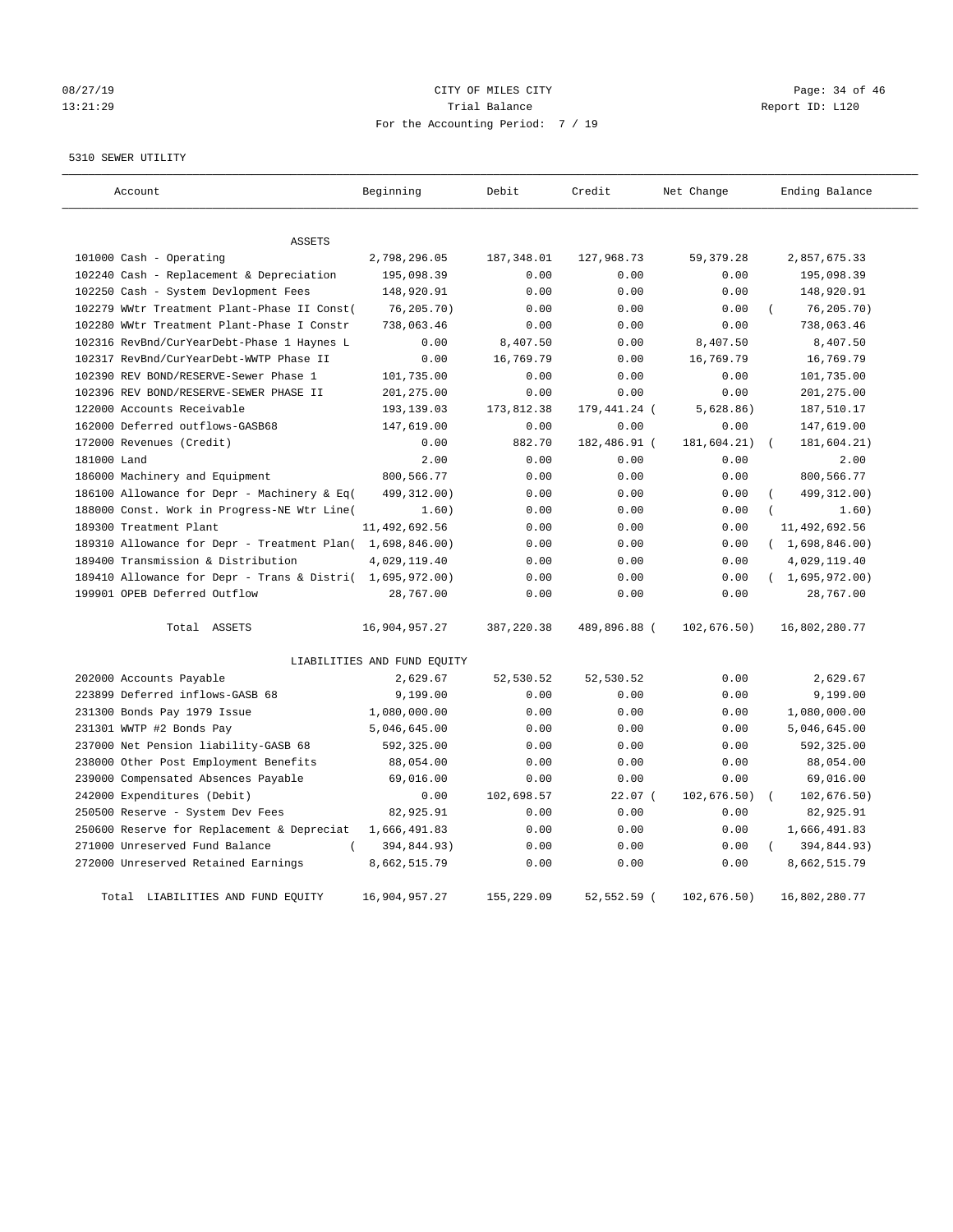#### 08/27/19 Page: 35 of 46 13:21:29 Trial Balance Report ID: L120 For the Accounting Period: 7 / 19

#### 5510 AMBULANCE FUND

| Account                                     | Beginning                   | Debit       | Credit       | Net Change   | Ending Balance           |
|---------------------------------------------|-----------------------------|-------------|--------------|--------------|--------------------------|
| <b>ASSETS</b>                               |                             |             |              |              |                          |
| 101000 Cash - Operating                     | 0.01                        | 80,919.58   | 313,697.57 ( | 232,777.99)  | 232,777.98)              |
| 113213 Tax Receivables Real-2013            | 0.46                        | 0.00        | 0.00         | 0.00         | 0.46                     |
| 113214 Taxes Receivable- Real 2014          | 0.97                        | 0.00        | 0.00         | 0.00         | 0.97                     |
| 113215 Tax Receivables Real-2015            | 2.09                        | 0.00        | $0.47$ (     | 0.47)        | 1.62                     |
| 113216 Tax Receivables real-2016            | 11.06                       | 0.00        | $0.47$ (     | 0.47)        | 10.59                    |
| 113217 Tax receivables real-2017            | 29.29                       | 0.00        | $4.95$ (     | 4.95)        | 24.34                    |
| 113218 Tax Receivables real-2018            | 140.30                      | 0.00        | $42.24$ (    | 42.24)       | 98.06                    |
| 115216 Tax receivable personal-2016         | 0.02                        | 0.00        | 0.00         | 0.00         | 0.02                     |
| 115217 Tax receivable personal-2017         | 0.17                        | 0.00        | 0.00         | 0.00         | 0.17                     |
| 115218 Tax Receivable Personal-2018         | 0.23                        | 0.00        | 0.00         | 0.00         | 0.23                     |
| 115219 Tax Receivable Personal-2019         | 24.41                       | 0.00        | $9.88$ (     | 9.88)        | 14.53                    |
| 122000 Accounts Receivable                  | 457, 447.12                 | 146,577.60  | 162,489.67 ( | 15,912.07)   | 441,535.05               |
| 122100 Acct Receivable<br>$\left($          | 182,386.20)                 | 0.00        | 0.00         | 0.00         | 182,386.20)              |
| 162000 Deferred outflows-GASB68             | 72,385.00                   | 0.00        | 0.00         | 0.00         | 72,385.00                |
| 172000 Revenues (Credit)                    | 0.00                        | 15,080.00   | 146,970.43 ( | 131,890.43)  | 131,890.43)              |
| 186000 Machinery and Equipment              | 818, 326.11                 | 0.00        | 0.00         | 0.00         | 818, 326.11              |
| 186100 Allowance for Depr - Machinery & Eq( | 324,841.00)                 | 0.00        | 0.00         | 0.00         | 324,841.00)              |
| 199901 OPEB Deferred Outflow                | 19,178.00                   | 0.00        | 0.00         | 0.00         | 19,178.00                |
| Total ASSETS                                | 860, 318.04                 | 242,577.18  | 623,215.68 ( | 380,638.50)  | 479,679.54               |
|                                             | LIABILITIES AND FUND EQUITY |             |              |              |                          |
| 202000 Accounts Payable                     | 0.00                        | 21,910.16   | 21,910.16    | 0.00         | 0.00                     |
| 211000 Due to Revolving Fund                | 253,405.08                  | 253,405.08  | 0.00(        | 253,405.08)  | 0.00                     |
| 223100 Deferred Revenue - Real Prop Taxes   | 0.29                        | 48.13       | 0.00(        | 48.13)       | 47.84)                   |
| 223200 Deferred Revenue - Pers Prop Taxes   | 0.00                        | 9.88        | 0.00(        | 9.88)        | 9.88)                    |
| 223899 Deferred inflows-GASB 68             | 2,970.00                    | 0.00        | 0.00         | 0.00         | 2,970.00                 |
| 235000 CONTRACTS/NOTES/LOANS PAYABLE        | 0.01)                       | 0.00        | 0.00         | 0.00         | 0.01)                    |
| 237000 Net Pension liability-GASB 68        | 168,371.00                  | 0.00        | 0.00         | 0.00         | 168,371.00               |
| 238000 Other Post Employment Benefits       | 58,703.00                   | 0.00        | 0.00         | 0.00         | 58,703.00                |
| 239000 Compensated Absences Payable         | 44,300.00                   | 0.00        | 0.00         | 0.00         | 44,300.00                |
| 242000 Expenditures (Debit)                 | 0.00                        | 127, 262.54 | 87.13(       | 127, 175.41) | 127, 175.41)<br>$\left($ |
| 271000 Unreserved Fund Balance<br>$\left($  | 139,528.00)                 | 0.00        | 0.00         | 0.00         | 139,528.00)              |
| 272000 Unreserved Retained Earnings         | 472,096.68                  | 0.00        | 0.00         | 0.00         | 472,096.68               |
| LIABILITIES AND FUND EQUITY<br>Total        | 860, 318.04                 | 402,635.79  | 21,997.29 (  | 380,638.50)  | 479,679.54               |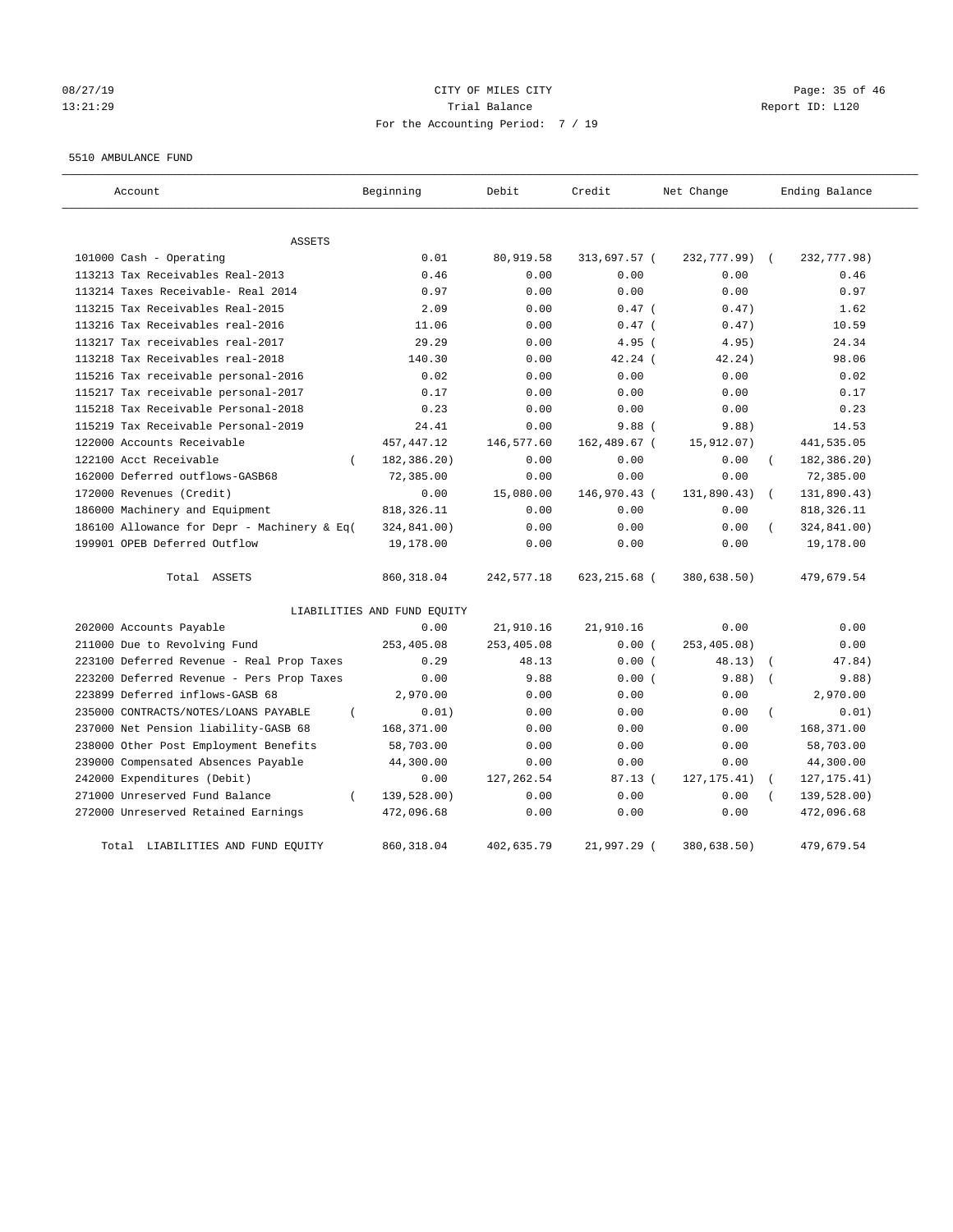#### 08/27/19 Page: 36 of 46 13:21:29 Trial Balance Report ID: L120 For the Accounting Period: 7 / 19

#### 5610 AIRPORT OPERATING

| Account                                     | Beginning                   | Debit       | Credit       | Net Change | Ending Balance   |
|---------------------------------------------|-----------------------------|-------------|--------------|------------|------------------|
| ASSETS                                      |                             |             |              |            |                  |
| 101000 Cash - Operating                     | 131,176.11                  | 83,100.04   | 81,679.72    | 1,420.32   | 132,596.43       |
| 102117 Airport Improvement                  | 60,779.80                   | 0.00        | 0.00         | 0.00       | 60,779.80        |
| 102230 Cash - Surplus/Credit Card Acct      | 2,435.44                    | 52, 425.39  | 54,760.83 (  | 2,335.44)  | 100.00           |
| 103000 Petty Cash                           | 100.00                      | 0.00        | 0.00         | 0.00       | 100.00           |
| 113213 Tax Receivables Real-2013            | 0.65                        | 0.00        | 0.00         | 0.00       | 0.65             |
| 113214 Taxes Receivable- Real 2014          | 1.48                        | 0.00        | 0.00         | 0.00       | 1.48             |
| 113215 Tax Receivables Real-2015            | 3.17                        | 0.00        | $0.71$ (     | 0.71)      | 2.46             |
| 113216 Tax Receivables real-2016            | 16.56                       | 0.00        | $0.71$ (     | 0.71)      | 15.85            |
| 113217 Tax receivables real-2017            | 43.91                       | 0.00        | $7.43$ (     | 7.43)      | 36.48            |
| 113218 Tax Receivables real-2018            | 211.38                      | 0.00        | 63.35(       | 63.35)     | 148.03           |
| 115216 Tax receivable personal-2016         | 0.06                        | 0.00        | 0.00         | 0.00       | 0.06             |
| 115217 Tax receivable personal-2017         | 0.28                        | 0.00        | 0.00         | 0.00       | 0.28             |
| 115218 Tax Receivable Personal-2018         | 0.35                        | 0.00        | 0.00         | 0.00       | 0.35             |
| 115219 Tax Receivable Personal-2019         | 36.62                       | 0.00        | $14.83$ (    | 14.83)     | 21.79            |
| 122000 Accounts Receivable                  | 16,331.25                   | 16, 331. 25 | 16, 331.25   | 0.00       | 16, 331. 25      |
| 141000 Prepaid Expense                      | 4,875.00                    | 0.00        | 0.00         | 0.00       | 4,875.00         |
| 162000 Deferred outflows-GASB68             | 38,677.00                   | 0.00        | 0.00         | 0.00       | 38,677.00        |
| 172000 Revenues (Credit)                    | 0.00                        | 17,346.25   | 98,110.85 (  | 80,764.60) | 80,764.60)       |
| 181000 Land                                 | 19,983.00                   | 0.00        | 0.00         | 0.00       | 19,983.00        |
| 182000 Buildings                            | 677,537.00                  | 0.00        | 0.00         | 0.00       | 677,537.00       |
| 182100 Allowance for Depr - Buildings (Cre( | 389,758.00)                 | 0.00        | 0.00         | 0.00       | 389,758.00)      |
| 184000 Improvements Other Than Buildings    | 13,017,833.11               | 0.00        | 0.00         | 0.00       | 13,017,833.11    |
| 184100 Allowance for Depr - Imp Other Than( | 3,401,665.00)               | 0.00        | 0.00         | 0.00       | (3, 401, 665.00) |
| 186000 Machinery and Equipment              | 1,001,946.58                | 0.00        | 0.00         | 0.00       | 1,001,946.58     |
| 186100 Allowance for Depr - Machinery & Eq( | 510, 395.00)                | 0.00        | 0.00         | 0.00       | 510, 395.00)     |
| 188000 Const. Work in Progress-NE Wtr Line  | 75,246.00                   | 0.00        | 0.00         | 0.00       | 75,246.00        |
| 199901 OPEB Deferred Outflow                | 6,393.00                    | 0.00        | 0.00         | 0.00       | 6,393.00         |
| Total ASSETS                                | 10,751,809.75               | 169,202.93  | 250,969.68 ( | 81,766.75) | 10,670,043.00    |
|                                             | LIABILITIES AND FUND EQUITY |             |              |            |                  |
| 202000 Accounts Payable                     | 0.00                        | 67,406.33   | 67,406.33    | 0.00       | 0.00             |
| 223100 Deferred Revenue - Real Prop Taxes   | 0.44                        | 72.20       | 0.00(        | 72.20)     | 71.76)           |
| 223200 Deferred Revenue - Pers Prop Taxes   | 0.00                        | 14.83       | 0.00(        | 14.83)     | 14.83)           |
| 223899 Deferred inflows-GASB 68             | 2,410.00                    | 0.00        | 0.00         | 0.00       | 2,410.00         |
| 235160 LTrm Pay/MT Aeronautics (2)          | 101,718.00                  | 0.00        | 0.00         | 0.00       | 101,718.00       |
| 237000 Net Pension liability-GASB 68        | 155,193.00                  | 0.00        | 0.00         | 0.00       | 155,193.00       |
| 238000 Other Post Employment Benefits       | 19,568.00                   | 0.00        | 0.00         | 0.00       | 19,568.00        |
| 239000 Compensated Absences Payable         | 13,447.00                   | 0.00        | 0.00         | 0.00       | 13,447.00        |
| 242000 Expenditures (Debit)                 | 0.00                        | 81,679.72   | 0.00(        | 81,679.72) | 81,679.72)       |
| 250600 Reserve for Replacement & Depreciat  | 18,913.67                   | 0.00        | 0.00         | 0.00       | 18,913.67        |
| 271000 Unreserved Fund Balance<br>$\left($  | 90,992.00)                  | 0.00        | 0.00         | 0.00       | 90, 992.00)      |
| 272000 Unreserved Retained Earnings         | 10,531,551.64               | 0.00        | 0.00         | 0.00       | 10,531,551.64    |
| Total LIABILITIES AND FUND EQUITY           | 10,751,809.75               | 149,173.08  | 67,406.33 (  | 81,766.75) | 10,670,043.00    |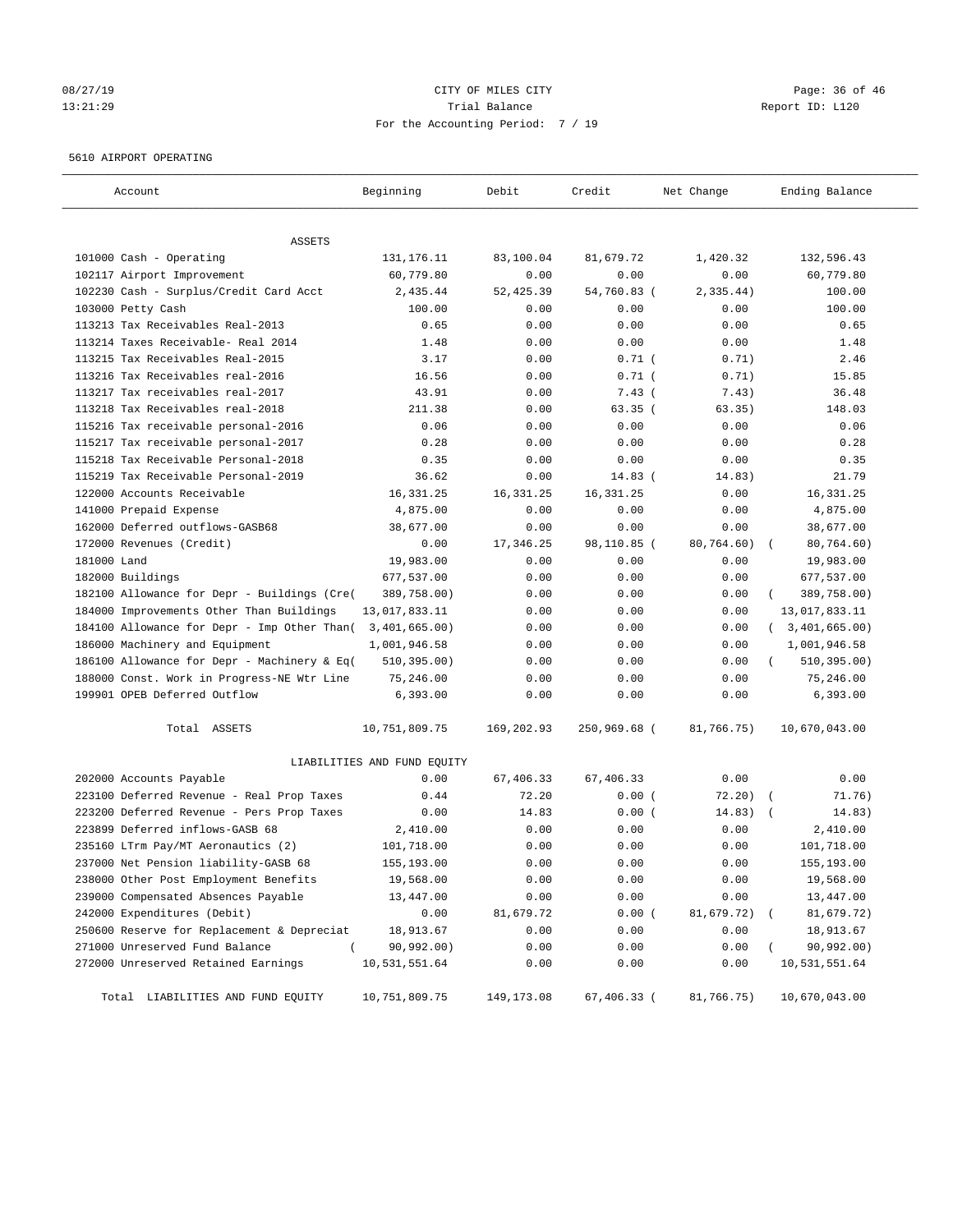# 08/27/19 Page: 37 of 46 13:21:29 **Trial Balance Trial Balance Report ID:** L120 For the Accounting Period: 7 / 19

#### 6040 PUBLIC WORKS

| Account                              | Beginning                   | Debit      | Credit       | Net Change    | Ending Balance |
|--------------------------------------|-----------------------------|------------|--------------|---------------|----------------|
| <b>ASSETS</b>                        |                             |            |              |               |                |
| 101000 Cash - Operating              | 19,686.67                   | 4,000.00   | 18,299.99 (  | 14,299.99)    | 5,386.68       |
| 172000 Revenues (Credit)             | 0.00                        | 0.00       | $4,000.00$ ( | $4,000.00)$ ( | 4,000.00)      |
| Total ASSETS                         | 19,686.67                   | 4,000.00   | 22,299.99 (  | 18,299.99)    | 1,386.68       |
|                                      | LIABILITIES AND FUND EQUITY |            |              |               |                |
| 202000 Accounts Payable              | 0.00                        | 3,979.83   | 3,979.83     | 0.00          | 0.00           |
| 239000 Compensated Absences Payable  | 6,997.00                    | 0.00       | 0.00         | 0.00          | 6,997.00       |
| 242000 Expenditures (Debit)          | 0.00                        | 18,299.99  | 0.00(        | 18,299.99) (  | 18,299.99)     |
| 271000 Unreserved Fund Balance       | 84,045.78)                  | 0.00       | 0.00         | 0.00          | 84,045.78)     |
| 272000 Unreserved Retained Earnings  | 96,735.45                   | 0.00       | 0.00         | 0.00          | 96,735.45      |
| LIABILITIES AND FUND EQUITY<br>Total | 19,686.67                   | 22, 279.82 | 3,979.83 (   | 18,299.99)    | 1,386.68       |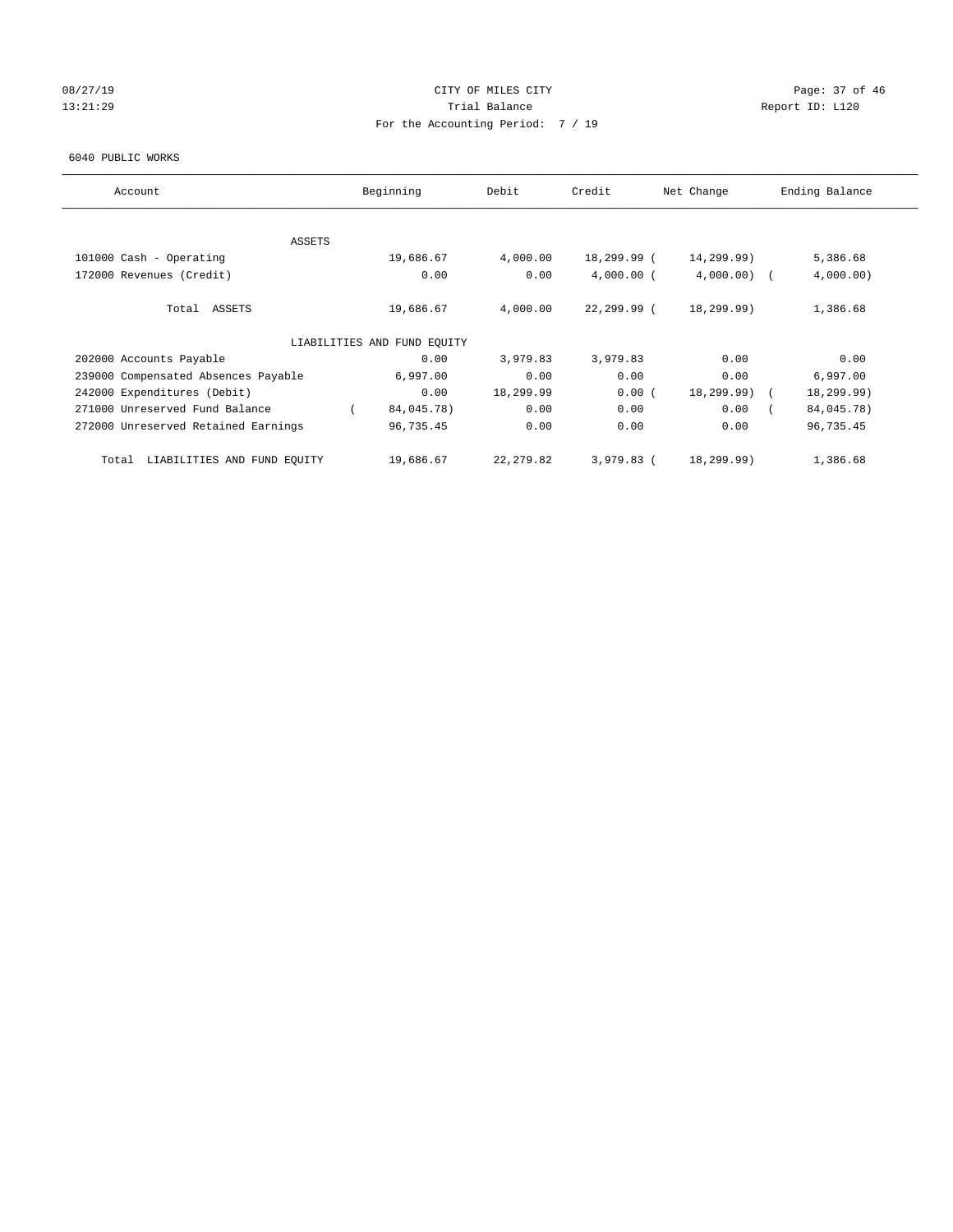# 08/27/19 Page: 38 of 46 13:21:29 **Trial Balance Trial Balance Report ID:** L120 For the Accounting Period: 7 / 19

#### 7370 TBID

| Account                              | Beginning                   | Debit    | Credit   | Net Change | Ending Balance |
|--------------------------------------|-----------------------------|----------|----------|------------|----------------|
|                                      |                             |          |          |            |                |
|                                      | ASSETS                      |          |          |            |                |
| 101000 Cash - Operating              | 0.00                        | 4,127.00 | 4,127.00 | 0.00       | 0.00           |
| Total ASSETS                         | 0.00                        | 4,127.00 | 4,127.00 | 0.00       | 0.00           |
|                                      | LIABILITIES AND FUND EQUITY |          |          |            |                |
| 202000 Accounts Payable              | 0.00                        | 4,127.00 | 4,127.00 | 0.00       | 0.00           |
| 212500 Due to Others                 | 0.00                        | 4,127.00 | 4,127.00 | 0.00       | 0.00           |
| LIABILITIES AND FUND EQUITY<br>Total | 0.00                        | 8,254.00 | 8,254.00 | 0.00       | 0.00           |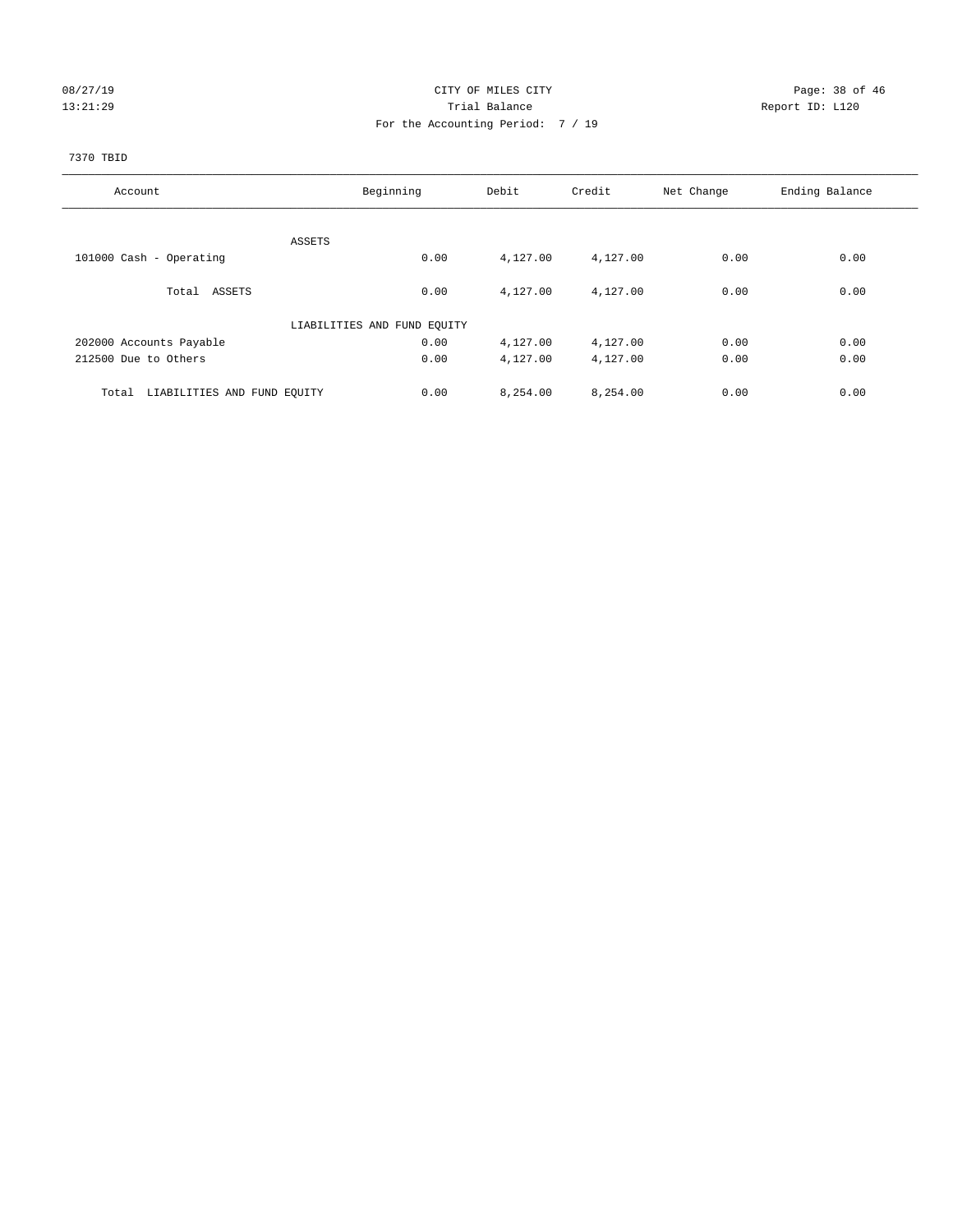# 08/27/19 Page: 39 of 46 13:21:29 Trial Balance Report ID: L120 For the Accounting Period: 7 / 19

7467 Law Enforcement Academy Surcharge

| Account                                   | Beginning                   | Debit  | Credit | Net Change | Ending Balance |
|-------------------------------------------|-----------------------------|--------|--------|------------|----------------|
| ASSETS                                    |                             |        |        |            |                |
| 101000 Cash - Operating                   | 0.00                        | 520.00 | 0.00   | 520.00     | 520.00         |
| Total ASSETS                              | 0.00                        | 520.00 | 0.00   | 520.00     | 520.00         |
|                                           | LIABILITIES AND FUND EQUITY |        |        |            |                |
| 212200 Due to Federal, Soc Sec & Medicare | 0.00                        | 0.00   | 520.00 | 520.00     | 520.00         |
| LIABILITIES AND FUND EQUITY<br>Total      | 0.00                        | 0.00   | 520.00 | 520.00     | 520.00         |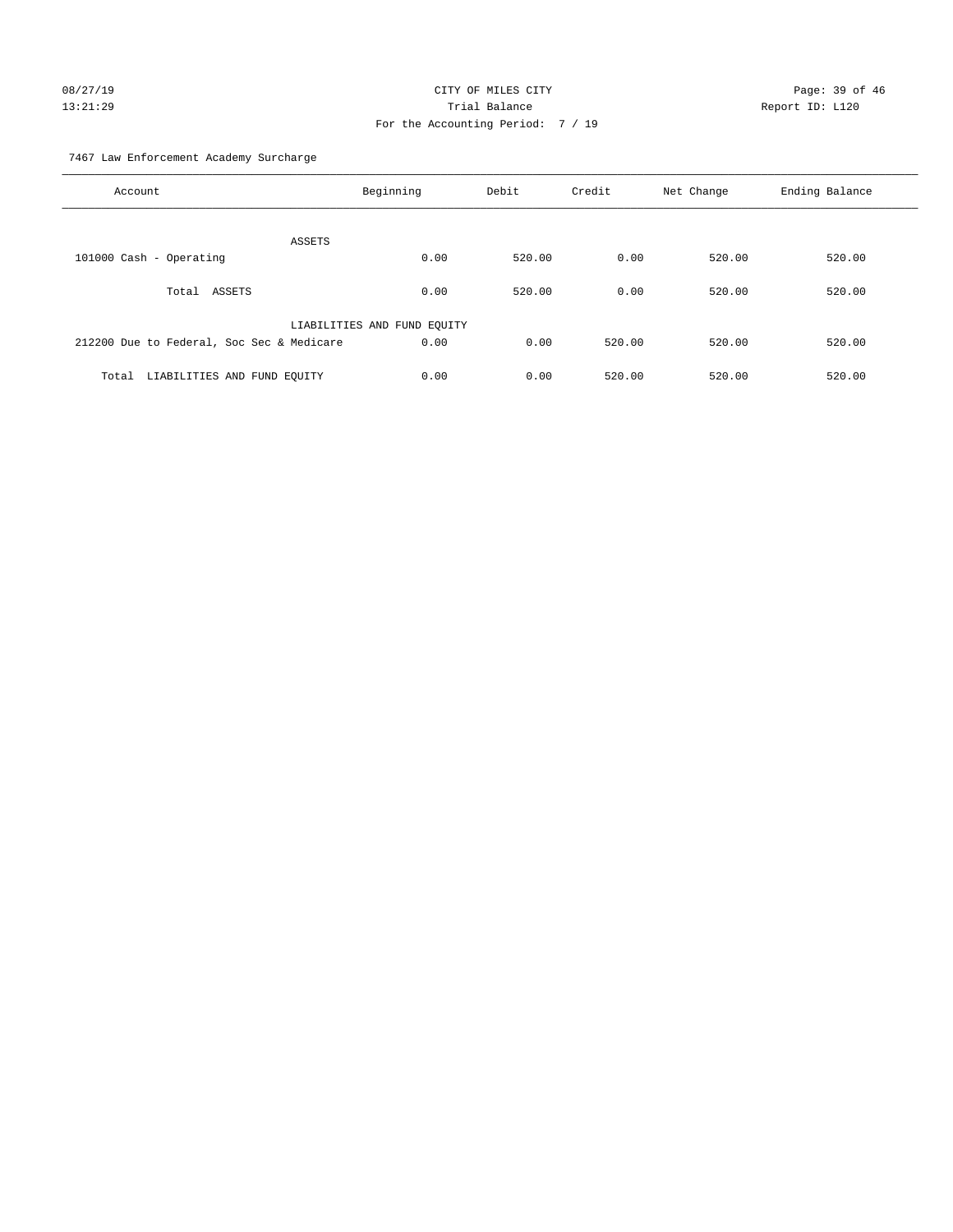#### 7471 CIVIL LEGAL ASSIST/VICTIM DOM VIOLENCE PROG

| Account                              | Beginning                   | Debit  | Credit | Net Change | Ending Balance |
|--------------------------------------|-----------------------------|--------|--------|------------|----------------|
| ASSETS                               |                             |        |        |            |                |
| 101000 Cash - Operating              | 0.00                        | 720.00 | 0.00   | 720.00     | 720.00         |
| ASSETS<br>Total                      | 0.00                        | 720.00 | 0.00   | 720.00     | 720.00         |
|                                      | LIABILITIES AND FUND EQUITY |        |        |            |                |
| 212500 Due to Others                 | 0.00                        | 0.00   | 720.00 | 720.00     | 720.00         |
| Total<br>LIABILITIES AND FUND EOUITY | 0.00                        | 0.00   | 720.00 | 720.00     | 720.00         |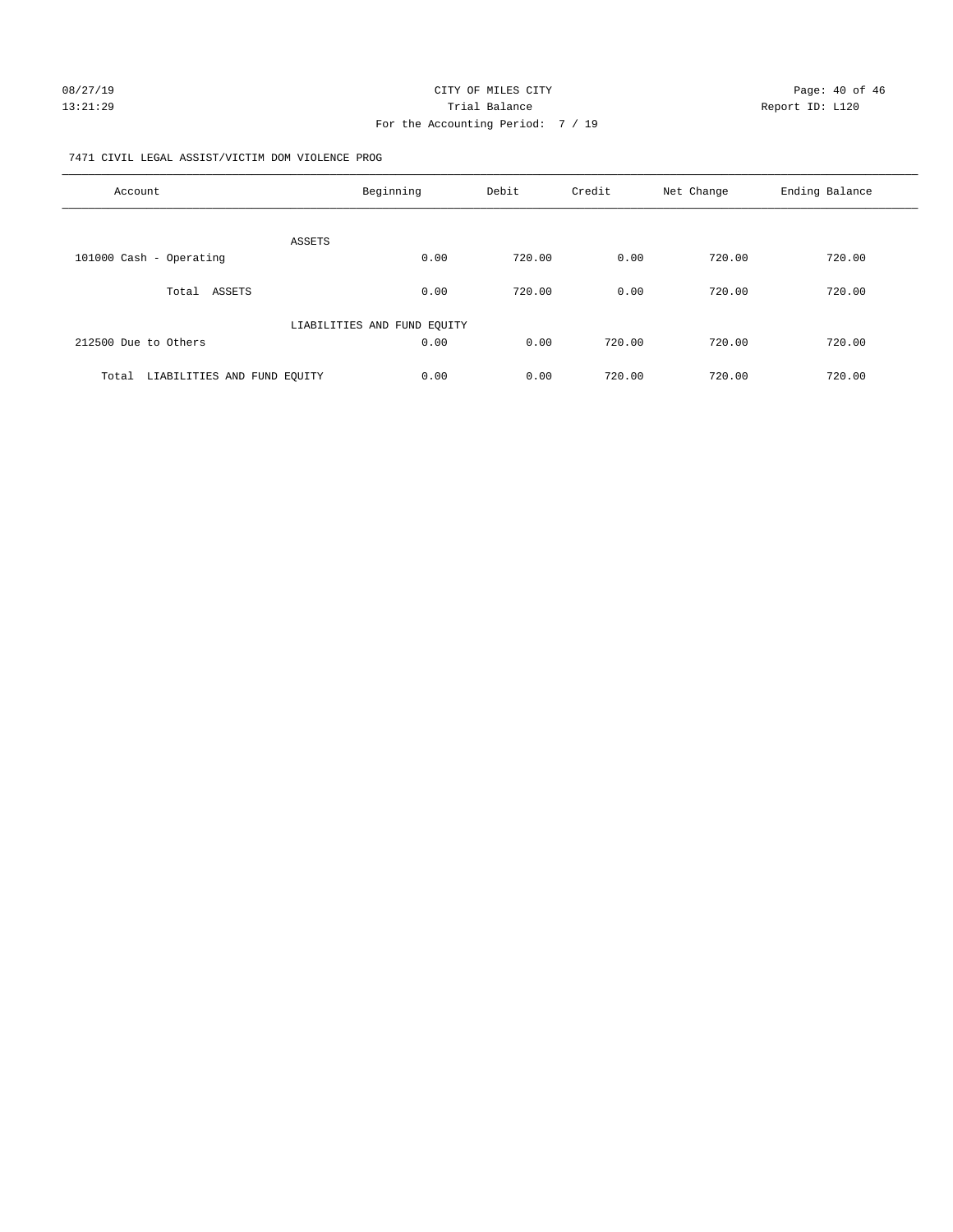# 08/27/19 Page: 41 of 46 13:21:29 **Trial Balance Trial Balance Report ID:** L120 For the Accounting Period: 7 / 19

#### 7910 PAYROLL FUND

| Account                                    | Beginning                   | Debit       | Credit       | Net Change   | Ending Balance |
|--------------------------------------------|-----------------------------|-------------|--------------|--------------|----------------|
|                                            |                             |             |              |              |                |
| <b>ASSETS</b>                              |                             |             |              |              |                |
| 101000 Cash - Operating                    | 186,873.02                  | 547.646.21  | 622,970.49 ( | 75,324.28)   | 111,548.74     |
|                                            |                             |             |              |              |                |
| Total ASSETS                               | 186,873.02                  | 547,646.21  | 622,970.49 ( | 75,324.28)   | 111,548.74     |
|                                            |                             |             |              |              |                |
|                                            | LIABILITIES AND FUND EQUITY |             |              |              |                |
| 201000 Warrants Payable                    | 187,392.77                  | 205, 415.22 | 109,925.65 ( | 95,489.57)   | 91,903.20      |
| 212200 Due to Federal, Soc Sec & Medicare  | 0.00                        | 71,801.16   | 71,801.16    | 0.00         | 0.00           |
| 212202 Due to State Unemployment           | 0.00                        | 0.00        | 598.64       | 598.64       | 598.64         |
| 212203 Due to Worker's Compensation        | 0.00                        | 0.00        | 18,769.41    | 18,769.41    | 18,769.41      |
| 212204 Due to State Income Tax             | 0.00                        | 17,006.00   | 17,006.00    | 0.00         | 0.00           |
| 212205 Due to MPORS-GABA                   | 0.00                        | 14,859.88   | 14,859.88    | 0.00         | 0.00           |
| 212207 Due to AFLAC, AFLAC PRETAX          | 0.00                        | 820.58      | 716.94 (     | $103.64)$ (  | 103.64)        |
| 212208 Due to Health Ins, Dental, Vision ( | 519.75)                     | 72,800.45   | 73,336.20    | 535.75       | 16.00          |
| 212209 Due to PERS Retirement              | 0.00                        | 35,741.68   | 35,741.68    | 0.00         | 0.00           |
| 212210 Due to FURS-GABA Retirement         | 0.00                        | 15,376.76   | 15,741.89    | 365.13       | 365.13         |
| Total LIABILITIES AND FUND EQUITY          | 186,873.02                  | 433,821.73  | 358,497.45 ( | 75, 324. 28) | 111,548.74     |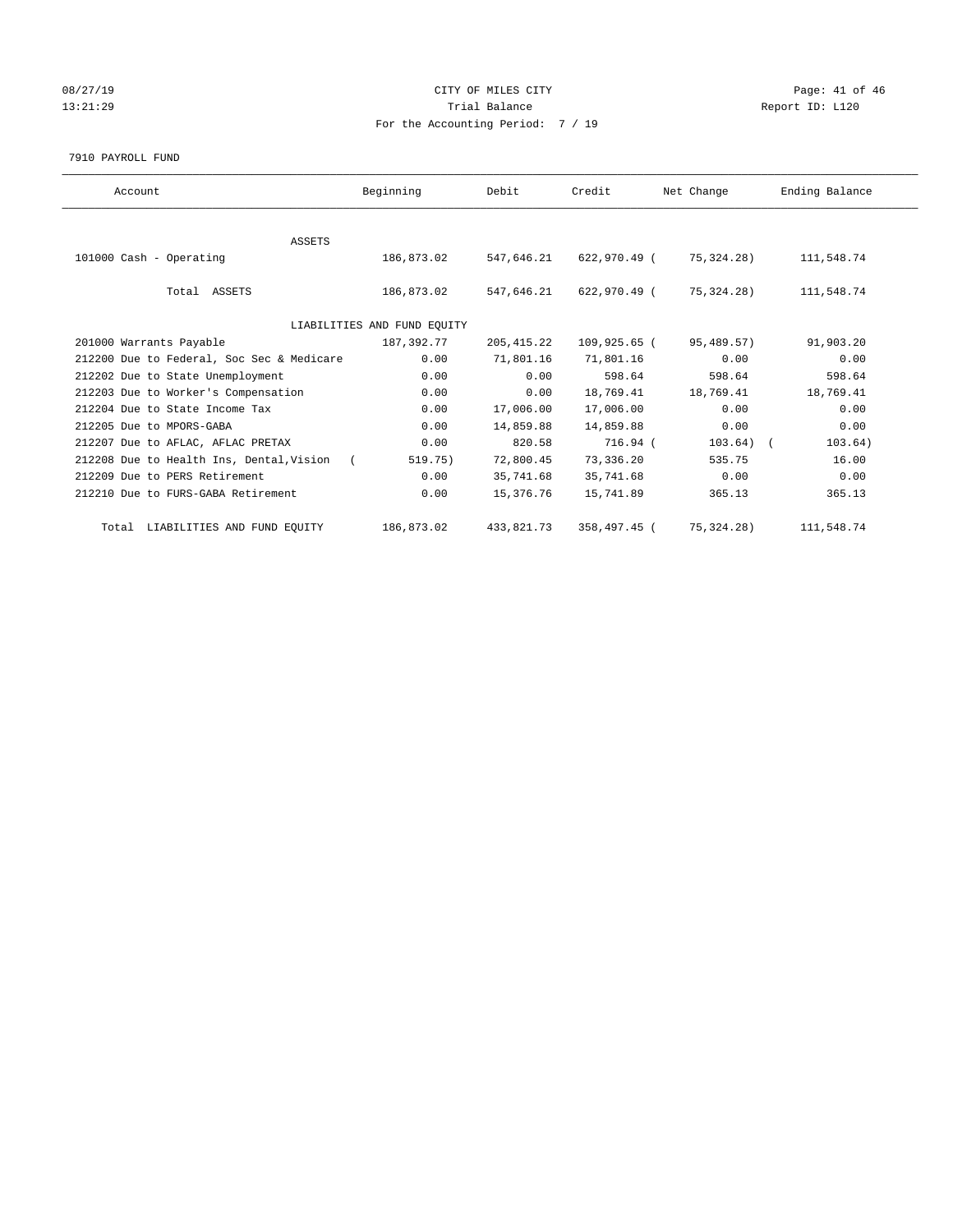| 08/27/1 | 9 |
|---------|---|
| 3:21:29 |   |

#### CITY OF MILES CITY Page: 42 of 46<br>Trial Balance Report ID: L120 13:21:29 **Trial Balance Report ID:** L120 For the Accounting Period: 7 / 19

#### 7930 CLAIMS FUND

| Account                              | Beginning                   | Debit       | Credit      | Net Change | Ending Balance |
|--------------------------------------|-----------------------------|-------------|-------------|------------|----------------|
| <b>ASSETS</b>                        |                             |             |             |            |                |
| 101000 Cash - Operating              | 231, 378.33                 | 555,105.05  | 437, 313.52 | 117,791.53 | 349,169.86     |
| ASSETS<br>Total                      | 231, 378.33                 | 555,105.05  | 437, 313.52 | 117,791.53 | 349,169.86     |
|                                      | LIABILITIES AND FUND EQUITY |             |             |            |                |
| 201000 Warrants Payable              | 231, 378.33                 | 437, 313.52 | 555,105.05  | 117,791.53 | 349,169.86     |
| LIABILITIES AND FUND EQUITY<br>Total | 231, 378.33                 | 437, 313.52 | 555,105.05  | 117,791.53 | 349,169.86     |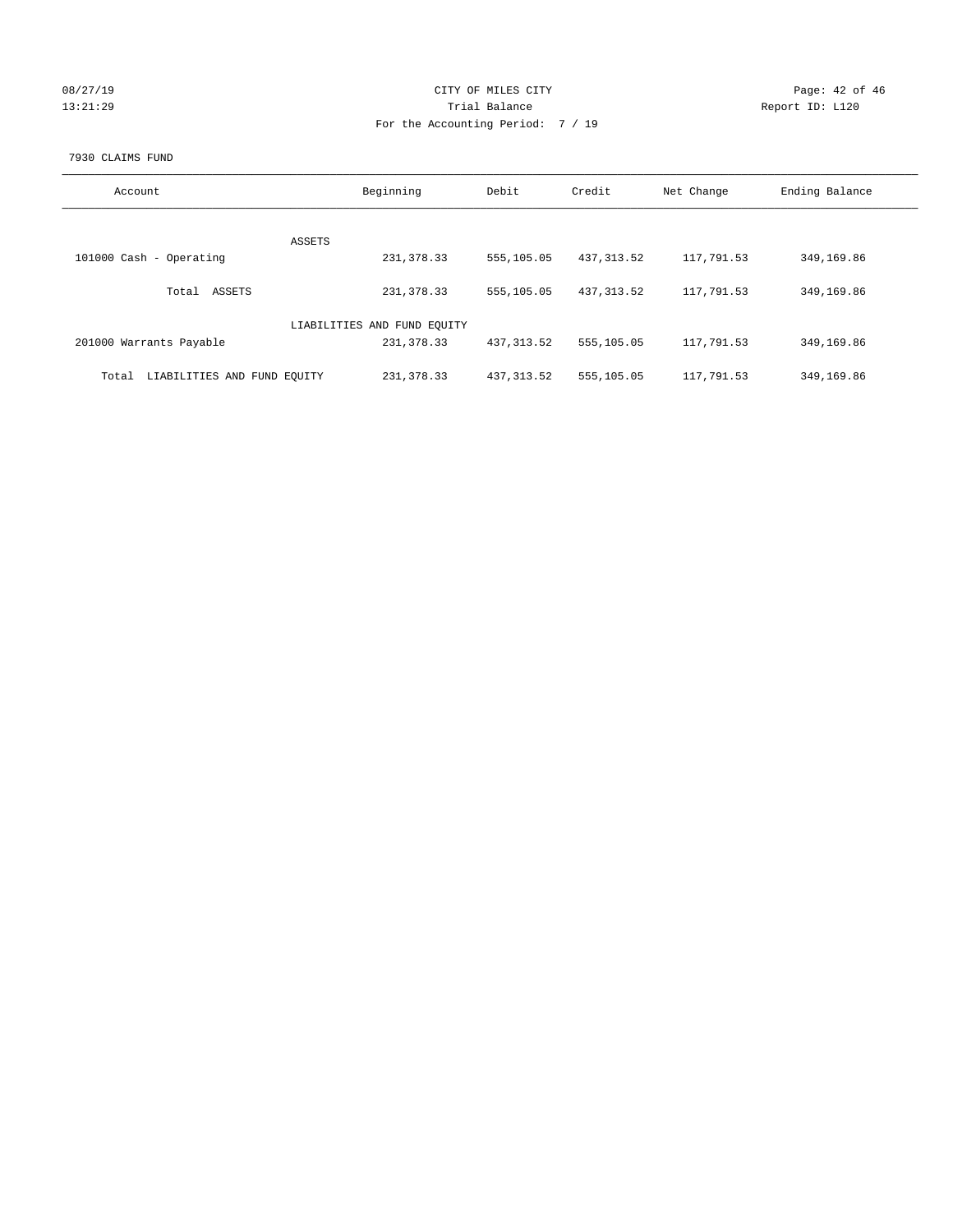# 08/27/19 Page: 43 of 46 13:21:29 **Trial Balance Trial Balance Report ID:** L120 For the Accounting Period: 7 / 19

7980 CUSTER CO WATER & SEWER DISTRICT

| Account                                 | Beginning                   | Debit       | Credit        | Net Change | Ending Balance |
|-----------------------------------------|-----------------------------|-------------|---------------|------------|----------------|
|                                         |                             |             |               |            |                |
| ASSETS                                  |                             |             |               |            |                |
| 101000 Cash - Operating                 | 0.00                        | 15,846.01   | 15,846.01     | 0.00       | 0.00           |
| 122000 Accounts Receivable              | 17,897.45                   | 14, 164. 57 | 15,978.01 (   | 1,813.44)  | 16,084.01      |
| Total ASSETS                            | 17,897.45                   | 30,010.58   | 31,824.02 (   | 1,813.44)  | 16,084.01      |
|                                         | LIABILITIES AND FUND EQUITY |             |               |            |                |
| 202000 Accounts Payable                 | 0.00                        | 15,846.01   | 15,846.01     | 0.00       | 0.00           |
| 211020 Due to Custer Water & Sewer Dist | 17,897.45                   | 15,978.01   | 14, 164. 57 ( | 1,813.44)  | 16,084.01      |
| LIABILITIES AND FUND EQUITY<br>Total    | 17,897.45                   | 31,824.02   | 30,010.58 (   | 1,813.44)  | 16,084.01      |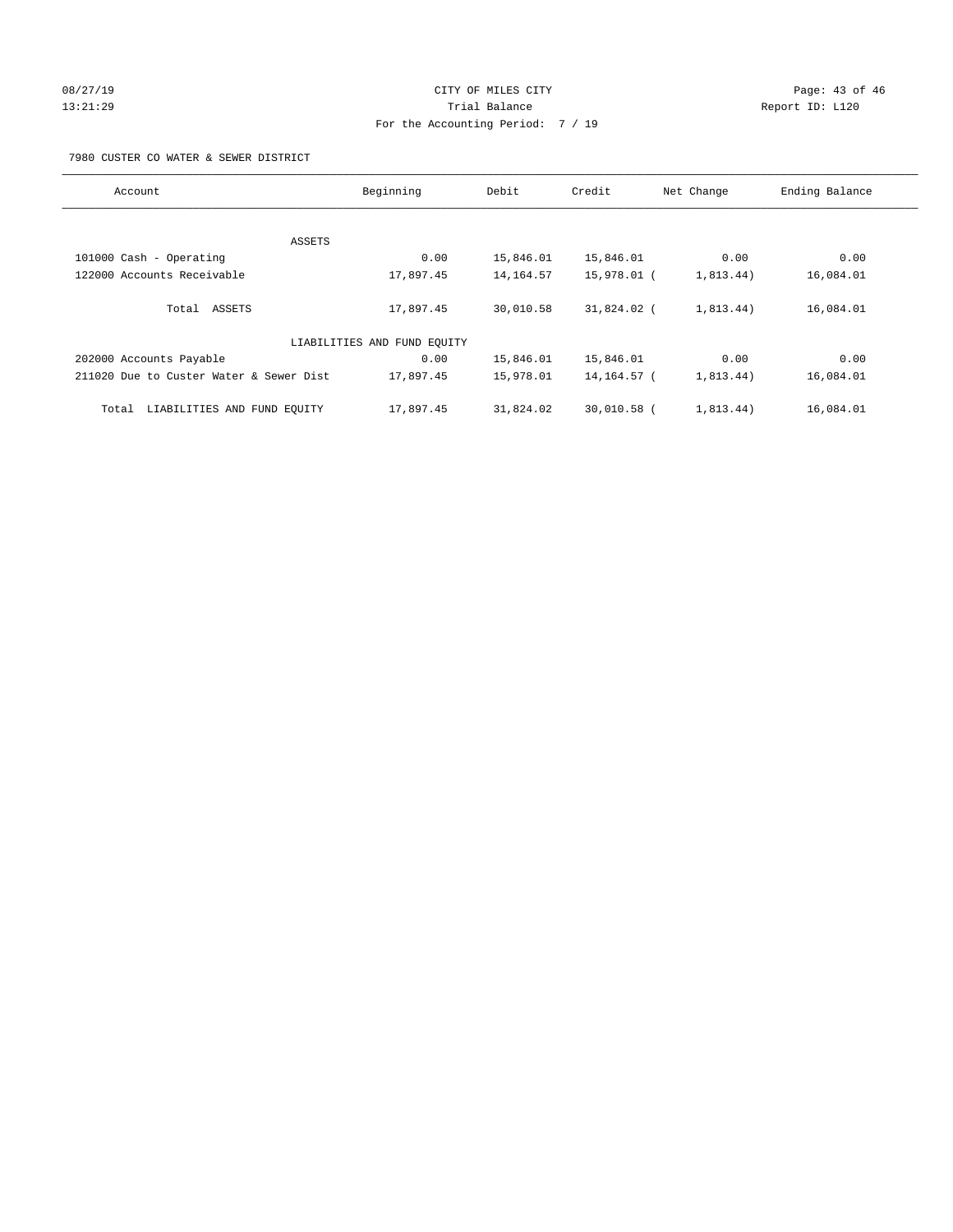# 08/27/19 Page: 44 of 46 13:21:29 Trial Balance Report ID: L120 For the Accounting Period: 7 / 19

7981 Interest Clearing

| Account                           | Beginning                   | Debit      | Credit     | Net Change | Ending Balance |
|-----------------------------------|-----------------------------|------------|------------|------------|----------------|
|                                   | ASSETS                      |            |            |            |                |
| 101000 Cash - Operating           | 0.00                        | 28, 221.03 | 28, 221.03 | 0.00       | 0.00           |
| Total ASSETS                      | 0.00                        | 28, 221.03 | 28, 221.03 | 0.00       | 0.00           |
|                                   | LIABILITIES AND FUND EQUITY |            |            |            |                |
| 212500 Due to Others              | 0.00                        | 28, 221.03 | 28, 221.03 | 0.00       | 0.00           |
| Total LIABILITIES AND FUND EQUITY | 0.00                        | 28, 221.03 | 28, 221.03 | 0.00       | 0.00           |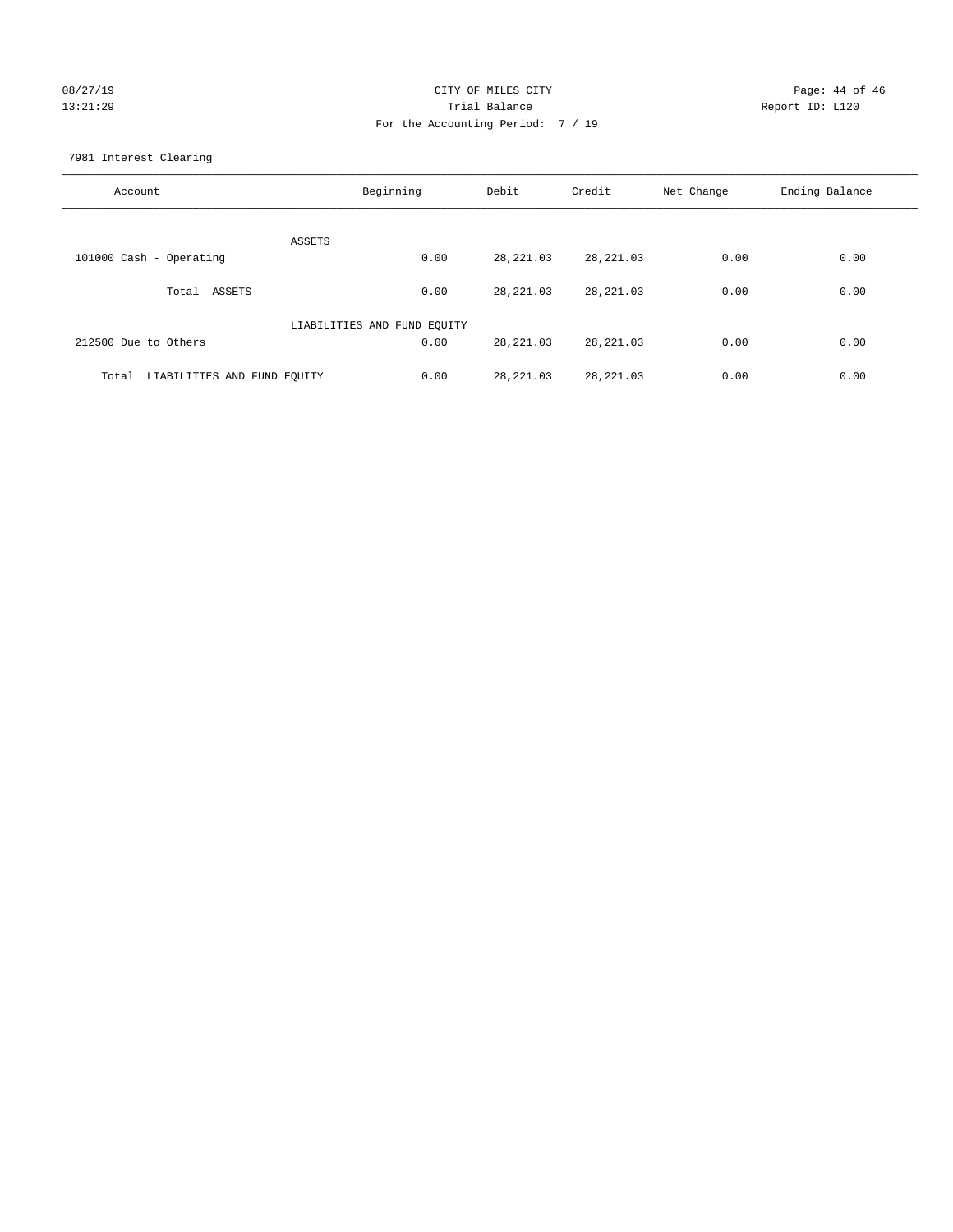## 08/27/19 Page: 45 of 46 Page: 45 of 46 Page: 45 of 46 Page: 45 of 46 Page: 45 of 46 13:21:29 **Trial Balance Trial Balance Report ID:** L120 For the Accounting Period: 7 / 19

#### 9000 GENERAL FIXED ASSETS GROUP OF ACCOUNTS FUND

| Account                                                    | Beginning                   | Debit | Credit | Net Change | Ending Balance  |
|------------------------------------------------------------|-----------------------------|-------|--------|------------|-----------------|
| ASSETS                                                     |                             |       |        |            |                 |
| 181000 Land                                                | 526,599.00                  | 0.00  | 0.00   | 0.00       | 526,599.00      |
| 182000 Buildings                                           | 1,986,836.00                | 0.00  | 0.00   | 0.00       | 1,986,836.00    |
| 182100 Allowance for Depr - Buildings (Cre(                | 684,991.00)                 | 0.00  | 0.00   | 0.00       | 684,991.00)     |
| 186000 Machinery and Equipment                             | 3,038,732.00                | 0.00  | 0.00   | 0.00       | 3,038,732.00    |
| 186100 Allowance for Depr - Machinery & Eq(                | 1,463,750.00)               | 0.00  | 0.00   | 0.00       | 1,463,750.00)   |
| 187000 Infrastructure                                      | 33,670,108.00               | 0.00  | 0.00   | 0.00       | 33,670,108.00   |
| 187100 Allowance For Depreciation - Infras( 16,321,771.00) |                             | 0.00  | 0.00   | 0.00       | 16,321,771.00)  |
| Total ASSETS                                               | 20,751,763.00               | 0.00  | 0.00   | 0.00       | 20, 751, 763.00 |
|                                                            | LIABILITIES AND FUND EQUITY |       |        |            |                 |
| 280000 INVESTMENT IN GENERAL FIXED ASSETS                  | 20,751,763.00               | 0.00  | 0.00   | 0.00       | 20, 751, 763.00 |
| LIABILITIES AND FUND EQUITY<br>Total                       | 20, 751, 763.00             | 0.00  | 0.00   | 0.00       | 20, 751, 763.00 |